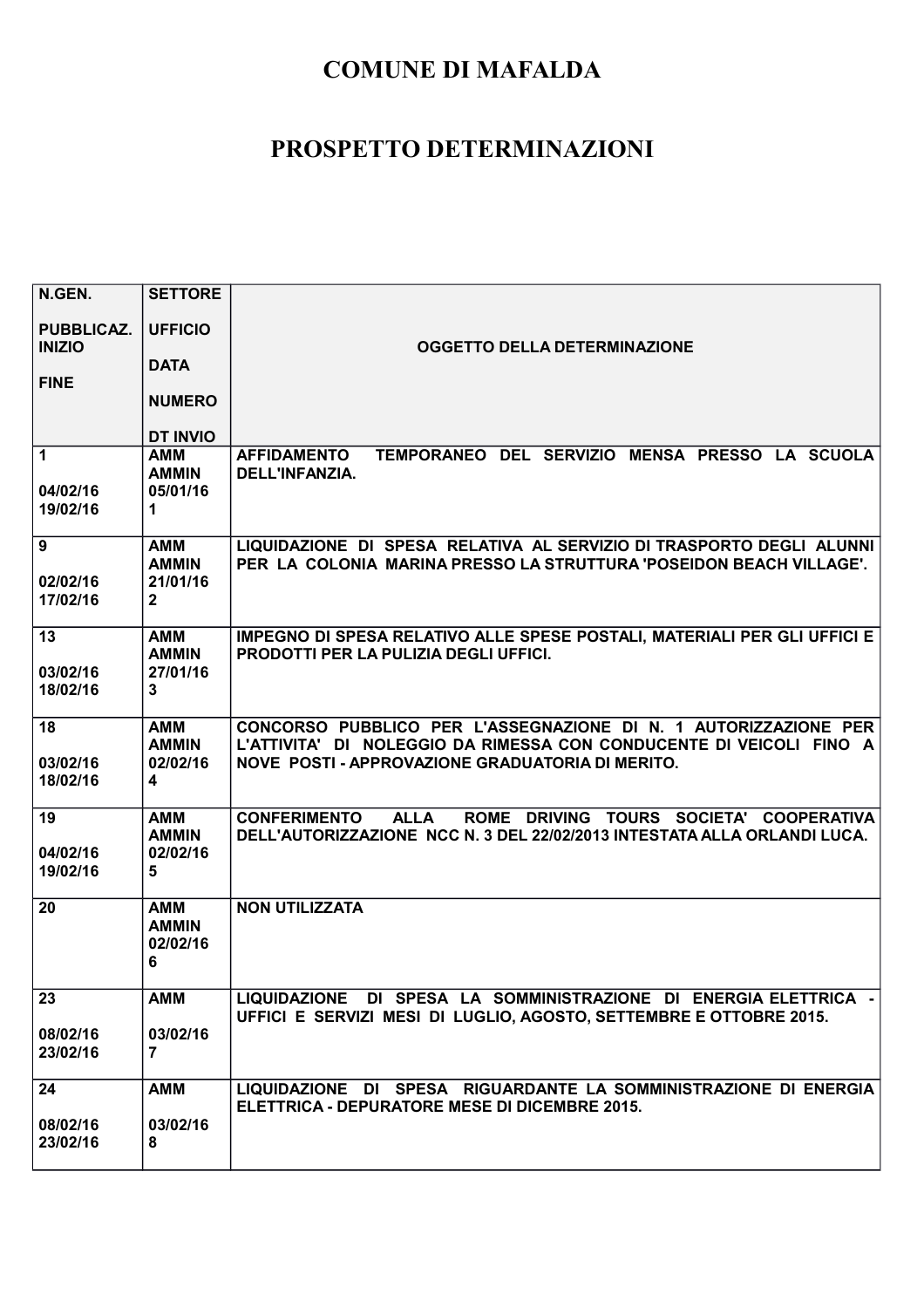| 26<br>08/02/16<br>23/02/16 | <b>AMM</b><br><b>AMMIN</b><br>04/02/16<br>9       | <b>CONCESSIONE CIMITERIALE PER SEPOLTURA A TERRA.</b>                                                                                                                                                 |
|----------------------------|---------------------------------------------------|-------------------------------------------------------------------------------------------------------------------------------------------------------------------------------------------------------|
| 27<br>9/02/16<br>24/02/16  | <b>AMM</b><br>04/02/16<br>10                      | LIQUIDAZIONE DI SPESA PER ACQUISTO STAMPATI PER GLI UFFICI COMUNALI.                                                                                                                                  |
| 34<br>05/9/16<br>20/9/16   | AMM<br><b>AMMIN</b><br>05/02/16<br>11             | FORNITURA ENERGIA ELETTRICA UTENZE DEL COMUNE DI MAFALDA.                                                                                                                                             |
| 35<br>05/9/16<br>20/9/16   | <b>AMM</b><br><b>AMMIN</b><br>05/02/16<br>$12 \,$ | FORNITURA GAS METANO UTENZE DEL COMUNE DI MAFALDA                                                                                                                                                     |
| 36<br>12/02/16<br>27/02/16 | <b>AMM</b><br>08/02/16<br>13                      | LIQUIDAZIONE DI SPESA RIGUARDANTE LA SOMMINISTRAZIONE DI ENERGIA<br>ELETTRICA UFFICI E SERVIZI COMUNALI - GIUGNO - OTTOBRE- NOVEMBRE E<br>DICEMBRE 2015.                                              |
| 37<br>12/02/16<br>27/02/16 | <b>AMM</b><br>9/02/16<br>14                       | LIQUIDAZIONE SI SPESA RIGUARDANTE LA SOMMINISTRAZIONE DI ENERGIA<br>ELETTRICA UFFICI E SERVIZI COMUNALI - OTTOBRE - NOVEMBRE E DICEMBRE<br>2015.                                                      |
| 39<br>25/03/16<br>9/04/16  | <b>AMM</b><br><b>AMMIN</b><br>10/02/16<br>15      | AMMINISTRATIVA E<br><b>GESTIONE</b><br><b>TECNICA,</b><br><b>MANUTENTIVA DELL'IMMOBILE</b><br>DI EDILIZIA RESIDENZIALE PUBBLICA DI PROPRIETA' DI QUESTO COMUNE -<br>AFFIDAMENTO DIRETTO DEL SERVIZIO. |
| 42<br>16/02/16<br>02/03/16 | <b>AMM</b><br>11/02/16<br>16                      | LIQUIDAZIONE DI SPESA UTENZE COMUNALI - FATTURE GAS-METANO MESDI<br><b>NOVEMBRE - DICEMBRE 2015.</b>                                                                                                  |
| 43<br>16/02/16<br>02/03/16 | <b>AMM</b><br>12/02/16<br>17                      | LIQUIDAZIONE DI SPESA RELATIVO ALLE SPESE POSTALI.                                                                                                                                                    |
| 44<br>16/02/16<br>02/03/16 | <b>AMM</b><br>12/02/16<br>18                      | <b>IMPEGNO DI SPESA RELATIVO ALLE SPESE POSTALI.</b>                                                                                                                                                  |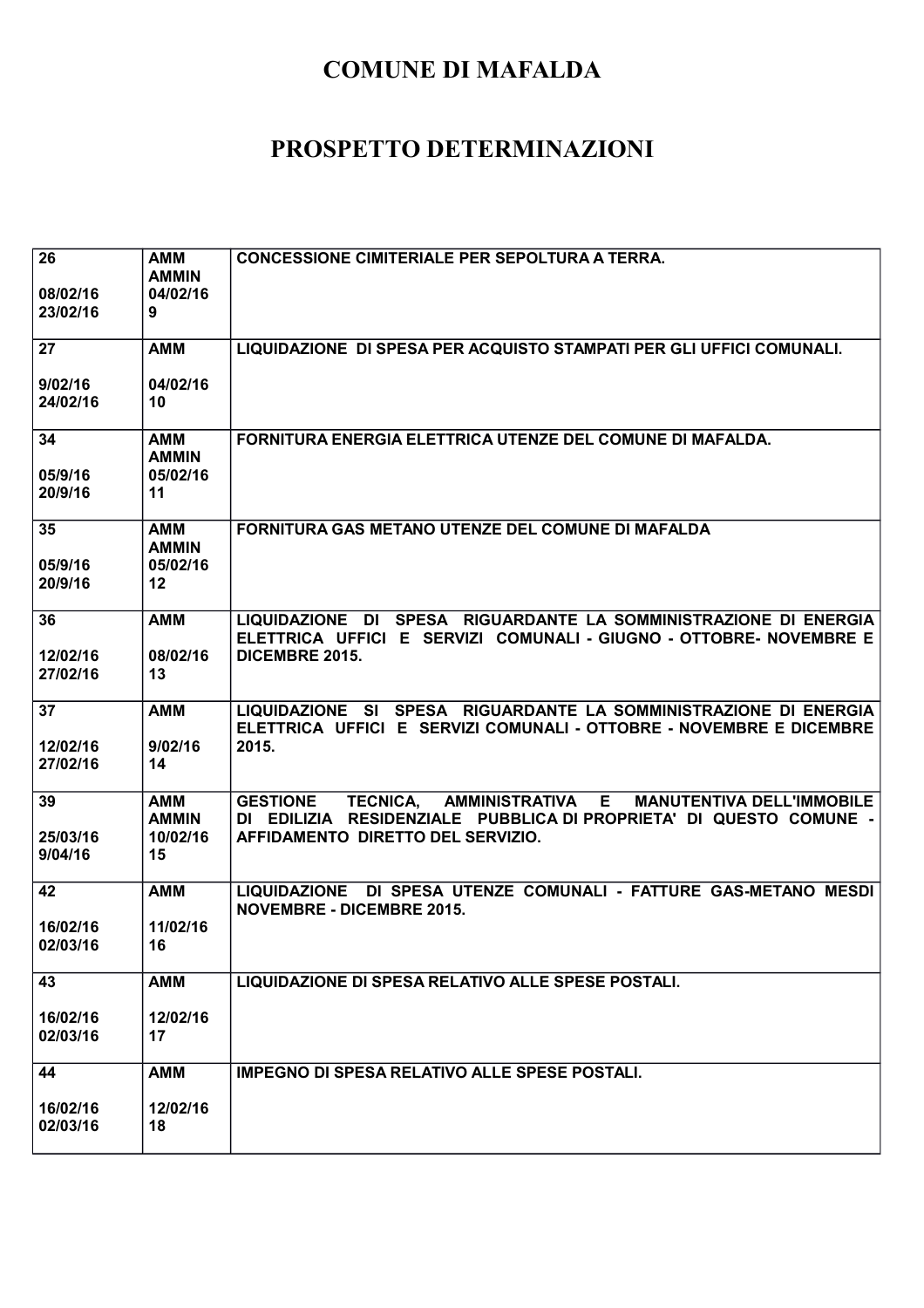| 45<br>18/02/16<br>04/03/16 | <b>AMM</b><br><b>AMMIN</b><br>12/02/16<br>19 | <b>SPESA</b><br><b>PER</b><br><b>SERVIZIO</b><br>DI GESTIONE DEI SERVIZI<br><b>LIQUIDAZIONE</b><br>DI<br>IL.<br><b>CIMITERIALI.</b>                          |
|----------------------------|----------------------------------------------|--------------------------------------------------------------------------------------------------------------------------------------------------------------|
| 46                         | <b>AMM</b><br><b>AMMIN</b>                   | DELIBERAZIONE DI GIUNTA REGIONALE DEL 9 GENNAIO 2012 N. 7 'PROGRAMMA<br>ATTUATIVO PER I PAZIENTI MALATI DI SLA - SUPPORTO AI PAZIENTI ED ALLE                |
| 18/02/16<br>04/03/16       | 12/02/16<br>20                               | FAMIGLIE DELLE PERSONE AFFETTE DA SCLEROSI LATERALE AMIOTROFICA<br>NELLA REGIONE MOLISE ' - LIQUIDAZIONE CONTRIBUTO.                                         |
| 49                         | <b>AMM</b>                                   | LIQUIDAZIONE DI SPESA UTENZE COMUNALI FATTURE ACQUA PRIMO SEMESTRE<br>2015.                                                                                  |
| 01/03/16<br>16/03/16       | 15/02/16<br>21                               |                                                                                                                                                              |
| 50<br>02/03/16<br>17/03/16 | <b>AMM</b><br><b>AMMIN</b><br>16/02/16<br>22 | AMBITO TERRITORIALE SOCIALE DI TERMOLI - PIANO SOCIALE DI ZONA -<br>PROROGA PIANO ATTUATIVO 2015 - IMPEGNO DI SPESA PER IL PERIODO<br>01/01/2016-30/04/2016. |
| 53                         | <b>AMM</b><br><b>AMMIN</b>                   | LIQUIDAZIONE DI SPESA RELATIVA AL RIMBORSO DEI PERMESSI RETRIBUITI<br>CONCESSI AL SINDACO - PERIODO 01/01/2013 - 30/06/2014.                                 |
| 02/03/16<br>17/03/16       | 17/02/16<br>23                               |                                                                                                                                                              |
| 55<br>02/03/16<br>17/03/16 | <b>AMM</b><br><b>AMMIN</b><br>18/02/16<br>24 | LIQUIDAZIONE DI SPESA RIGUARDANTE L'ABBONAMENTO TV PRESSO IL CENTRO<br><b>SOCIALE PER ANZIANI.</b>                                                           |
| 57                         | <b>AMM</b>                                   | <b>MOROSITÀ MUTUI CONCESSI PER OPERE PUBBLICHE - LIQUIDAZIONE</b>                                                                                            |
| 03/03/16<br>18/03/16       | 23/02/16<br>25                               |                                                                                                                                                              |
| 58                         | <b>AMM</b><br><b>AMMIN</b>                   | D.P.C.M. 226/2000 - ATTUAZIONE ART. 27 DELLA LEGGE 448/1998 - FORNITURA<br>GRATUITA O SEMIGRATUITA DEI LIBRI DI TESTO NELLA SCUOLA DELL'OBBLIGO              |
| 02/03/16<br>17/03/16       | 23/02/16<br>26                               | E NELLA SECONDARIA SUPERIORE - LIQUIDAZIONE CONTRIBUTI A.S. 2015/2016.                                                                                       |
| 60                         | <b>AMM</b><br><b>AMMIN</b>                   | D.P.C.M. 226/2000 - ATTUAZIONE ART. 27 DELLA LEGGE 448/1998 - FORNITURA<br>GRATUITA O SEMIGRATUITA DEI LIBRI DI TESTO NELLA SCUOLA DELL'OBBLIGO              |
| 02/03/16<br>17/03/16       | 23/02/16<br>27                               | E NELLA SECONDARIA SUPERIORE - LIQUIDAZIONE ACCONTO CONTRIBUTI A.S.<br>2014/2015.                                                                            |
| 61                         | <b>AMM</b><br><b>AMMIN</b>                   | GARA PUBBLICA CON PROCEDURA APERTA PER L'APPALTO DEI<br><b>INDIZIONE</b><br><b>SERVIZI CIMITERIALI.</b>                                                      |
| 27/02/16                   | 24/02/16                                     |                                                                                                                                                              |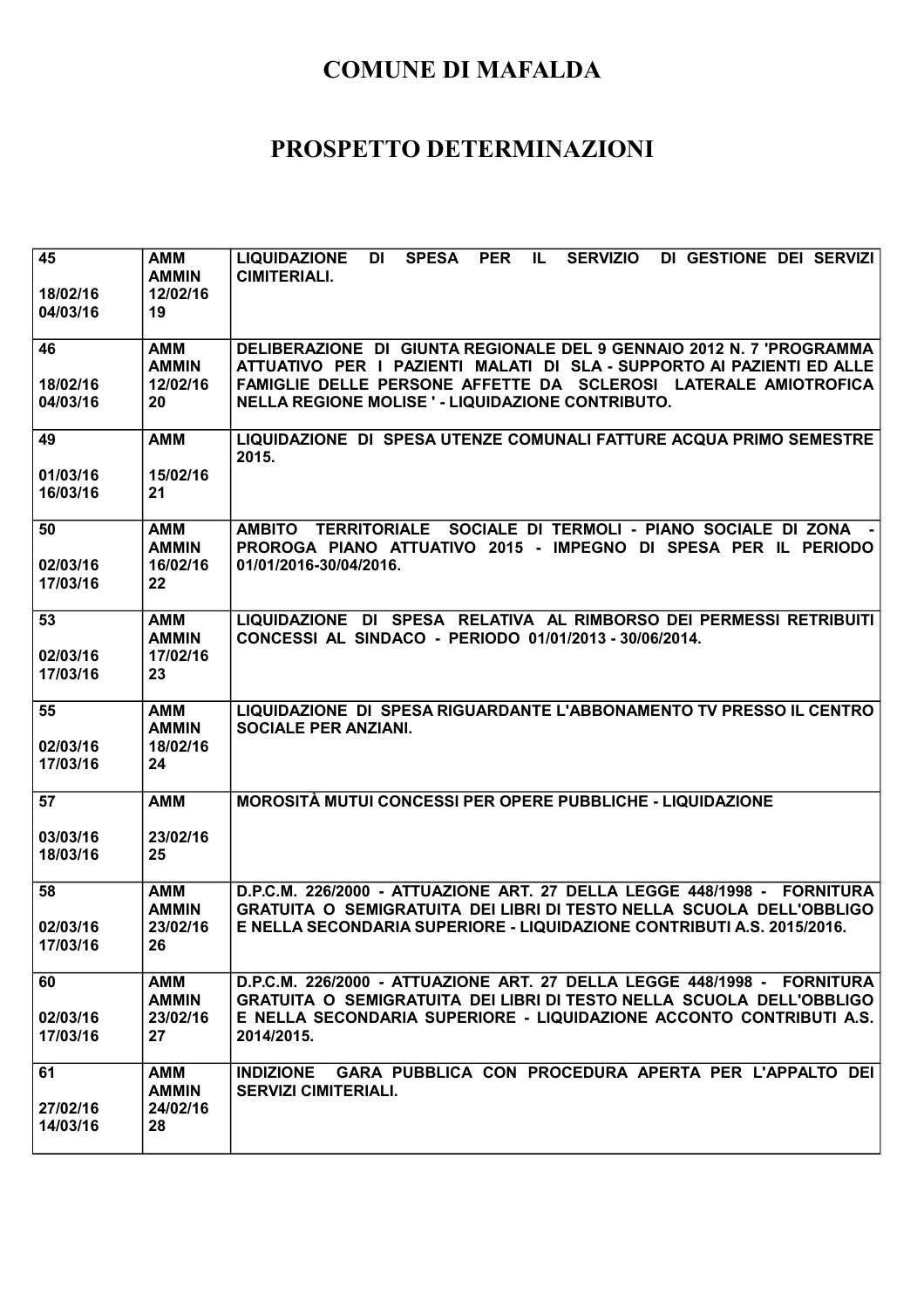| 62<br>19/04/16<br>04/05/16 | <b>AMM</b><br><b>AMMIN</b><br>24/02/16<br>29 | REFERENDUM POPOLARE DEL 17 APRILE 2016 - COSTITUZIONE DELL'UFFICIO<br><b>ELETTORALE COMUNALE.</b>                                              |
|----------------------------|----------------------------------------------|------------------------------------------------------------------------------------------------------------------------------------------------|
| 63<br>02/03/16<br>17/03/16 | <b>AMM</b><br><b>AMMIN</b><br>24/02/16<br>30 | LIQUIDAZIONE COMPENSO PER BORSA LAVORO AL SIG. VILLANO GIANNINO.                                                                               |
| 64<br>02/03/16<br>17/03/16 | <b>AMM</b><br><b>AMMIN</b><br>24/02/16<br>31 | <b>AL</b><br>SIG. FRISCO-<br><b>LIQUIDAZIONE</b><br><b>COMPENSO</b><br><b>PER</b><br><b>BORSA</b><br><b>LAVORO</b><br><b>D'AGOSTINO LUIGI.</b> |
| 65<br>02/03/16<br>17/03/16 | <b>AMM</b><br><b>AMMIN</b><br>24/02/16<br>32 | LIQUIDAZIONE COMPENSO PER BORSA LAVORO AL SIG. CHANAA TAYEB.                                                                                   |
| 66<br>13/05/16<br>28/05/16 | <b>AMM</b><br><b>AMMIN</b><br>25/02/16<br>33 | REFERENDUM POPOLARE DEL 17 APRILE 2016 - AUTORIZZAZIONE AL PERSONALE<br>DIPENDENTE AD EFFETTUARE LAVORO STRAORDINARIO - IMPEGNO DI SPESA.      |
| 69<br>01/03/16<br>16/03/16 | <b>AMM</b><br>29/02/16<br>34                 | CONCESSIONE AD USO TEMPORENEO DI UN LOCULO NEL CIMITERO COMUNALE<br>AL SIG. PETRELLA CARLO.                                                    |
| 77                         | <b>AMM</b><br>08/03/16<br>35                 | <b>NON UTILIZZATA</b>                                                                                                                          |
| 78<br>15/03/16<br>30/03/16 | <b>AMM</b><br>9/03/16<br>36                  | LIQUIDAZIONE DI SPESA RELATIVO ALLE SPESE POSTALI - MESE DI NOVEMBRE-<br><b>DICEMBRE 2015</b>                                                  |
| 79<br>17/03/16<br>02/04/16 | <b>AMM</b><br>9/03/16<br>37                  | LIQUIDAZIONE DI SPESA PER LA SOMMINISTRAZIONE DI ENERGIA ELETTRICA -<br>UFFICI E SERVIZI MESI DI NOVEMBRE - DICEMBRE 2015.                     |
| 80<br>17/03/16<br>02/04/16 | <b>AMM</b><br>9/03/16<br>38                  | LIQUIDAZIONE DI SPESA FATTURE GAS-METANO - OTTOBRE, NOVEMBRE E<br>DICEMBRE 2015.                                                               |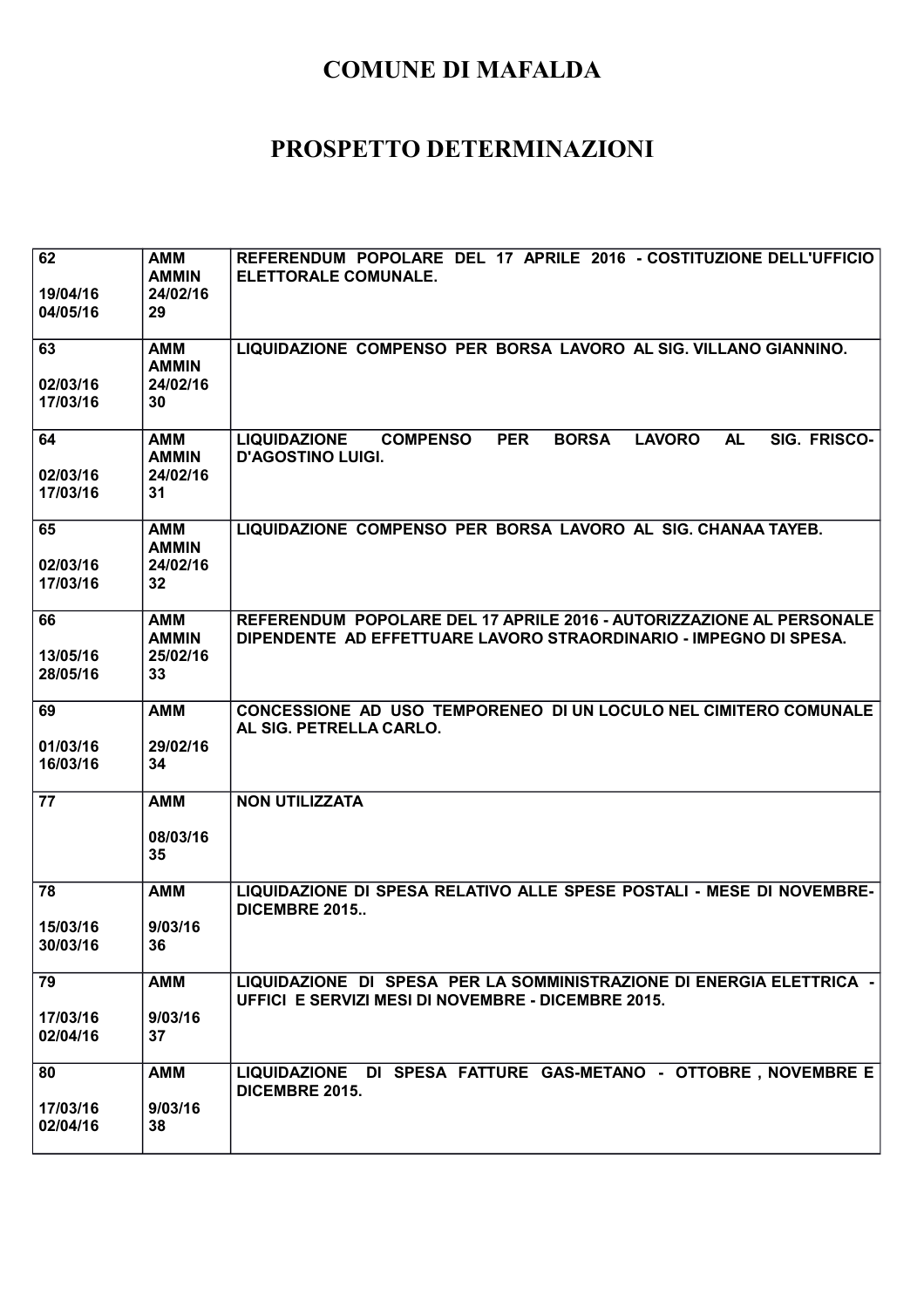| 81<br>14/03/16<br>29/03/16  | AMM<br><b>AMMIN</b><br>9/03/16<br>39          | NOMINA COMMISSIONE DI GARA PER L'APPALTO DELLA GESTIONE DEI SERVIZI<br><b>CIMITERIALI.</b>                                                                                            |
|-----------------------------|-----------------------------------------------|---------------------------------------------------------------------------------------------------------------------------------------------------------------------------------------|
| 84<br>18/03/16<br>02/04/16  | <b>AMM</b><br><b>AMMIN</b><br>10/03/16<br>40  | <b>SPESA</b><br><b>PER</b><br><b>SERVIZIO</b><br>LA SCUOLA<br><b>IMPEGNO</b><br><b>MENSA</b><br><b>PRESSO</b><br>DI<br>DELL'INFANZIA.                                                 |
| 85<br>14/03/16<br>29/03/16  | <b>AMM</b><br><b>PERSON</b><br>11/03/16<br>41 | UTILIZZO LAVORO OCCASIONALE DI TIPO ACCESSORIO.IMPEGNO DI SPESA PER<br><b>ACQUISTO VOUCHER.</b>                                                                                       |
| 86                          | AMM<br><b>AMMIN</b><br>16/03/16<br>42         | <b>NON UTILIZZATA</b>                                                                                                                                                                 |
| 99<br>04/04/16<br>19/04/16  | <b>AMM</b><br>29/03/16<br>43                  | LIQUIDAZIONE DI SPESA RIGUARDANTE LA SOMMINISTRAZIONE DI ENERGIA<br>ELETTRICA SERVIZI COMUNALI - DEPURATORE MESI DI GENNAIO E FEBBRAIO<br>2016.                                       |
| 100<br>19/04/16<br>04/05/16 | <b>AMM</b><br><b>AMMIN</b><br>29/03/16<br>44  | IMPEGNO DI SPESA PER LA RILEGATURA DEI REGISTRI DELLO STATO CIVILE<br>ANNO 2015 E PER L'ACQUISTO DI N. 5 BLOCCHI DI RICEVUTA RISCOSSIONE<br>TASSA OCCUPAZIONE SPAZI E AREE PUBBLICHE. |
| 101<br>01/04/16<br>16/04/16 | <b>AMM</b><br><b>AMMIN</b><br>30/03/16<br>45  | <b>DEL</b><br><b>AGGIUDICAZIONE</b><br><b>PROVVISORIA</b><br><b>SERVIZIO</b><br>DI GESTIONE DEI SERVIZI<br><b>CIMITERIALI.</b>                                                        |
| 103<br>04/04/16<br>19/04/16 | <b>AMM</b><br><b>AMMIN</b><br>01/04/16<br>46  | <b>IMPEGNO</b><br><b>SPESA</b><br><b>PER</b><br><b>LA SCUOLA</b><br>DI<br><b>SERVIZIO</b><br><b>MENSA</b><br><b>PRESSO</b><br><b>DELL'INFANZIA.</b>                                   |
| 106<br>15/04/16<br>30/04/16 | <b>AMM</b><br><b>AMMIN</b><br>02/04/16<br>47  | AFFIDAMENTO SERVIZIO DI SEPPELLIMENTO, MANUTENZIONE, GESTIONE E<br>CUSTODIA DEL CIMITERO COMUNALE E RELATIVO IMPEGNO DI SPESA.                                                        |
| 110<br>08/04/16<br>23/04/16 | <b>AMM</b><br><b>AMMIN</b><br>06/04/16<br>48  | ALLOGGI DI EDILIZIA RESIDENZIALE PUBBLICA DI PROPRIETA' DEL COMUNE DI<br>MAFALDA - IMPEGNO DI SPESA PER REGISTRAZIONE CONTRATTI.                                                      |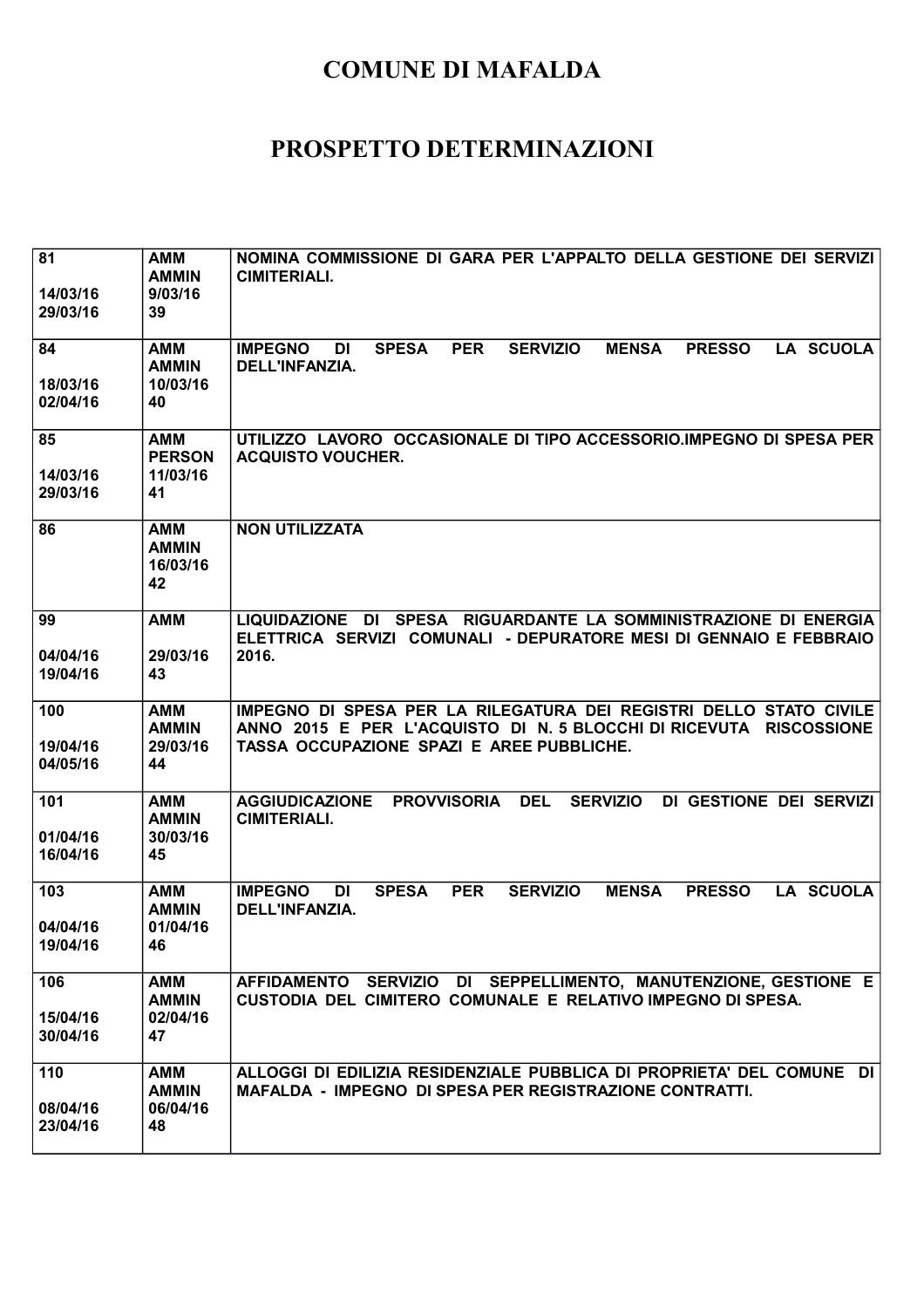| 112                         | <b>AMM</b>                                    | LIQUIDAZIONE DI SPESA UTENZE TELEFONICHE IV°/V° BIMESTRE 2015 E I°/ II°<br><b>BIMESTRE 2016.</b>                                                                     |
|-----------------------------|-----------------------------------------------|----------------------------------------------------------------------------------------------------------------------------------------------------------------------|
| 06/05/16<br>21/05/16        | 07/04/16<br>49                                |                                                                                                                                                                      |
| 113                         | <b>AMM</b>                                    | <b>IMPEGNO DI SPESA RELATIVO ALLE SPESE POSTALI.</b>                                                                                                                 |
| 19/04/16<br>04/05/16        | 08/04/16<br>50                                |                                                                                                                                                                      |
| 116<br>03/05/16<br>18/05/16 | <b>AMM</b><br><b>AMMIN</b><br>12/04/16<br>51  | LIQUIDAZIONE DI SPESA PER LA SOMMINISTRAZIONE DI ENERGIA ELETTRICA -<br><b>UFFICI E SERVIZI MESE DI GENNAIO 2016.</b>                                                |
| 118<br>19/04/16<br>04/05/16 | <b>AMM</b><br><b>AMMIN</b><br>13/04/16<br>52  | LIQUIDAZIONE DI SPESA RELATIVA AL SERVIZIO MENSA PRESSO LA SCUOLA<br>DELL'INFANZIA.                                                                                  |
| 128<br>26/04/16<br>11/05/16 | <b>AMM</b><br><b>AMMIN</b><br>19/04/16<br>53  | ASSEGNAZIONE N. 3 BORSE LAVORO DELLA DURATA DI TRE MESI.                                                                                                             |
| 130<br>29/04/16<br>14/05/16 | <b>AMM</b><br><b>AMMIN</b><br>21/04/16<br>54  | CONTENZIOSO COMUNE DI MAFALDA/TORELLI - LIQUIDAZIONE SPESE LEGALI<br>ALL'AVV. ALIDA RITA PALADINO.                                                                   |
| 131<br>27/04/16<br>12/05/16 | <b>AMM</b><br><b>AMMIN</b><br>21/04/16<br>55  | <b>LIQUIDAZIONE</b><br><b>PER</b><br>IL<br><b>SERVIZIO</b><br><b>DI</b><br><b>SPESA</b><br>DI GESTIONE DEI SERVIZI<br><b>CIMITERIALI.</b>                            |
| 133<br>27/04/16<br>12/05/16 | <b>AMM</b><br>22/04/16<br>56                  | <b>CONCESSIONE</b><br><b>CIMITERIALE</b><br><b>AD</b><br><b>USO</b><br>TEMPORANEO DI UN LOCULO0<br>CIMITERIALE NEL CIMITERO COMUNALE ALLA SIG.RA BERARDI IMMACOLATA. |
| 136<br>03/05/16<br>18/05/16 | <b>AMM</b><br><b>PERSON</b><br>26/04/16<br>57 | RETTIFICA DETERMINAZIONE N.126 DEL 18/04/2016.                                                                                                                       |
| 137<br>07/05/16<br>23/05/16 | <b>AMM</b><br><b>AMMIN</b><br>27/04/16<br>58  | LIQUIDAZIONE DI SPESA RIGUARDANTE IL CONSEGUIMENTO DELLA PATENTE<br><b>IDONEA PER IL SERVIZIO DI TRASPORTO SCOLASTICO MEDIANTE SCUOLABUS.</b>                        |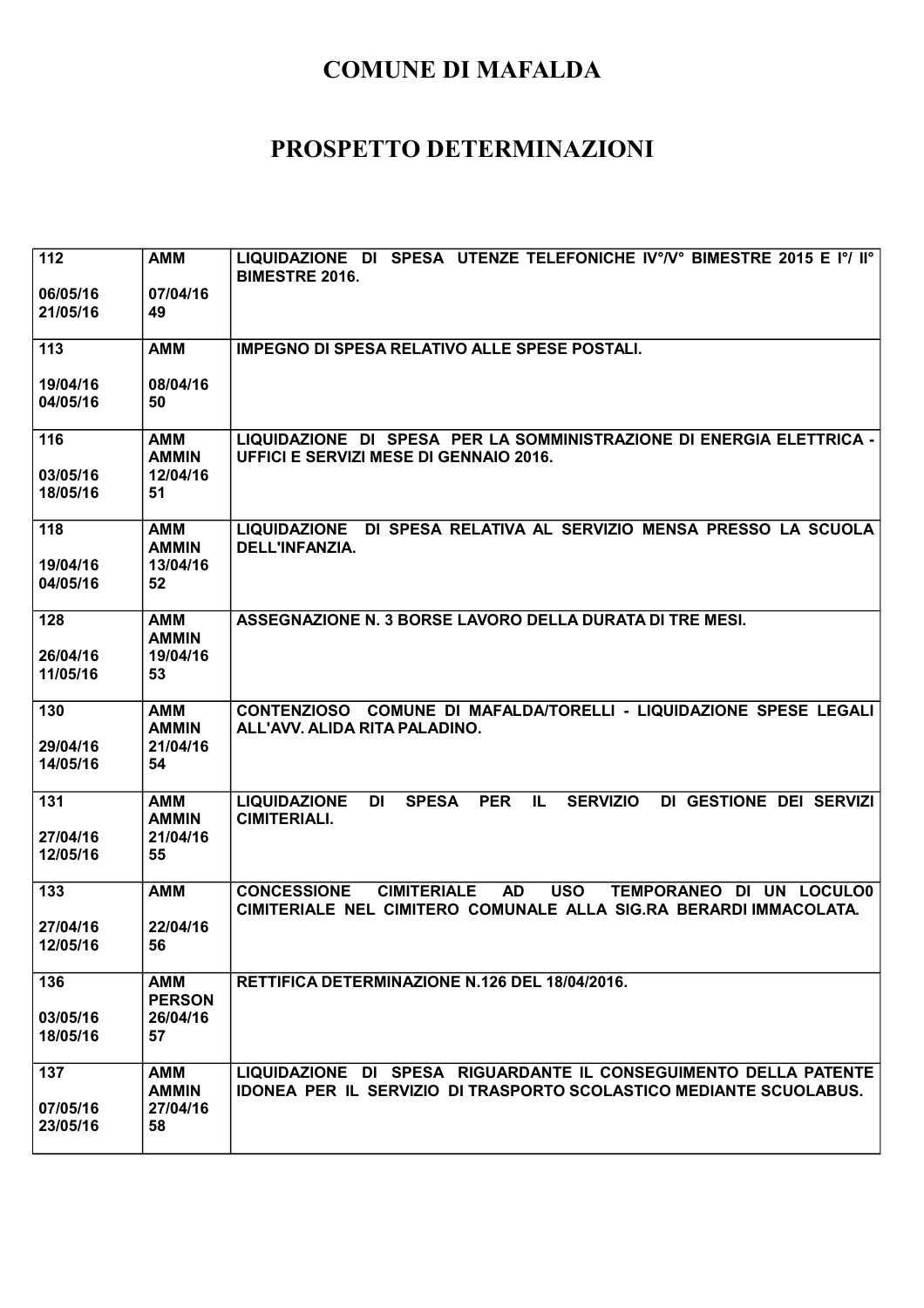| 141                  | <b>AMM</b>                 | IMPEGNO DI SPESA PER ACQUISTO ACQUA MINERALE E BICCHIERI DI PLASTICA<br>PER LE SEDUTE DEL CONSIGLIO COMUNALE.                                           |
|----------------------|----------------------------|---------------------------------------------------------------------------------------------------------------------------------------------------------|
| 29/04/16<br>14/05/16 | 27/04/16<br>59             |                                                                                                                                                         |
| 143                  | <b>AMM</b><br><b>AMMIN</b> | <b>DEL</b><br><b>AGGIUDICAZIONE</b><br><b>DEFINITIVA</b><br><b>SERVIZIO</b><br>DI<br><b>GESTIONE DEI SERVIZI</b><br><b>CIMITERIALI.</b>                 |
| 04/05/16<br>19/05/16 | 02/05/16<br>60             |                                                                                                                                                         |
| 150                  | <b>AMM</b>                 | LIQUIDAZIONE DI SPESA PER LA RILEGATURA DEI REGISTRI DELLO STATO CIVILE<br>ANNO 2015 E PER L'ACQUISTO DI N. 5 BLOCCHI DI RICEVUTA<br><b>RISCOSSIONE</b> |
| 17/05/16<br>01/06/16 | 06/05/16<br>61             | TASSA OCCUPAZIONE SPAZI E AREE PUBBLICHE.                                                                                                               |
| 151                  | <b>AMM</b>                 | LIQUIDAZIONE DI SPESA RIGUARDANTE LA SOMMINISTRAZIONE DI ENERGIA<br>ELETTRICA SERVIZI COMUNALI - DEPURATORE MESE DI MARZO 2016.                         |
| 17/05/16<br>01/06/16 | 06/05/16<br>62             |                                                                                                                                                         |
| 152                  | <b>AMM</b>                 | LIQUIDAZIONE DI SPESA UTENZE COMUNALI FATTURE ACQUA SECONDO<br><b>SEMESTRE 2015.</b>                                                                    |
| 25/05/16<br>9/06/16  | 06/05/16<br>63             |                                                                                                                                                         |
| 156                  | <b>AMM</b><br><b>AMMIN</b> | REFERENDUM POPOLARE DEL 17 APRILE 2016 - LIQUIDAZIONE DEGLI ONORARI<br>DOVUTI AI COMPONENTI DEI SEGGI ELETTORALI.                                       |
| 13/05/16<br>28/05/16 | 10/05/16<br>64             |                                                                                                                                                         |
| 159                  | <b>AMM</b>                 | REFERENDUM POPOLARE DEL 17 APRILE 2016 - LIQUIDAZIONE COMPENSO<br>PER LAVORO STRAORDINARIO AL PERSONALE DIPENDENTE.                                     |
| 13/05/16<br>28/05/16 | 10/05/16<br>65             |                                                                                                                                                         |
| 163                  | <b>AMM</b><br><b>AMMIN</b> | LIQUIDAZIONE COMPENSI AI COMPONENTI DELLA COMMISSIONE PROVINCIALE<br>FORMAZIONE DELLE GRADUATORIE RELATIVE ALL'ASSEGNAZIONE<br><b>PER</b><br>LA.        |
| 24/05/16<br>08/06/16 | 11/05/16<br>66             | ALLOGGI DI EDILIZIA RESIDENZIALE PUBBLICA.                                                                                                              |
| 167                  | <b>AMM</b>                 | LIQUIDAZIONE DI SPESA PER LA SOMMINISTRAZIONE DI ENERGIA ELETTRICA -<br><b>UFFICI E SERVIZI GENNAIO - FEBBRAIO 2016.</b>                                |
| 17/05/16<br>01/06/16 | 13/05/16<br>67             |                                                                                                                                                         |
| 169                  | <b>AMM</b>                 | LIQUIDAZIONE DI SPESA UTENZE COMUNALI FATTURE GAS-METANO.                                                                                               |
| 17/05/16<br>01/06/16 | 13/05/16<br>68             |                                                                                                                                                         |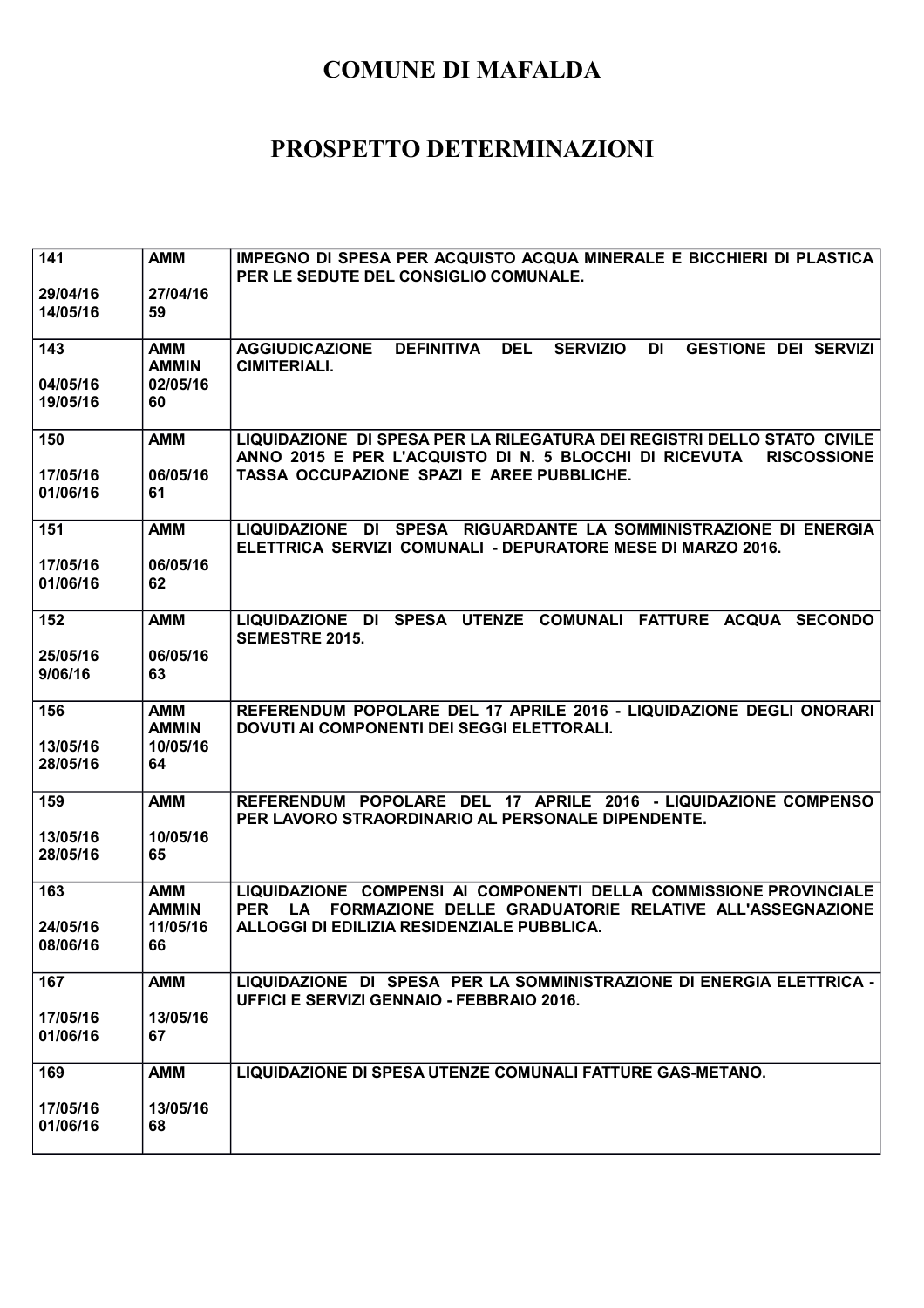| 171<br>23/05/16<br>07/06/16 | <b>AMM</b><br><b>AMMIN</b><br>13/05/16<br>69 | SERVIZIO 'SEZIONI PRIMAVERA' ANNO EDUCATIVO 2015/2016 - LIQUIDAZIONE<br><b>FATTTURE.</b>                                                                                  |
|-----------------------------|----------------------------------------------|---------------------------------------------------------------------------------------------------------------------------------------------------------------------------|
| 174                         | <b>AMM</b>                                   | LIQUIDAZIONE DI SPESA PER LA SOMMINISTRAZIONE DI ENERGIA ELETTRICA -<br>UFFICI E SERVIZI MESE DI FEBBRAIO 2016.                                                           |
| 31/05/16<br>15/06/16        | 14/05/16<br>70                               |                                                                                                                                                                           |
| 175                         | <b>AMM</b>                                   | LIQUIDAZIONE DI SPESA RIGUARDANTE LA SOMMINISTRAZIONE DI ENERGIA<br>ELETTRICA UFFICI E SERVIZI COMUNALI - GENNAIO - FEBBRAIO 2016.                                        |
| 31/05/16<br>15/06/16        | 14/05/16<br>71                               |                                                                                                                                                                           |
| 176                         | <b>AMM</b>                                   | LIQUIDAZIONE DI SPESA RIGUARDANTE LA SOMMINISTRAZIONE DI ENERGIA<br>ELETTRICA - DEPURATORE - APRILE 2016.                                                                 |
| 25/05/16<br>9/06/16         | 14/05/16<br>72                               |                                                                                                                                                                           |
| 182                         | <b>AMM</b><br><b>AMMIN</b>                   | <b>LA SCUOLA</b><br><b>IMPEGNO</b><br><b>SPESA</b><br><b>PER</b><br><b>SERVIZIO</b><br><b>MENSA</b><br><b>PRESSO</b><br>DI<br>DELL'INFANZIA.                              |
| 24/05/16<br>08/06/16        | 17/05/16<br>73                               |                                                                                                                                                                           |
| 183<br>24/05/16<br>08/06/16 | AMM<br><b>AMMIN</b><br>17/05/16<br>74        | LIQUIDAZIONE DI SPESA RELATIVA AL RIMBORSO DEI PERMESSI RETRIBUITI<br>CONCESSI AL SINDACO - PERIODO LUGLIO 2014 - FEBBRAIO 2016.                                          |
| 185                         | <b>AMM</b><br><b>AMMIN</b>                   | <b>PIANO</b><br>DI IGIENE<br>URBANA ANNO 2016 - AFFIDAMENTO<br><b>PER</b><br><b>INCARICO</b><br>ESPLETAMENTO DEL SERVIZIO E RELATIVO IMPEGNO DI SPESA.                    |
| 23/05/16<br>07/06/16        | 19/05/16<br>75                               |                                                                                                                                                                           |
| 186                         | <b>AMM</b><br><b>AMMIN</b>                   | CONCESSIONE ASSEGNO DI MATERNITA' PER CONTO DELL'INPS - ART.<br>66<br>N. 448/1998<br>E.<br><b>SUCCESSIVE</b><br><b>MODIFICHE ED INTEGRAZIONI - SIG.RA</b><br><b>LEGGE</b> |
| 23/05/16<br>07/06/16        | 19/05/16<br>76                               | <b>GIUDICE ASSUNTA.</b>                                                                                                                                                   |
| 188                         | <b>AMM</b><br><b>AMMIN</b>                   | <b>CONCESSIONE ASSEGNO PER IL NUCLEO FAMILIARE ART. 65 LEGGE N. 448/1998</b><br>E SUCCESSIVE MODIFICHE ED INTEGRAZIONI - SIG.RA PETRUCCELLI TIZIANA -                     |
| 23/05/16<br>07/06/16        | 20/05/16<br>77                               | <b>ANNO 2016.</b>                                                                                                                                                         |
| 189                         | <b>AMM</b><br><b>AMMIN</b>                   | LIQUIDAZIONE CONTRIBUTO ASSOCIATIVO ALL'ANCI - ANNO 2016.                                                                                                                 |
| 14/06/16<br>29/06/16        | 20/05/16<br>78                               |                                                                                                                                                                           |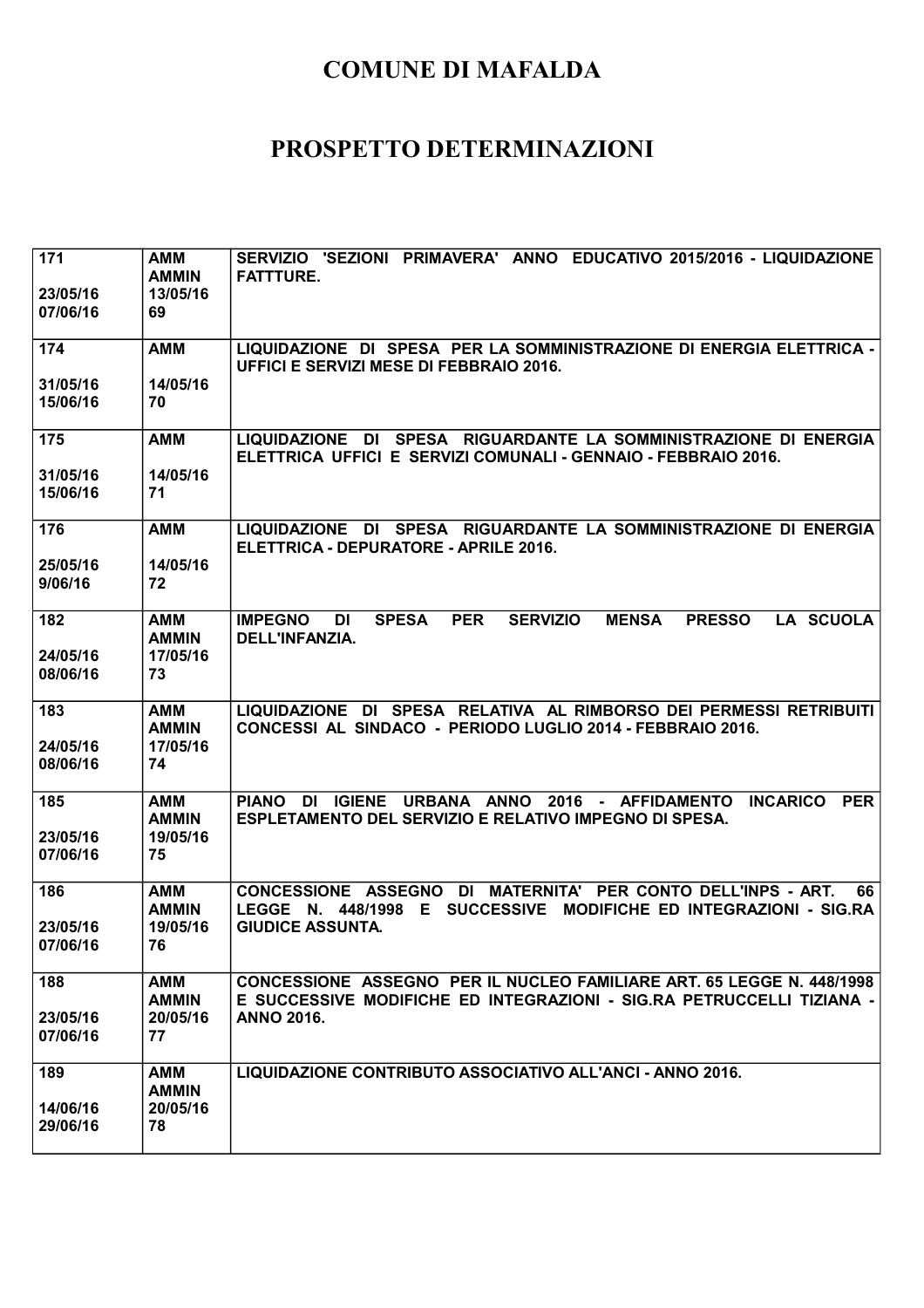| 192                         | <b>AMM</b>                                   | LIQUIDAZIONE INDENNITÀ CARICA SINDACO                                                                                                                                                                                                                                |
|-----------------------------|----------------------------------------------|----------------------------------------------------------------------------------------------------------------------------------------------------------------------------------------------------------------------------------------------------------------------|
| 24/05/16<br>08/06/16        | 23/05/16<br>79                               |                                                                                                                                                                                                                                                                      |
| 193                         | <b>AMM</b>                                   | <b>IMPEGNO DI SPESA PER ACQUISTO MANIFESTI DI CORDOGLIO</b>                                                                                                                                                                                                          |
| 01/06/16<br>16/06/16        | 23/05/16<br>80                               |                                                                                                                                                                                                                                                                      |
| 194<br>01/06/16<br>16/06/16 | <b>AMM</b><br><b>AMMIN</b><br>24/05/16<br>81 | IMPEGNO DI SPESA RELATIVO ALLE SPESE POSTALI E ACQUISTO PRODOTTI<br>PER LA PULIZIA.                                                                                                                                                                                  |
| 196<br>28/05/16<br>13/06/16 | <b>AMM</b><br><b>AMMIN</b><br>24/05/16<br>82 | CONCESSIONE ASSEGNO DI MATERNITA' PER CONTO DELL'INPS - ART.<br>66<br>LEGGE N. 448/1998 E SUCCESSIVE MODIFICHE ED INTEGRAZIONI - SIG.RA<br><b>D'AMORE FIORELLA.</b>                                                                                                  |
| 198<br>01/06/16<br>16/06/16 | AMM<br><b>AMMIN</b><br>24/05/16<br>83        | ECONOMICO PER PARTECIPAZIONE<br><b>LIQUIDAZIONE</b><br><b>CONTRIBUTO</b><br><b>ALLA</b><br>RASSEGNA DELLE 'CARRESI' DI LARINO.                                                                                                                                       |
| 199<br>01/06/16<br>16/06/16 | <b>AMM</b><br><b>AMMIN</b><br>25/05/16<br>84 | LIQUIDAZIONE DI SPESA RELATIVA AL SERVIZIO MENSA PRESSO LA SCUOLA<br>DELL'INFANZIA.                                                                                                                                                                                  |
| 201                         | <b>AMM</b>                                   | IMPEGNO PER SPESE DI RAPPRESENTANZA - ACQUISTO FIORI PER MATRIMONIO                                                                                                                                                                                                  |
| 07/06/16<br>22/06/16        | 31/05/16<br>85                               |                                                                                                                                                                                                                                                                      |
| 206                         | <b>AMM</b><br>08/06/16<br>86                 | LIQUIDAZIONE UTENZE TELEFONICHE V° BIMESTRE 2015, 1°/2°/3° BIMESTRE 2016.                                                                                                                                                                                            |
| 211<br>08/07/16<br>23/07/16 | <b>AMM</b><br><b>AMMIN</b><br>10/06/16<br>87 | CONTENZIOSO COMUNE DI MAFALDA/TORELLI. LIQUIDAZIONE RISARCIMENTO<br>DANNI.                                                                                                                                                                                           |
| 212<br>18/06/16<br>04/07/16 | <b>AMM</b><br><b>AMMIN</b><br>11/06/16<br>88 | DELIBERAZIONE DI GIUNTA REGIONALE DEL 9 GENNAIO 2012 N. 7 'PROGRAMMA<br>ATTUATIVO PER I PAZIENTI MALATI DI SLA - SUPPORTO AI PAZIENTI ED ALLE<br>FAMIGLIE DELLE PERSONE AFFETTE DA SCLEROSI LATERALE AMIOTROFICA<br>NELLA REGIONE MOLISE' - LIQUIDAZIONE CONTRIBUTO. |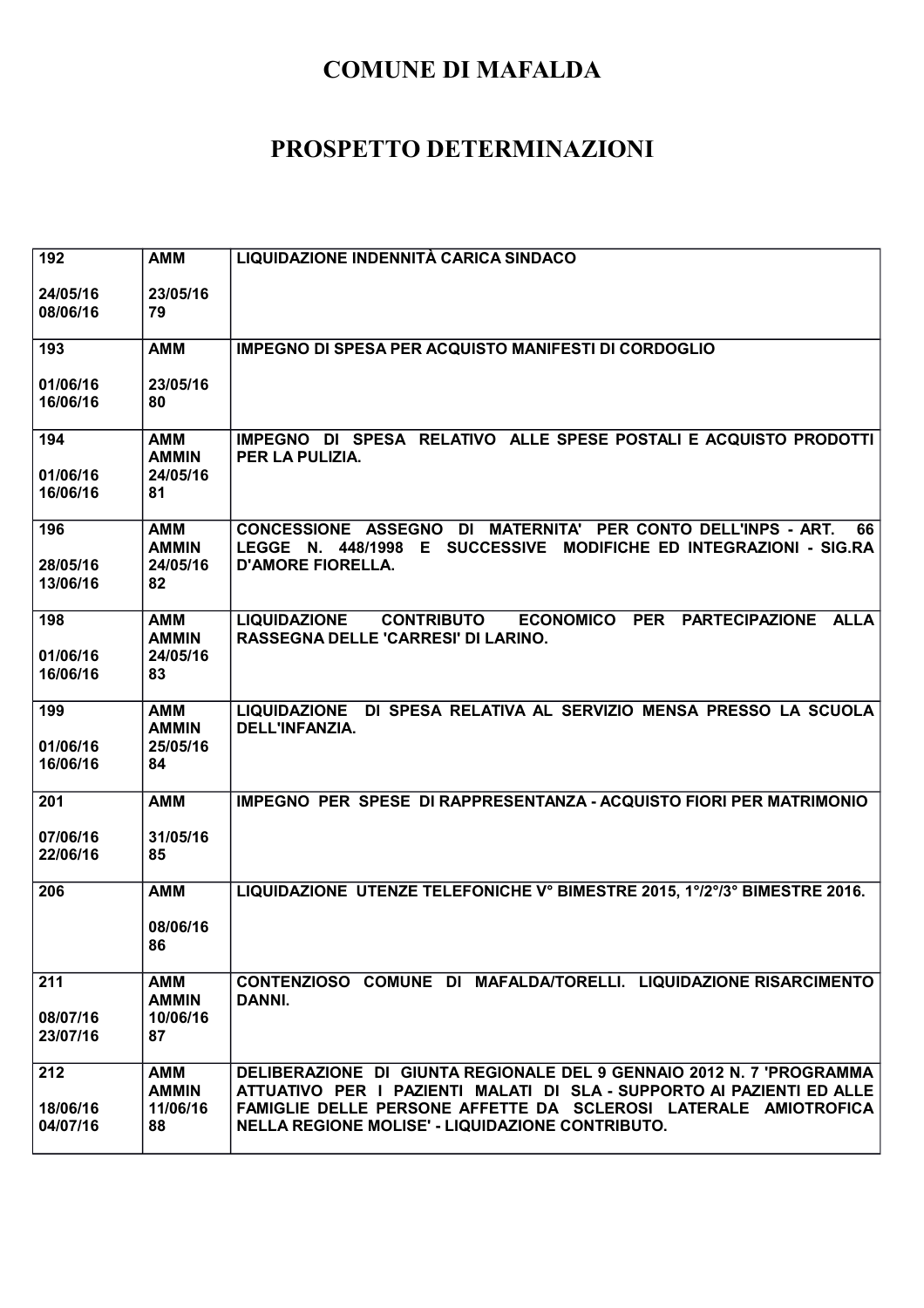| 214<br>14/06/16<br>29/06/16 | <b>AMM</b><br>13/06/16<br>89                 | RETTIFICA DETERMINAZIONE N. 175 DEL 14.05.2016 AVENTE AD OGGETTO<br>'LIQUIDAZIONE<br>DI<br>SPESA RIGUADANTE LA SOMMINISTRAZIONE DI ENERGIA<br>ELETTRICA - UFFICI E SERVIZI COMUNALI GENNAIO - FEBBRAIO 2016.           |
|-----------------------------|----------------------------------------------|------------------------------------------------------------------------------------------------------------------------------------------------------------------------------------------------------------------------|
| 215<br>18/06/16<br>04/07/16 | AMM<br><b>AMMIN</b><br>14/06/16<br>90        | <b>PER</b><br><b>SERVIZIO</b><br><b>PRESSO</b><br><b>LA SCUOLA</b><br><b>IMPEGNO</b><br>DI<br><b>SPESA</b><br><b>MENSA</b><br><b>DELL'INFANZIA.</b>                                                                    |
| 227<br>27/06/16<br>12/07/16 | <b>AMM</b><br><b>AMMIN</b><br>18/06/16<br>91 | LIQUIDAZIONE DI SPESA RIGUARDANTE LA FORNITURA DEI LIBRI DI TESTO PER<br>GLI ALUNNI DELLA SCUOLA PRIMARIA.                                                                                                             |
| 228<br>29/06/16<br>14/07/16 | AMM<br><b>AMMIN</b><br>20/06/16<br>92        | NAZIONALE UFFICIALI<br><b>ASSOCIAZIONE</b><br>DI<br>STATO CIVILE E D'ANAGRAFE<br>(A.N.U.S.C.A.) - LIQUIDAZIONE QUOTA ASSOCIATIVA PER L'ANNO 2016.                                                                      |
| 241<br>28/06/16<br>13/07/16 | <b>AMM</b><br>25/06/16<br>93                 | <b>IMPEGNO DI SPESA PER ACQUISTO MANIFESTI DI CORDOGLIO</b>                                                                                                                                                            |
| 242<br>08/07/16<br>23/07/16 | <b>AMM</b><br>25/06/16<br>94                 | CORSO ON-LINE DI MESSO NOTIFICATORE AI SENSI DEI COMMI 158, 159,<br>160<br>DELL'ART. 1, L. 296/2006 - INDIVIDUAZIONE DIPENDENTI COMUNALI E DITTA<br>ALLA QUALE AFFIDARE IL SERVIZIO DI FORMAZIONE PROFESSIONALE        |
| 245<br>02/07/16<br>18/07/16 | <b>AMM</b><br>29/06/16<br>95                 | CAUSA COMUNE DI MAFALDA/DAFIN S.P.A. TRIBUNALE DI LARINO SEZIONE DI<br>TERMOLI RG 790/2011 - LIQUIDAZIONE ONORARI AGLI AVV. ANNAMARIA E ANTONIO<br>DE MICHELE.                                                         |
| 246<br>11/07/16<br>26/07/16 | <b>AMM</b><br><b>AMMIN</b><br>30/06/16<br>96 | APPLICAZIONE DEL 'BARATTO AMMINISTRATIVO' AL SIG. MONDANO PIERINO.                                                                                                                                                     |
| 261<br>13/07/16<br>28/07/16 | <b>AMM</b><br><b>AMMIN</b><br>11/07/16<br>97 | INTERVENTO SOSTITUTIVO DELLA STAZIONE APPALTANTE AI SENSI DEL D.P.R.<br>ART.<br><b>COMMA</b><br>2 - REGOLARIZZAZIONE CONTRIBUTIVA E<br>207/2010<br>$\overline{\mathbf{4}}$<br><b>CONTESTUALE LIQUIDAZIONE FATTURA.</b> |
| 263<br>27/07/16<br>11/08/16 | <b>AMM</b><br><b>AMMIN</b><br>12/07/16<br>98 | INTEGRAZIONE DETERMINAZIONE N. 246 DEL 30/06/2016 AVENTE AD OGGETTO:<br>'APPLICAZIONE DEL 'BARATTO AMMINISTRATIVO' AL SIG. MONDANO PIERINO.                                                                            |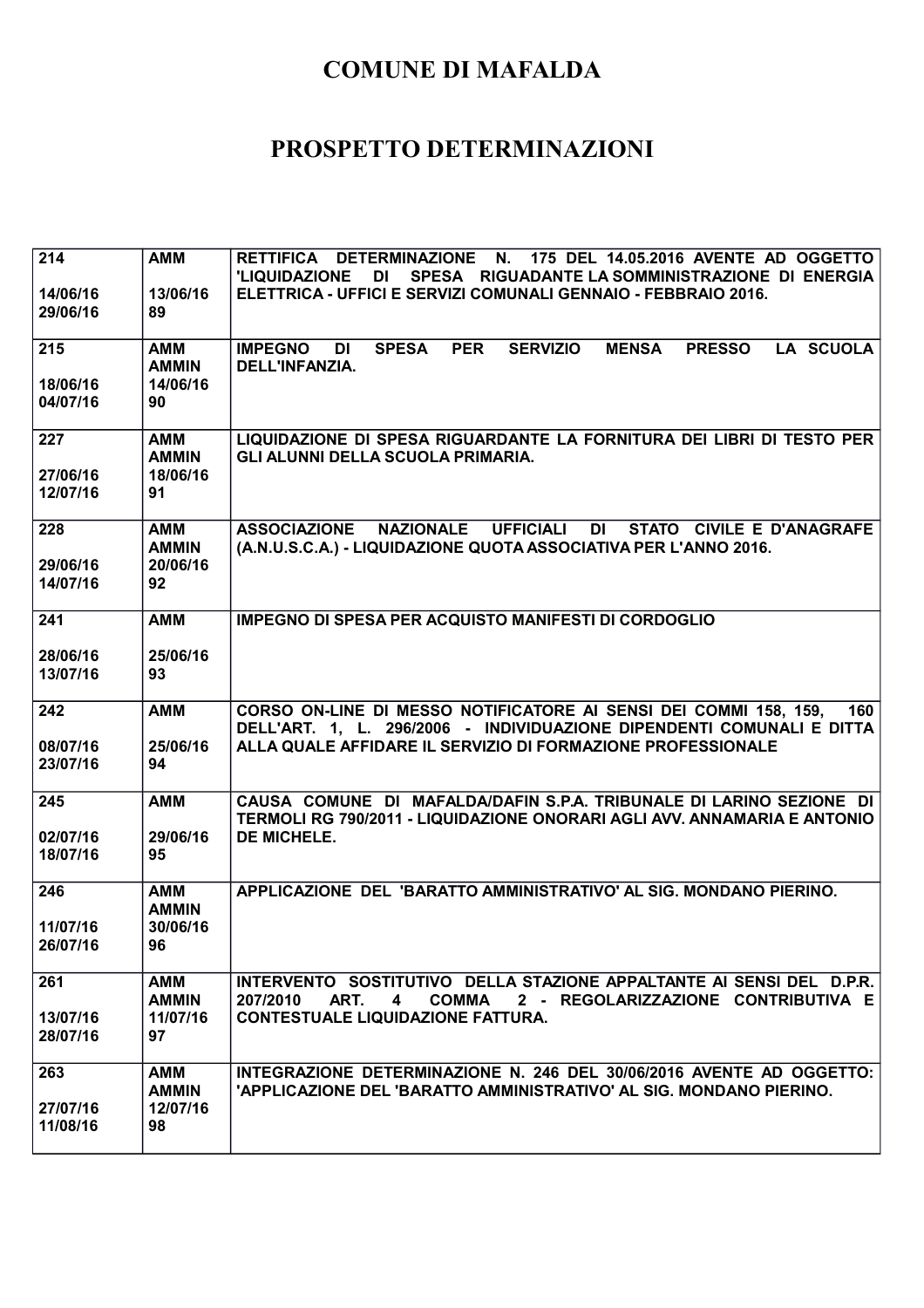| 264<br>27/07/16<br>11/08/16 | <b>AMM</b><br><b>AMMIN</b><br>14/07/16<br>99  | CONCESSIONE USO TEMPORANEO DEL CHIOSCO AL PARCO COLLE RENAZZO.                                                                                                                                        |
|-----------------------------|-----------------------------------------------|-------------------------------------------------------------------------------------------------------------------------------------------------------------------------------------------------------|
| 268                         | <b>AMM</b>                                    | IL CORSO ON-LINE DI MESSO NOTIFICATORE AI SENSI DEI COMMI 158, 159, 160<br>DELL'ART. 1, L. 296/2006 - LIQUIDAZIONE DI SPESA                                                                           |
| 30/07/16<br>16/08/16        | 19/07/16<br>100                               |                                                                                                                                                                                                       |
| 269                         | <b>AMM</b>                                    | CONCESSIONE AD USO TEMPORENEO DI UN LOCULO NEL CIMITERO COMUNALE<br>AL SIG. D'ALO' VALENTINO                                                                                                          |
| 22/07/16<br>06/08/16        | 21/07/16<br>101                               |                                                                                                                                                                                                       |
| 270                         | <b>AMM</b>                                    | CONCESSIONE AD USO TEMPORENEO DI UN LOCULO NEL CIMITERO COMUNALE<br>AL SIG. MATASSA FRANCESCO.                                                                                                        |
| 22/07/16<br>06/08/16        | 21/07/16<br>102                               |                                                                                                                                                                                                       |
| 271                         | <b>AMM</b>                                    | COLLOCAMENTO A RIPOSO DEL DIPENDENTE COMUNALE SIG. MARIO PREZIOSO<br>- IMPEGNO DI SPESA                                                                                                               |
| 27/07/16<br>11/08/16        | 22/07/16<br>103                               |                                                                                                                                                                                                       |
| 279<br>28/07/16<br>12/08/16 | <b>AMM</b><br><b>AMMIN</b><br>27/07/16<br>104 | LIQUIDAZIONE DI SPESA RELATIVA AL SERVIZIO MENSA PRESSO LA SCUOLA<br>DELL'INFANZIA.                                                                                                                   |
| 283                         | <b>AMM</b>                                    | RETTIFICA DETERMINAZIONE N. 261 DELL'11/07/2016 AVENTE AD OGGETTO:                                                                                                                                    |
| 02/08/16<br>17/08/16        | <b>AMMIN</b><br>29/07/16<br>105               | 'INTERVENTO SOSTITUTIVO DELLA STAZIONE APPALTANTE AI SENSI DEL D.P.R.<br>ART.<br>COMMA 2 - REGOLARIZZAZIONE<br>207/2010<br>4<br><b>CONTRIBUTIVA</b><br>E<br><b>CONTESTUALE LIQUIDAZIONE FATTURA'.</b> |
| 291                         | <b>AMM</b><br><b>AMMIN</b>                    | NOMINA COMMISSIONE<br><b>GIUDICATRICE PER</b><br><b>LA</b><br><b>SELEZIONE</b><br><b>QUATTRO</b><br>DI<br>VOLONTARI DA IMPIEGARE NEI DUE PROGETTI DI SERVIZIO CIVILE NAZIONALE:                       |
| 26/08/16<br>10/9/16         | 02/08/16<br>106                               | 'TUTTI IN BIBLIOTECA' E 'AMBIENTIAMOCI' NEL COMUNE DI MAFALDA.                                                                                                                                        |
| 293                         | <b>AMM</b><br><b>AMMIN</b><br>03/08/16<br>107 | <b>NON UTILIZZATA</b>                                                                                                                                                                                 |
| 294                         | <b>AMM</b>                                    | <b>IMPEGNO DI SPESA RELATIVO ALLE SPESE POSTALI.</b>                                                                                                                                                  |
| 08/08/16<br>23/08/16        | 03/08/16<br>108                               |                                                                                                                                                                                                       |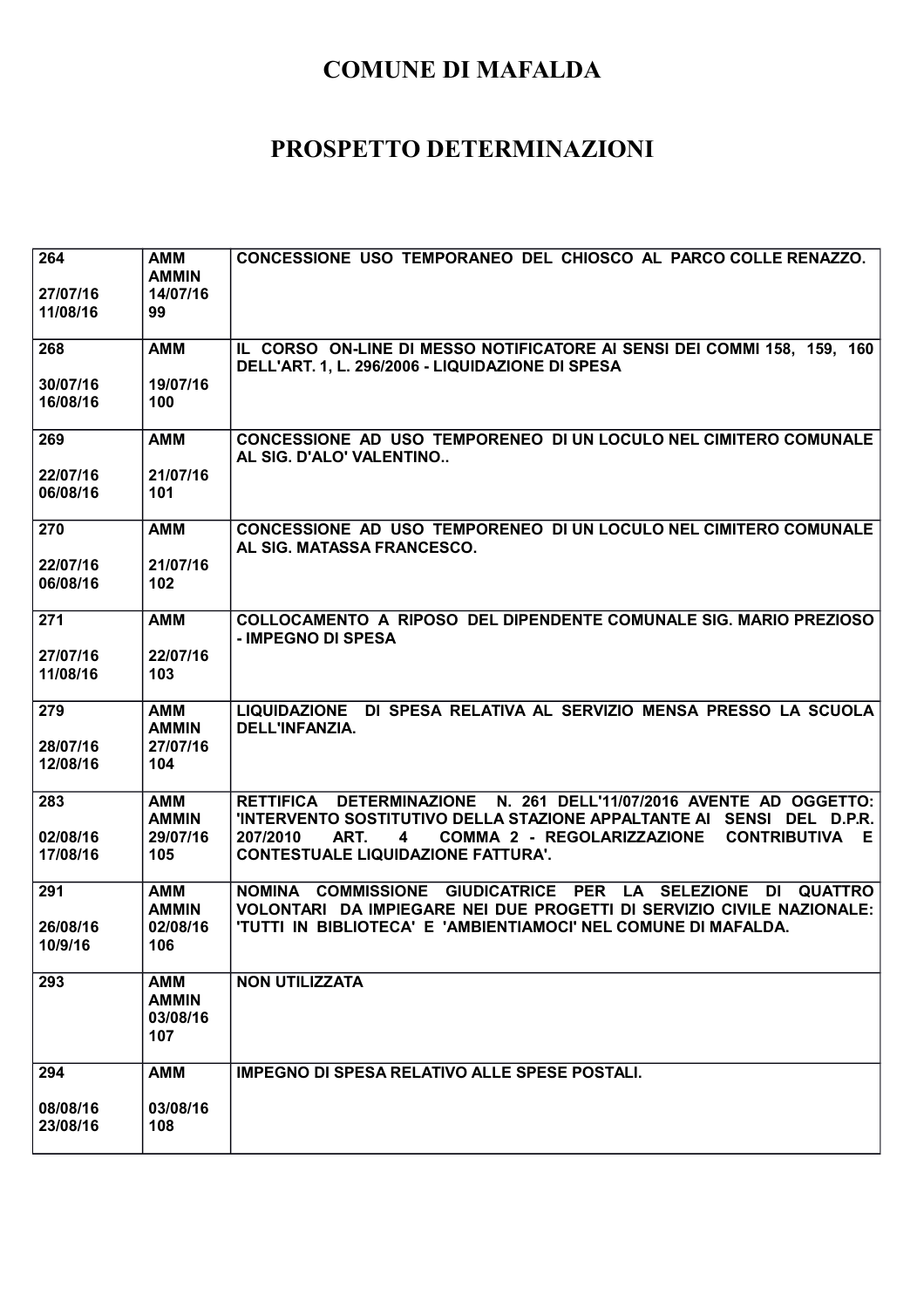| 295<br>16/08/16<br>31/08/16 | <b>AMM</b><br><b>AMMIN</b><br>04/08/16<br>109 | IMPEGNO DI SPESA PER L'ACQUISTO DI UN FRIGORIFERO DA DESTINARE AL<br><b>CENTRO SOCIALE PER ANZIANI.</b>                                                                                                                 |
|-----------------------------|-----------------------------------------------|-------------------------------------------------------------------------------------------------------------------------------------------------------------------------------------------------------------------------|
| 296                         | <b>AMM</b>                                    | BORSE LAVORO PER REALIZZAZIONE PROGETTO 'TUTELA E MANUTENZIONE<br>DEL VERDE PUBBLICO E SERVIZIO DI SPAZZAMENTO' - APPROVAZIONE                                                                                          |
| 16/08/16<br>31/08/16        | 05/08/16<br>110                               | <b>GRADUATORIA E CONTESTUALE ASSEGNAZIONE DI N. 3 BORSE LAVORO.</b>                                                                                                                                                     |
| 300<br>10/08/16<br>25/08/16 | AMM<br><b>AMMIN</b><br>9/08/16<br>111         | MANIFESTAZIONI ESTIVE 2016 - LIQUIDAZIONE ACCONTO ALLA PRO-LOCO<br>'TRESPALDUM' DI MAFALDA.                                                                                                                             |
| 301<br>01/9/16<br>16/9/16   | <b>AMM</b><br><b>AMMIN</b><br>17/08/16<br>112 | CONCESSIONE ASSEGNO DI MATERNITA' PER CONTO DELL'INPS - ART.<br>66<br>LEGGE N. 448/1998 E SUCCESSIVE MODIFICHE ED INTEGRAZIONI - SIG.RA DI<br><b>PINTO RITA.</b>                                                        |
| 302                         | <b>AMM</b><br><b>AMMIN</b>                    | <b>SPESA</b><br>RIGUARDANTE LA QUOTA DI PARTECIPAZIONE<br><b>LIQUIDAZIONE</b><br>DI<br><b>ALLE</b><br>DELLA SOTTOCOMMISSIONE<br><b>SPESE</b><br><b>PER</b><br>IL.<br><b>FUNZIONAMENTO</b>                               |
| 19/08/16<br>03/9/16         | 18/08/16<br>113                               | ELETTORALE CIRCONDARIALE DI TERMOLI.                                                                                                                                                                                    |
| 304<br>24/08/16<br>08/9/16  | <b>AMM</b><br><b>AMMIN</b><br>19/08/16<br>114 | <b>LIQUIDAZIONE</b><br>DI<br>SPESA RIGUARDANTE<br>L'ACQUISTO DI UN FRIGORIFERO<br>PER IL CENTRO SOCIALE PER ANZIANI.                                                                                                    |
| 309                         | <b>AMM</b><br><b>AMMIN</b>                    | RIMBORSO SPESE VIAGGI AL SINDACO.                                                                                                                                                                                       |
| 02/9/16<br>19/9/16          | 29/08/16<br>115                               |                                                                                                                                                                                                                         |
| 311                         | <b>AMM</b><br><b>AMMIN</b>                    | RIMBORSO SPESE VIAGGI AL CONSIGLIERE COMUNALE GIZZI JIMMI.                                                                                                                                                              |
| 31/08/16<br>15/9/16         | 29/08/16<br>116                               |                                                                                                                                                                                                                         |
| 314<br>06/9/16<br>21/9/16   | AMM<br><b>AMMIN</b><br>05/9/16<br>117         | <b>CIVILE</b><br>NAZIONALE 2016 - APPROVAZIONE GRADUATORIA DEI<br><b>SERVIZIO</b><br>DA IMPIEGARE PER LA REALIZZAZIONE DEL PROGETTO<br><b>VOLONTARI</b><br>DI<br>SERVIZIO CIVILE 'AMBIENTIAMOCI' NEL COMUNE DI MAFALDA. |
| 315                         | <b>AMM</b>                                    | <b>CIVILE</b><br><b>SERVIZIO</b><br>NAZIONALE 2016 - APPROVAZIONE GRADUATORIA DEI<br><b>VOLONTARI</b><br>DA IMPIEGARE PER LA REALIZZAZIONE DEL PROGETTO<br>DI                                                           |
| 06/9/16<br>21/9/16          | 05/9/16<br>118                                | SERVIZIO CIVILE 'TUTTI IN BIBLIOTECA' NEL COMUNE DI MAFALDA.                                                                                                                                                            |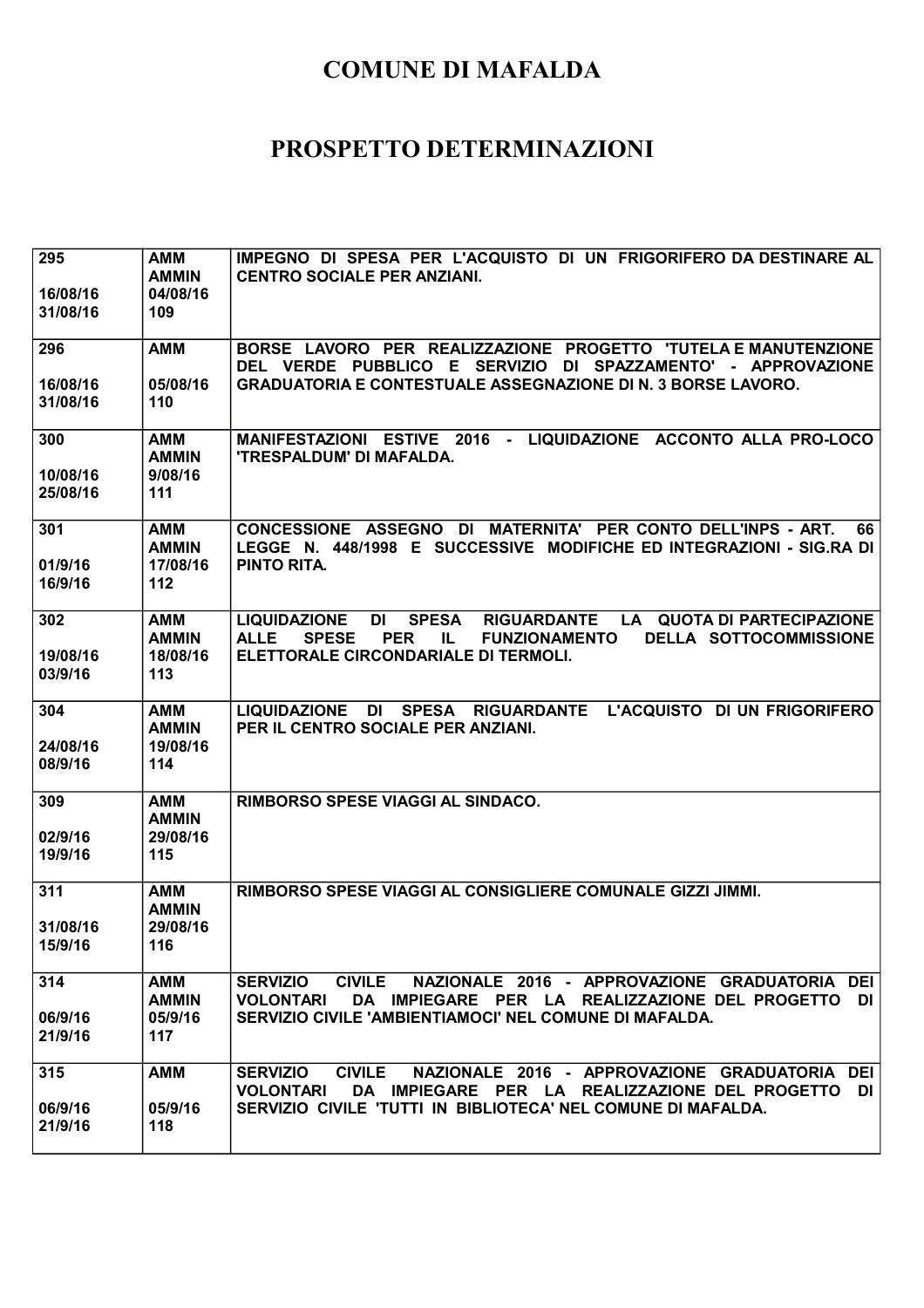| 316                        | <b>AMM</b>                                   | <b>IMPEGNO DI SPESA PER ACQUISTO DI N. 2 BANDIERE PER LA SEDE MUNICIPALE.</b>                                                                                                                          |
|----------------------------|----------------------------------------------|--------------------------------------------------------------------------------------------------------------------------------------------------------------------------------------------------------|
| 07/9/16<br>22/9/16         | 05/9/16<br>119                               |                                                                                                                                                                                                        |
| 318<br>07/9/16<br>22/9/16  | <b>AMM</b><br><b>AMMIN</b><br>06/9/16<br>120 | IMPEGNO DI SPESA PER L'ORGANIZZAZIONE DI UNA PICCOLA CERIMONIA<br>D'INAUGURAZIONE DELLA SEDE MUNICIPALE DOPO LA RISTRUTTURAZIONE.                                                                      |
| 319<br>08/9/16<br>23/9/16  | <b>AMM</b><br><b>AMMIN</b><br>07/9/16<br>121 | LA REALIZZAZIONE DEL PROGETTO 'TUTELA E<br><b>LAVORO</b><br><b>PER</b><br><b>BORSE</b><br>DEL VERDE PUBBLICO E SERVIZIO DI SPAZZAMENTO' -<br><b>MANUTENZIONE</b><br>LIQUIDAZIONE COMPENSO AI BORSISTI. |
| 324                        | <b>AMM</b>                                   | <b>IMPEGNO DI SPESA PER LAVAGGIO TENDE DELLA SEDE MUNICIPALE.</b>                                                                                                                                      |
| 30/9/16<br>15/10/16        | 9/9/16<br>122                                |                                                                                                                                                                                                        |
| 333<br>27/9/16<br>12/10/16 | <b>AMM</b><br><b>AMMIN</b><br>21/9/16<br>123 | <b>SERVIZIO</b><br><b>CIVILE</b><br><b>NAZIONALE</b><br><b>COMPENSO</b><br><b>LIQUIDAZIONE</b><br>$\sim 100$<br>ALL'ASSOCIAZIONE DI PROMOZIONE SOCIALE 'INFORMARE' DI TERMOLI.                         |
| 336<br>29/9/16<br>14/10/16 | <b>AMM</b><br><b>AMMIN</b><br>23/9/16<br>124 | CONTRIBUTO ECONOMICO STRAORDINARIO A FAMIGLIA IN<br><b>LIQUIDAZIONE</b><br><b>DIFFICOLTA'.</b>                                                                                                         |
| 338                        | <b>AMM</b><br><b>AMMIN</b>                   | <b>ATTRIBUZIONE FUNZIONE MESSO NOTIFICATORE.</b>                                                                                                                                                       |
| 24/9/16<br>10/10/16        | 24/9/16<br>125                               |                                                                                                                                                                                                        |
| 339<br>29/9/16             | <b>AMM</b><br><b>AMMIN</b><br>24/9/16        | CONVENZIONE CON L'ISTITUTO OMNICOMPRENSIVO DI MONTENERO DI BISACCIA<br>- LIQUIDAZIONE CONTRIBUTO.                                                                                                      |
| 14/10/16                   | 126                                          |                                                                                                                                                                                                        |
| 340                        | <b>AMM</b>                                   | LIQUIDAZIONE DI SPESA RELATIVO ALLE SPESE POSTALI - MESE DI APRILE 2016.                                                                                                                               |
| 01/10/16<br>17/10/16       | 24/9/16<br>127                               |                                                                                                                                                                                                        |
| 343                        | <b>AMM</b>                                   | <b>IMPEGNO DI SPESA PER ACQUISTO MANIFESTI DI CORDOGLIO.</b>                                                                                                                                           |
| 27/9/16<br>12/10/16        | 26/9/16<br>128                               |                                                                                                                                                                                                        |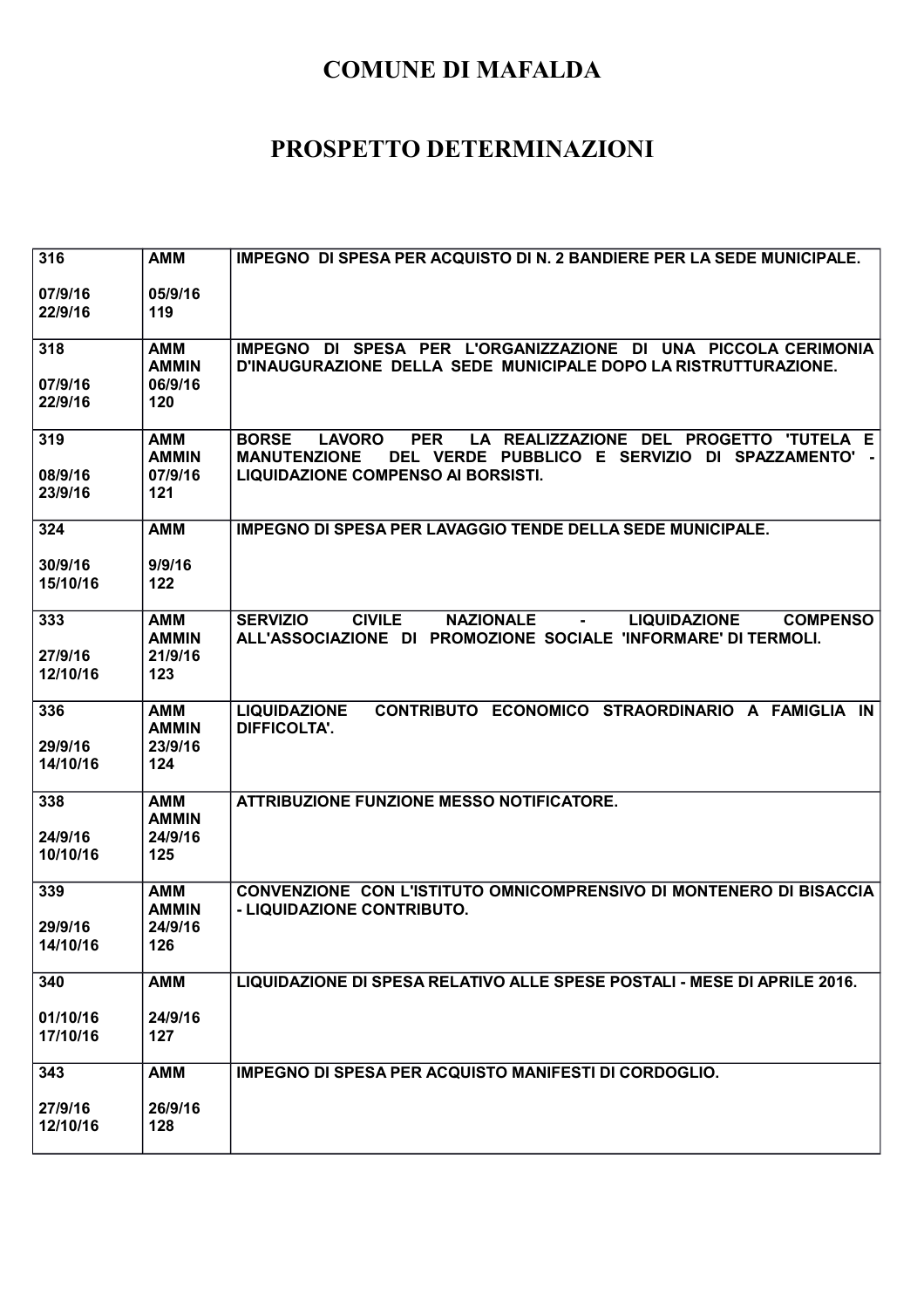| 347<br>01/10/16<br>17/10/16 | <b>AMM</b><br><b>AMMIN</b><br>28/9/16<br>129  | LIQUIDAZIONE DI SPESA RELATIVA AL PIANO DI IGIENE URBANA ANNO 2016.                                                                                                                                                                                 |
|-----------------------------|-----------------------------------------------|-----------------------------------------------------------------------------------------------------------------------------------------------------------------------------------------------------------------------------------------------------|
| 348<br>04/10/16<br>19/10/16 | AMM<br><b>AMMIN</b><br>28/9/16<br>130         | IMPEGNO DI SPESA PER L'ACQUISTO DI ALCUNE COPIE DEL VOLUME 'DOCUMENTI<br>DI RIPALTA PER UNA STORIA DEL PAESE NEL XIX SECOLO'.                                                                                                                       |
| 350<br>01/10/16<br>17/10/16 | <b>AMM</b><br>29/9/16<br>131                  | CONCESSIONE AD USO TEMPORENEO DI UN LOCULO NEL CIMITERO COMUNALE<br>ALLA SIG.RA DINA MASTRANGELO.                                                                                                                                                   |
| 351<br>04/10/16<br>19/10/16 | <b>AMM</b><br><b>AMMIN</b><br>29/9/16<br>132  | AMBITO TERRITORIALE SOCIALE DI TERMOLI - PIANO SOCIALE DI ZONA<br>LIQUIDAZIONE ACCONTO QUOTA DI COMPARTECIPAZIONE AI SERVIZI SOCIO<br>ASSISTENZIALI - ANNI 2015-2016.                                                                               |
| 352<br>08/10/16<br>24/10/16 | <b>AMM</b><br>01/10/16<br>133                 | <b>IMPEGNO DI SPESA PER ACQUISTO CREDITI PER SMS ISTITUZIONALI</b>                                                                                                                                                                                  |
| 353<br>07/10/16<br>22/10/16 | <b>AMM</b><br>01/10/16<br>134                 | <b>SPESA</b><br><b>PER</b><br><b>QUOTA</b><br><b>ASSOCIATIVA</b><br><b>IMPEGNO</b><br><b>DI</b><br><b>LIQUIDAZIONE</b><br>ALL'ASSOCIAZIONE NAZIONALE PICCOLI COMUNI D'ITALIA (ANPCI).                                                               |
| 356<br>11/10/16<br>26/10/16 | <b>AMM</b><br><b>AMMIN</b><br>04/10/16<br>135 | LIQUIDAZIONE DI SPESA RIGUARDANTE IL SERVIZIO DI SEPPELLIMENTO,<br>MANUTENZIONE, GESTIONE E CUSTODIA DEL CIMITERO COMUNALE.                                                                                                                         |
| 357<br>11/10/16<br>26/10/16 | <b>AMM</b><br><b>AMMIN</b><br>04/10/16<br>136 | DI SPESA RIGUARDANTE IL SERVIZIO DI SEPPELLIMENTO,<br><b>LIQUIDAZIONE</b><br><b>MANUTENZIONE,</b><br><b>GESTIONE</b><br><b>CUSTODIA</b><br>DEL CIMITERO - PERIODO<br>E.<br>MAGGIO/AGOSTO 2016.                                                      |
| 361<br>11/10/16<br>26/10/16 | <b>AMM</b><br><b>AMMIN</b><br>06/10/16<br>137 | AMBITO TERRITORIALE SOCIALE DI TERMOLI - PIANO SOCIALE DI ZONA -<br>IMPEGNO DI SPESA PER QUOTA DI COMPARTECIPAZIONE AI SERVIZI SOCIO-<br>ASSISTENZIALI - ANNI 2015-2016.                                                                            |
| 362<br>12/12/16<br>27/12/16 | <b>AMM</b><br><b>AMMIN</b><br>06/10/16<br>138 | REFERENDUM POPOLARE CONFERMATIVO (COSTITUZIONALE) DEL 4 DICEMBRE<br>COSTITUZIONE DELL'UFFICIO ELETTORALE COMUNALE<br>2016<br>ED.<br><b>AUTORIZZAZIONE</b><br><b>AL</b><br><b>PERSONALE</b><br>DIPENDENTE A SVOLGERE LAVORO<br><b>STRAORDINARIO.</b> |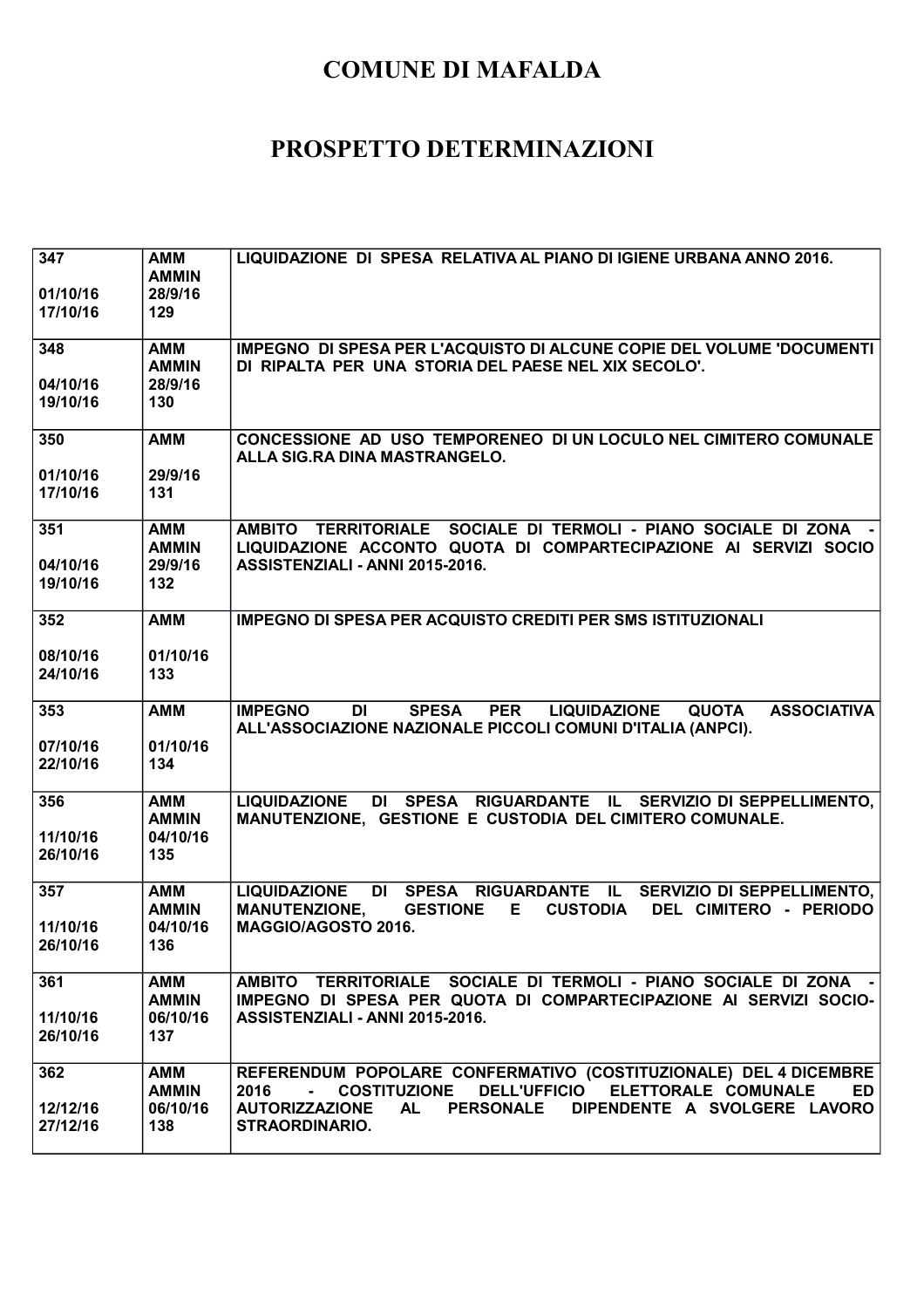| 363                         | <b>AMM</b>                                    | CONCESSIONE USO TEMPORANEO DI UN LOCULO NEL CIMITERO COMUNALE<br>AL SIG. DE SIMONE FERNANDO.                                                                                                                       |
|-----------------------------|-----------------------------------------------|--------------------------------------------------------------------------------------------------------------------------------------------------------------------------------------------------------------------|
| 08/10/16<br>24/10/16        | 06/10/16<br>139                               |                                                                                                                                                                                                                    |
| 368                         | <b>AMM</b><br><b>AMMIN</b>                    | REFERENDUM POPOLARE CONFERMATIVO (COSTITUZIONALE) DEL 4 DICEMBRE<br>2016 - IMPEGNO DI SPESA PER L'ACQUISTO DEL SOFTWARE RELATIVO AGLI                                                                              |
| 11/10/16<br>26/10/16        | 10/10/16<br>140                               | <b>STAMPATI.</b>                                                                                                                                                                                                   |
| 369<br>12/10/16<br>27/10/16 | <b>AMM</b><br><b>AMMIN</b><br>10/10/16<br>141 | <b>PER</b><br>LA REALIZZAZIONE DEL PROGETTO 'TUTELA E<br><b>BORSE</b><br><b>LAVORO</b><br><b>MANUTENZIONE</b><br><b>DEL</b><br>VERDE PUBBLICO E SERVIZIO SPAZZAMENTO'<br><b>LIQUIDAZIONE COMPENSO AI BORSISTI.</b> |
| 371                         | <b>AMM</b><br><b>AMMIN</b>                    | LIQUIDAZIONE CONTRIBUTO OBBLIGATORIO ALLA COMUNITA' MONTANA 'TRIGNO-<br><b>MONTE</b><br>MAURO' DI TRIVENTO PER L'ESERCIZIO FINANZIARIO 2015.                                                                       |
| 07/11/16<br>22/11/16        | 11/10/16<br>142                               |                                                                                                                                                                                                                    |
| 376                         | <b>AMM</b>                                    | CONCESSIONE USO TEMPORANEO DI UN LOCULO NEL CIMITERO COMUNALE<br>ALLA SIG.RA NADIA SACCHETTI.                                                                                                                      |
| 18/10/16<br>02/11/16        | 17/10/16<br>143                               |                                                                                                                                                                                                                    |
| 377                         | <b>AMM</b><br><b>AMMIN</b>                    | AMBITO TERRITORIALE SOCIALE DI TERMOLI - PIANO SOCIALE DI ZONA -<br>QUOTA DI COMPARTECIPAZIONE AI SERVIZI SOCIO-<br><b>LIQUIDAZIONE</b><br><b>SALDO</b>                                                            |
| 27/10/16<br>11/11/16        | 17/10/16<br>144                               | ASSISTENZIALI - PERIODO 2010/2015.                                                                                                                                                                                 |
| 380                         | <b>AMM</b>                                    | IMPEGNO DI SPESA PER L'ACQUISTO DEI REGISTRI DI STATO CIVILE PER<br>L'ANNO 2017 E PER L'ACQUISTO DEL REGISTRO PROVVISORIO DELLE UNIONI                                                                             |
| 21/10/16<br>05/11/16        | 18/10/16<br>145                               | <b>CIVILI ANNO 2016.</b>                                                                                                                                                                                           |
| 383                         | <b>AMM</b><br><b>AMMIN</b>                    | <b>LIQUIDAZIONE</b><br><b>CONTRIBUTO</b><br>ECONOMICO AL COMITATO DI GESTIONE DEL<br><b>CENTRO SOCIALE PER ANZIANI.</b>                                                                                            |
| 25/10/16<br>9/11/16         | 19/10/16<br>146                               |                                                                                                                                                                                                                    |
| 385                         | <b>AMM</b><br><b>AMMIN</b>                    | REFERENDUM POPOLARE CONFERMATIVO (COSTITUZIONALE) DEL 4 DICEMBRE<br>2016 - IMPEGNO DI SPESA PER L'ACQUISTO DI N. 4 CABINE ELETTORALI.                                                                              |
| 25/10/16<br>9/11/16         | 19/10/16<br>147                               |                                                                                                                                                                                                                    |
| 387                         | <b>AMM</b><br><b>AMMIN</b>                    | APPROVAZIONE SCHEMA DI CONVENZIONE TRA IL COMUNE DI MAFALDA E<br>L'A.S.D. FLY DANCE ASD PER LA CONCESSIONE IN USO E GESTIONE DEGLI                                                                                 |
| 21/10/16<br>05/11/16        | 19/10/16<br>148                               | <b>IMPIANTI SPORTIVI COMUNALI.</b>                                                                                                                                                                                 |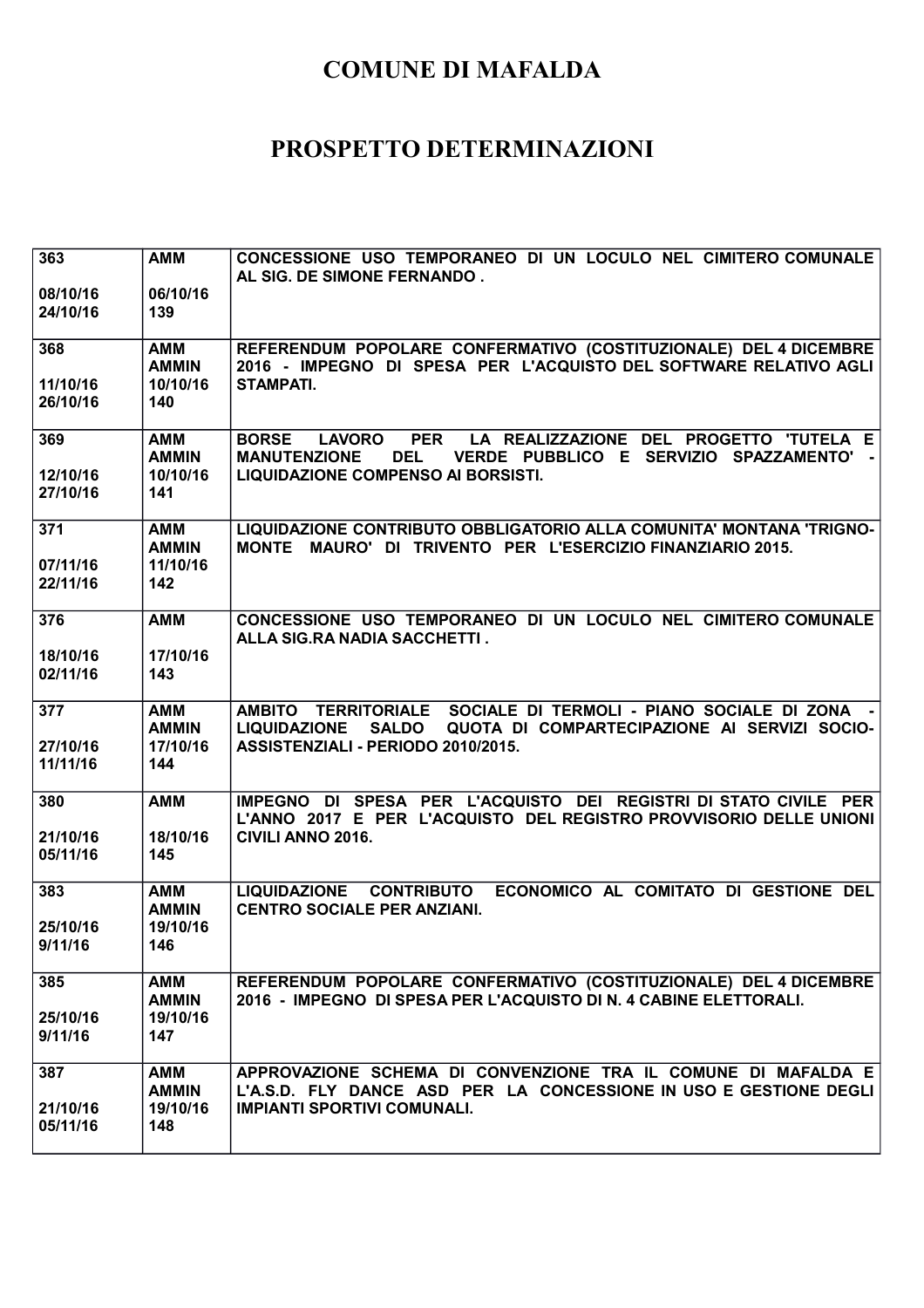| 388<br>25/10/16<br>9/11/16  | <b>AMM</b><br><b>AMMIN</b><br>20/10/16<br>149 | <b>CONCESSIONE</b><br>USO TEMPORANEO LOCALE AL CENTRO POLIFUNZIONALE<br>SOCIOCULTURALE (EX MERCATO COPERTO) AL CENTRO SANITARIO 'S. ANDREA'<br><b>DI TERMOLI.</b>                                                                        |
|-----------------------------|-----------------------------------------------|------------------------------------------------------------------------------------------------------------------------------------------------------------------------------------------------------------------------------------------|
| 390                         | <b>AMM</b>                                    | IMPEGNO DI SPESA PER ACQUISTO MANIFESTI DI CORDOGLIO.                                                                                                                                                                                    |
| 25/10/16<br>9/11/16         | 21/10/16<br>150                               |                                                                                                                                                                                                                                          |
| 391<br>25/10/16<br>9/11/16  | <b>AMM</b><br><b>AMMIN</b><br>21/10/16<br>151 | IMPEGNO DI SPESA PER PAGAMENTO QUOTA SOCIALE COSTITUENDO G.A.L.<br>'TRIGNO-CASTELLELCE' S.C.A.R.L.                                                                                                                                       |
| 392<br>28/10/16<br>12/11/16 | <b>AMM</b><br><b>AMMIN</b><br>25/10/16<br>152 | SERVIZIO DI MENSA SCOLASTICA PRESSO LA SCUOLA DELL'INFANZIA DI<br>L'A.S. 2016/2017 - AFFIDAMENTO ALLA DITTA VARRENTI<br><b>MAFALDA</b><br><b>PER</b><br><b>ANTONELLO.</b>                                                                |
| 394<br>28/10/16<br>12/11/16 | <b>AMM</b><br><b>AMMIN</b><br>25/10/16<br>153 | <b>IMPEGNO DI SPESA PER ACQUISTO MANIFESTI DI CORDOGLIO.</b>                                                                                                                                                                             |
| 396<br>05/11/16<br>21/11/16 | AMM<br><b>AMMIN</b><br>26/10/16<br>154        | D.P.C.M. 226/2000 - ATTUAZIONE ART. 27 DELLA LEGGE 448/1998 - FORNITURA<br>GRATUITA O SEMIGRATUITA DEI LIBRI DI TESTO NELLA SCUOLA DELL'OBBLIGO<br>E NELLA SECONDARIA SUPERIORE - LIQUIDAZIONE SALDO CONTRIBUTI PER L'A.S.<br>2014/2015. |
| 400<br>07/11/16<br>22/11/16 | <b>AMM</b><br>02/11/16<br>155                 | SPESA RIGUARDANTE AGGIORNAMENTO E MANUTENZIONE<br><b>IMPEGNO</b><br>DI<br>PROGRAMMI STUDIOK ANNO 2016 E FORNITURA SOFTWARE GESTIONE NUOVO<br><b>ORDINAMENTO CONTABILE</b>                                                                |
| 401<br>26/11/16<br>12/12/16 | <b>AMM</b><br>02/11/16<br>156                 | LIQUIDAZIONE DI SPESA PER AGGIORNAMENTO E MANUTENZIONE PROGRAMMI<br><b>STUDIOK ANNO 2015</b>                                                                                                                                             |
| 404<br>05/11/16<br>21/11/16 | <b>AMM</b><br><b>AMMIN</b><br>04/11/16<br>157 | IMPEGNO DI SPESA PER ACQUISTO CORONA DI ALLORO PER LA RICORRENZA<br><b>DEL '4 NOVEMBRE'.</b>                                                                                                                                             |
| 405<br>05/11/16<br>21/11/16 | <b>AMM</b><br><b>AMMIN</b><br>04/11/16<br>158 | TERMALE PER LE PERSONE ANZIANE 2016 - LIQUIDAZIONE<br><b>SOGGIORNO</b><br><b>CONTRIBUTI.</b>                                                                                                                                             |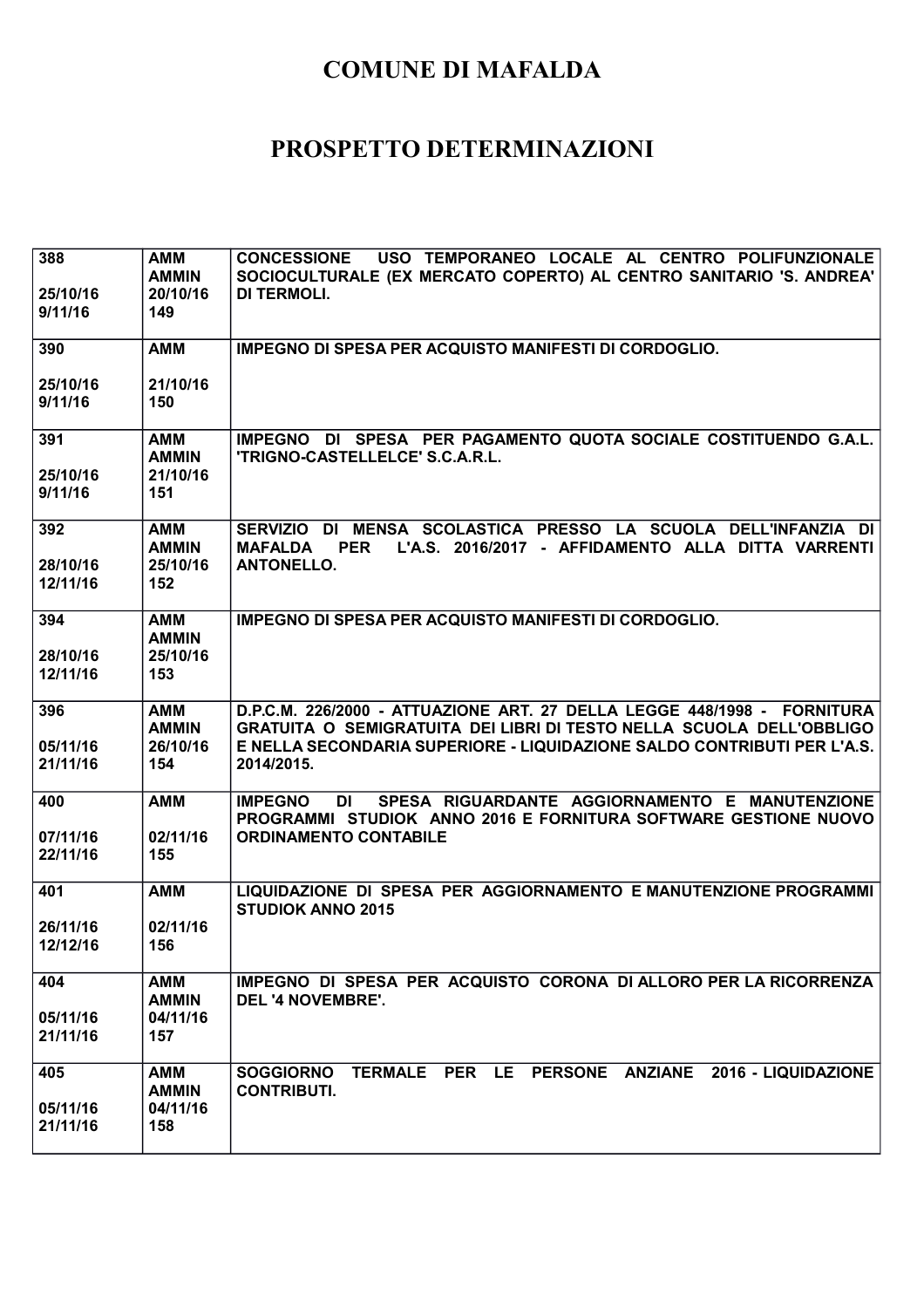| 406<br>07/11/16<br>22/11/16 | <b>AMM</b><br><b>AMMIN</b><br>04/11/16<br>159 | LIQUIDAZIONE DI SPESA RELATIVA ALL'ACQUISTO DI ALCUNE COPIE DEL VOLUME<br>'DOCUMENTI DI RIPALDA. PER UNA STORIA DEL PAESE NEL XIX SECOLO'.                                                                                 |
|-----------------------------|-----------------------------------------------|----------------------------------------------------------------------------------------------------------------------------------------------------------------------------------------------------------------------------|
| 407                         | <b>AMM</b>                                    | LIQUIDAZIONE DI SPESA PER L'ACQUISTO DEI REGISTRI DI STATO CIVILE PER                                                                                                                                                      |
| 08/11/16                    | 05/11/16                                      | L'ANNO 2017 E PER L'ACQUISTO DEL REGISTRO PROVVISORIO DELLE UNIONI<br>CIVILI ANNO 2016.                                                                                                                                    |
| 23/11/16                    | 160                                           |                                                                                                                                                                                                                            |
| 408                         | <b>AMM</b>                                    | <b>ACQUISTO</b><br><b>LIQUIDAZIONE</b><br><b>DI</b><br><b>SPESA</b><br><b>PER</b><br><b>SOFTWARE</b><br><b>GESTIONE</b><br><b>FATTURAZIONE</b><br><b>ELETTRONICA</b><br><b>GESTIONE</b><br>DOCUMENTALE E<br>$\blacksquare$ |
| 26/11/16<br>12/12/16        | 07/11/16<br>161                               | CONSERVAZIONE A NORMA - CIG N. Z28142E460.                                                                                                                                                                                 |
| 411                         | <b>AMM</b><br><b>AMMIN</b>                    | <b>PER</b><br><b>PRESSO</b><br><b>LA SCUOLA</b><br><b>IMPEGNO</b><br><b>SPESA</b><br><b>SERVIZIO</b><br><b>MENSA</b><br>DI<br>DELL'INFANZIA.                                                                               |
| 11/11/16<br>26/11/16        | 07/11/16<br>162                               |                                                                                                                                                                                                                            |
| 412                         | <b>AMM</b><br><b>AMMIN</b>                    | LA REALIZZAZIONE DEL PROGETTO 'TUTELA E<br><b>BORSE</b><br><b>LAVORO</b><br><b>PER</b><br><b>DEL</b><br>VERDE PUBBLICO E SERVIZIO SPAZZAMENTO'<br><b>MANUTENZIONE</b>                                                      |
| 10/11/16<br>25/11/16        | 08/11/16<br>163                               | <b>LIQUIDAZIONE COMPENSO AI BORSISTI.</b>                                                                                                                                                                                  |
| 413                         | AMM<br><b>AMMIN</b>                           | (ISCRIZIONE USUFRUTTO)<br><b>IMPEGNO</b><br><b>SPESA</b><br><b>PER</b><br><b>IMMATRICOLAZIONE</b><br>DI<br><b>DELLO SCUOLABUS.</b>                                                                                         |
| 11/11/16<br>26/11/16        | 9/11/16<br>164                                |                                                                                                                                                                                                                            |
| 414                         | <b>AMM</b><br><b>AMMIN</b>                    | RETTIFICA DETERMINAZIONE<br>N.<br>405 DEL 04/11/2016 AVENTE AD OGGETTO:<br>'SOGGIORNO<br>TERMALE PER LE PERSONE ANZIANE 2016 - LIQUIDAZIONE                                                                                |
| 11/11/16<br>26/11/16        | 9/11/16<br>165                                | <b>CONTRIBUTI'.</b>                                                                                                                                                                                                        |
| 416                         | <b>AMM</b><br><b>AMMIN</b><br>9/11/16<br>166  | <b>NON UTILIZZATA</b>                                                                                                                                                                                                      |
| 418                         | <b>AMM</b>                                    | SERVIZIO CIVILE NAZIONALE - LIQUIDAZIONE ACCONTO ALL'ASSOCIAZIONE                                                                                                                                                          |
| 18/11/16<br>03/12/16        | <b>AMMIN</b><br>11/11/16<br>167               | DI PROMOZIONE SOCIALE 'INFORMARE ' DI TERMOLI PER GESTIONE PROGETTI.                                                                                                                                                       |
| 420                         | <b>AMM</b><br><b>AMMIN</b>                    | IMPEGNO DI SPESA PER ACQUISTO CORSO FORMATIVO OBBLIGATORIO ONLINE<br>SU 'ANTICORRUZIONE' PER I DIPENDENTI DEL COMUNE DI MAFALDA                                                                                            |
| 18/11/16<br>03/12/16        | 11/11/16<br>168                               |                                                                                                                                                                                                                            |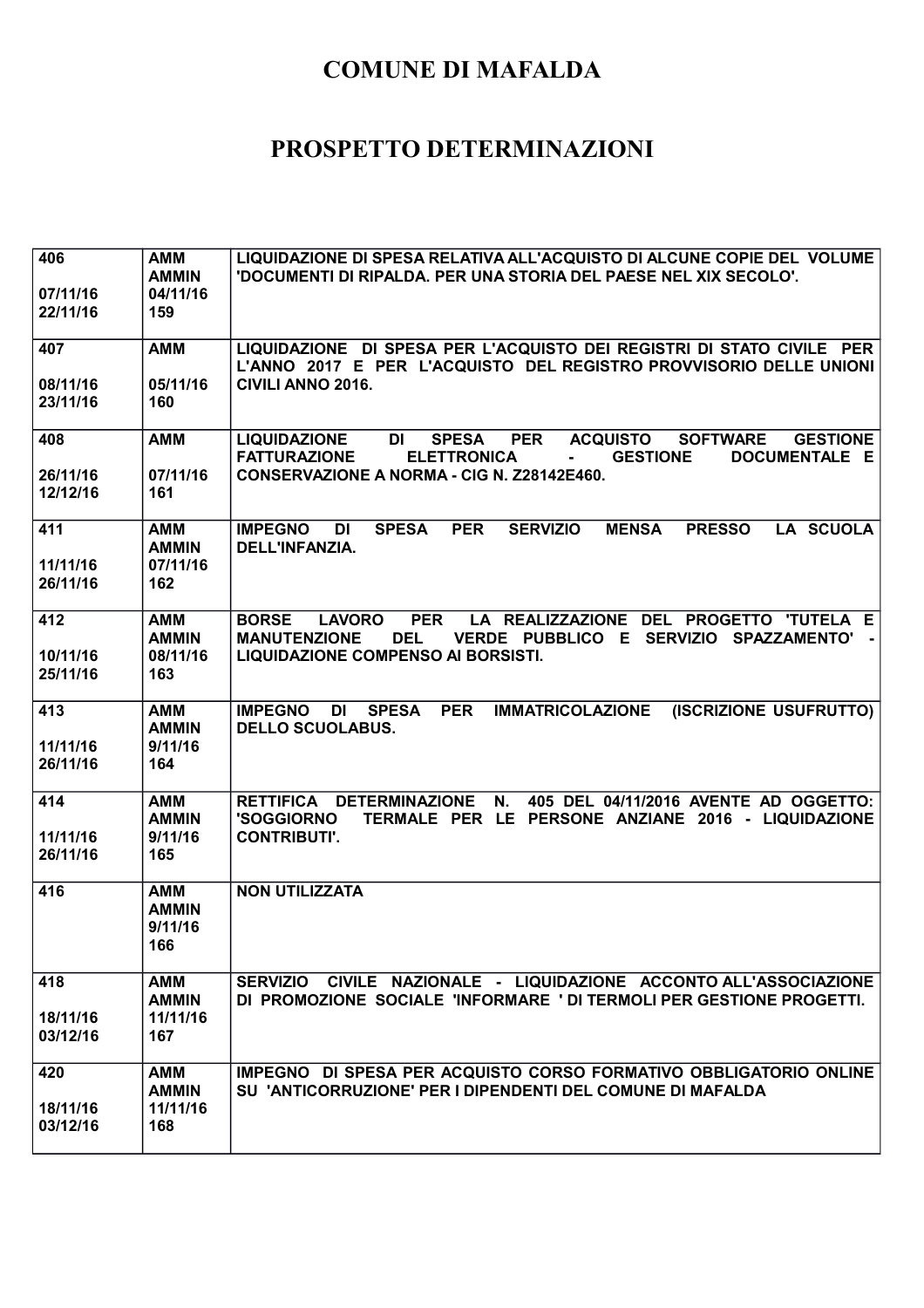| 424<br>22/11/16<br>07/12/16 | <b>AMM</b><br>14/11/16<br>169 | INDIVIDUAZIONE DIPENDENTE MONTANO GIUSEPPE, ISTRUTTORE CAT. C, QUALE<br>RESPONSABILE PROCEDIMENTO ED INDICAZIONE ULTERIORI MANSIONI    |
|-----------------------------|-------------------------------|----------------------------------------------------------------------------------------------------------------------------------------|
| 425                         | <b>AMM</b>                    | INDIVIDUAZIONE DIPENDENTE MASTRAGOSTINO<br><b>GABRIELLA, ISTRUTTORE</b><br>CAT. C, QUALE RESPONSABILE DEL PROCEDIMENTO                 |
| 22/11/16<br>07/12/16        | 14/11/16<br>170               |                                                                                                                                        |
| 427                         | <b>AMM</b>                    | INDIVIDUAZIONE DIPENDENTE FAIENZA GABRIELLA, ISTRUTTORE CAT. C, QUALE<br><b>RESPONSABILE DEL PROCEDIMENTO</b>                          |
| 22/11/16<br>07/12/16        | 14/11/16<br>171               |                                                                                                                                        |
| 428                         | <b>AMM</b>                    | INDIVIDUAZIONE DIPENDENTE FALCONE ADRIANO, ISTRUTTORE CAT. C. QUALE<br><b>RESPONSABILE DEL PROCEDIMENTO</b>                            |
| 22/11/16<br>07/12/16        | 14/11/16<br>172               |                                                                                                                                        |
| 429                         | <b>AMM</b>                    | INDIVIDUAZIONE DIPENDENTE BERARDI ANGELO, ISTRUTTORE CAT. C, QUALE<br><b>RESPONSABILE DEL PROCEDIMENTO</b>                             |
| 22/11/16<br>07/12/16        | 14/11/16<br>173               |                                                                                                                                        |
| 430                         | <b>AMM</b>                    | INDIVIDUAZIONE DIPENDENTE FINAMORE VALENTINO, ISTRUTTORE CAT. D.<br><b>QUALE RESPONSABILE DEL PROCEDIMENTO</b>                         |
| 22/11/16<br>07/12/16        | 14/11/16<br>174               |                                                                                                                                        |
| 431                         | <b>AMM</b>                    | INDIVIDUAZIONE RESPONSABILE DEL PROCEDIMENTO PER AFFARI LEGALI E<br><b>INFORMATIZZAZIONE</b>                                           |
| 22/11/16<br>07/12/16        | 14/11/16<br>175               |                                                                                                                                        |
| 432                         | <b>AMM</b><br><b>AMMIN</b>    | REFERENDUM POPOLARE CONFERMATIVO (COSTITUZIONALE) DEL 4 DICEMBRE<br>2016 - IMPEGNO DI SPESA PER PULIZIA E SANIFICAZIONE AMBIENTALE DEI |
| 18/11/16<br>03/12/16        | 15/11/16<br>176               | LOCALI ADIBITI A SEGGI ELETTORALI.                                                                                                     |
| 433                         | <b>AMM</b>                    | IMPEGNO DI SPESA RELATIVO ALLE SPESE POSTALI E ACQUISTO PRODOTTI<br>PER LA PULIZIA DELLA SEDE MUNICIPALE.                              |
| 18/11/16<br>03/12/16        | 15/11/16<br>177               |                                                                                                                                        |
| 435                         | <b>AMM</b>                    | INDIVIDUAZIONE DIPENDENTE MASTRANGELO ANGIOLINO, ISTRUTTORE CAT. C.<br><b>QUALE RESPONSABILE DEL PROCEDIMENTO</b>                      |
| 22/11/16<br>07/12/16        | 18/11/16<br>178               |                                                                                                                                        |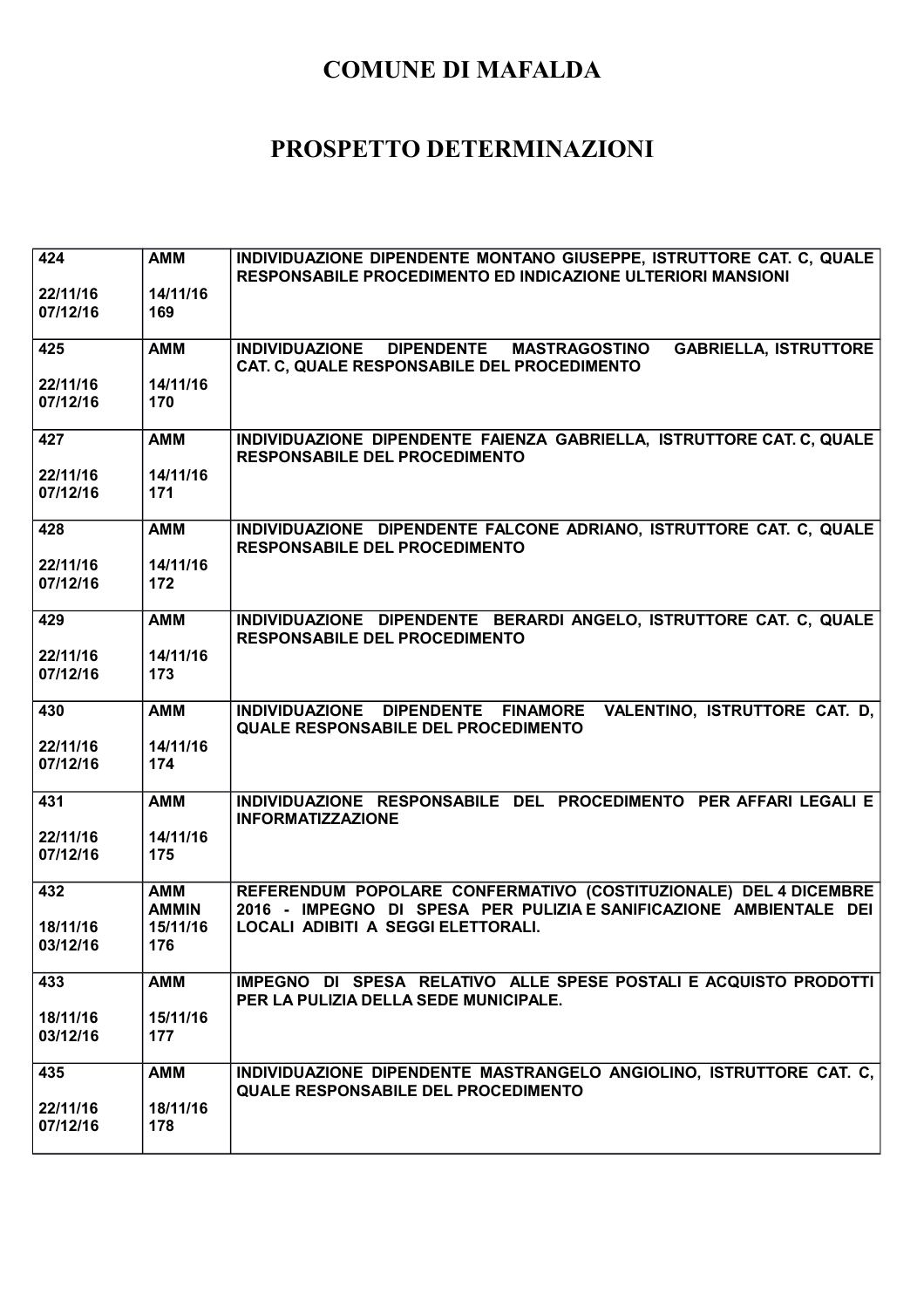| 438<br>26/11/16<br>12/12/16 | AMM<br><b>AMMIN</b><br>19/11/16<br>179        | <b>CONTRIBUTO</b><br><b>LIQUIDAZIONE</b><br>ECONOMICO STRAODINARIO A FAMIGLIA IN<br><b>DIFFICOLTA'.</b>                                                                                                 |
|-----------------------------|-----------------------------------------------|---------------------------------------------------------------------------------------------------------------------------------------------------------------------------------------------------------|
| 439<br>26/11/16<br>12/12/16 | <b>AMM</b><br><b>AMMIN</b><br>19/11/16<br>180 | LIQUIDAZIONE DI SPESA RIGUARDANTE QUOTA ONERE FINANZIARIO ATTIVITA'<br>S.U.A.P. - ASSOCIAZIONE COMUNI PATTO TRIGNO-SINELLO.                                                                             |
| 440<br>26/11/16<br>12/12/16 | <b>AMM</b><br>21/11/16<br>181                 | FEASR -PROGRAMMA DI SVILUPPO RURALE 2014-2020 REGIONE MOLISE -<br>MISURA 19 - SOSTEGNO LEADER - G.A.L. 'TRIGNO CASTELLELCE' -<br><b>IMPEGNO</b><br>E LIQUIDAZIONE PER SPESE DI FUNZIONAMENTO INIZIATIVA |
| 441<br>26/11/16<br>12/12/16 | <b>AMM</b><br>21/11/16<br>182                 | AVV. IRENE LEMME PER<br><b>LIQUIDAZIONE</b><br><b>COMPENSO</b><br><b>PROFESSIONALE</b><br>CONTROVERSIA COMUNE MAFALDA-TORELLI TIZIANA                                                                   |
| 442<br>26/11/16<br>12/12/16 | <b>AMM</b><br><b>AMMIN</b><br>22/11/16<br>183 | CONCESSIONE ASSEGNO PER IL NUCLEO FAMILIARE ART. 65 LEGGE N. 448/1998<br>E SUCCESSIVE MODIFICHE ED INTEGRAZIONI - SIG. DI PIETRO GIUSEPPE - ANNO<br>2016.                                               |
| 443<br>01/12/16<br>16/12/16 | <b>AMM</b><br><b>AMMIN</b><br>23/11/16<br>184 | BORSE LAVORO PER REALIZZAZIONE PROGETTO 'TUTELA E MANUTENZIONE<br>DEL VERDE PUBBLICO E SERVIZIO DI SPAZZAMENTO' ASSEGNAZIONE N. 1 BORSA<br>LAVORO.                                                      |
| 444<br>26/11/16<br>12/12/16 | <b>AMM</b><br>23/11/16<br>185                 | MANIFESTAZIONI ESTIVE 2016 - LIQUIDAZIONE SALDO CONTRIBUTO ALLA PRO-<br>LOCO 'TRESPALDUM' DI MAFALDA.                                                                                                   |
| 445<br>26/11/16<br>12/12/16 | <b>AMM</b><br><b>AMMIN</b><br>23/11/16<br>186 | LIQUIDAZIONE QUOTA DI PARTECIPAZIONE AGLI ONERI DI CUI ALL'ART. 3<br>DELLA LEGGE N. 56/1987 RELATIVA AI LOCALI DELLA SEZIONE CIRCOSCRIZIONALE<br>DEL LAVORO DI TERMOLI - ANNO 2015.                     |
| 448<br>26/11/16<br>12/12/16 | <b>AMM</b><br><b>AMMIN</b><br>24/11/16<br>187 | LIQUIDAZIONE DI SPESA RIGUARDANTE IL CONTRIBUTO ANNUO DI GESTIONE<br>DELLA SOCIETA' CONSORTILE TRIGNO-SINELLO.                                                                                          |
| 449<br>26/11/16<br>12/12/16 | <b>AMM</b><br>24/11/16<br>188                 | <b>LIQUIDAZIONE</b><br>DI<br><b>SPESA</b><br>RIGUARDANTE AGGIORNAMENTO E<br>MANUTENZIONE PROGRAMMI STUDIO K ANNO 2016 E FORNITURA SOFTWARE<br><b>GESTIONE NUOVO ORDINAMENTO CONTABILE</b>               |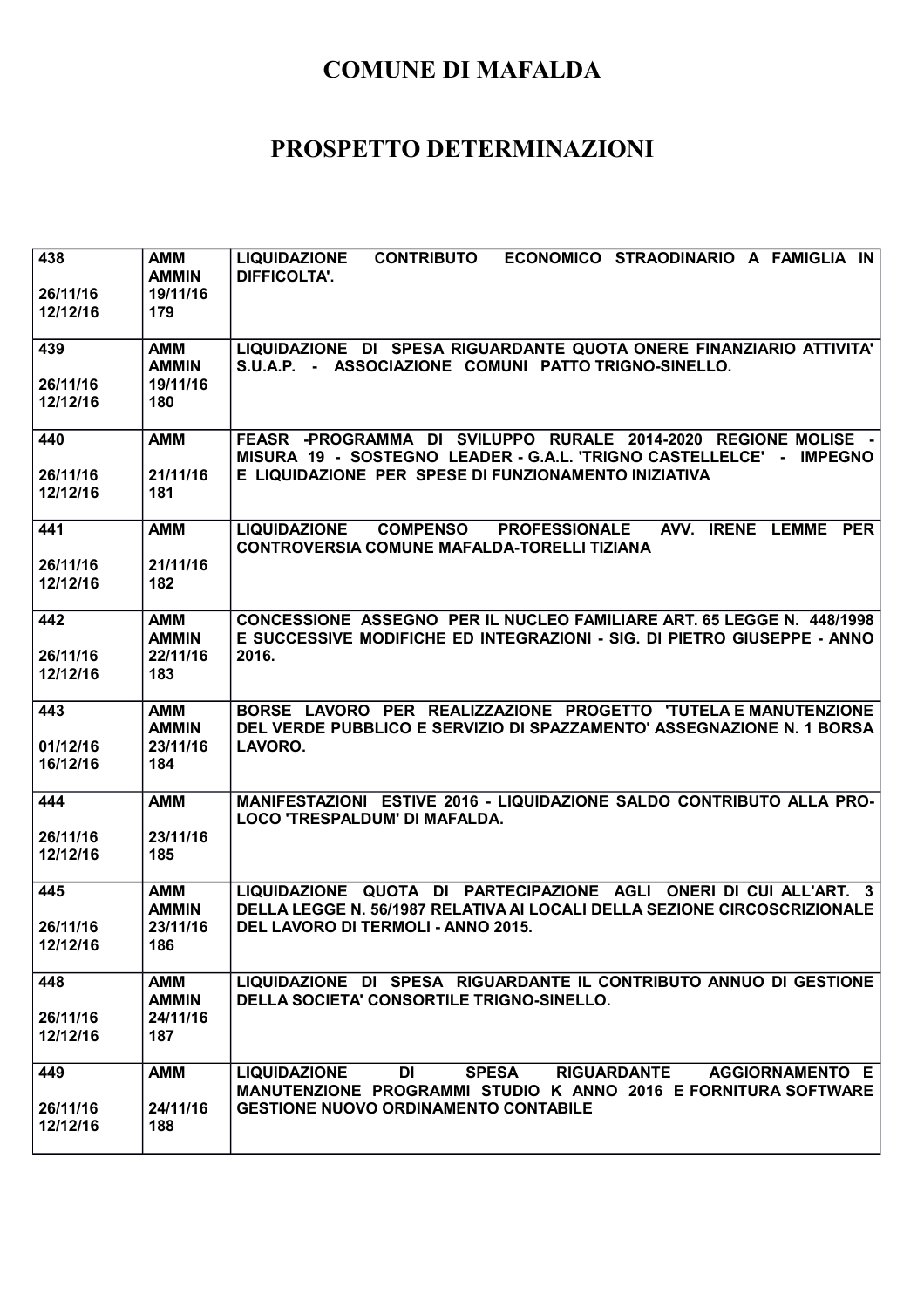| 451      | <b>AMM</b><br><b>AMMIN</b> | LIQUIDAZIONE CONTRIBUTO INDENNITA'<br><b>RESIDENZA AL FARMACISTA</b><br>DI<br><b>RURALE PER L'ANNO 2014.</b>                                 |
|----------|----------------------------|----------------------------------------------------------------------------------------------------------------------------------------------|
| 01/12/16 | 25/11/16                   |                                                                                                                                              |
| 16/12/16 | 189                        |                                                                                                                                              |
| 459      | <b>AMM</b>                 | ASSOCIAZIONE 'TERRE E CULTURE D'EUROPA'- IMPEGNO E LIQUIDAZIONE<br>SPESE PER FUNZIONAMENTO INIZIATIVA                                        |
| 9/12/16  | 29/11/16                   |                                                                                                                                              |
| 24/12/16 | 190                        |                                                                                                                                              |
| 463      | <b>AMM</b><br><b>AMMIN</b> | REFERENDUM POPOLARE CONFERMATIVO (COSTITUZIONALE) DEL 4 DICEMBRE<br>2016 - LIQUIDAZIONE DEGLI ONORARI DOVUTI AI COMPONENTI DEI SEGGI         |
| 9/12/16  | 05/12/16                   | ELETTORALI.                                                                                                                                  |
| 24/12/16 | 191                        |                                                                                                                                              |
| 465      | <b>AMM</b><br><b>AMMIN</b> | CONVENZIONE CON L'UNIVERSITA' DEGLI STUDI DEL MOLISE - LIQUIDAZIONE<br>QUOTA DI PARTECIPAZIONE A CARICO DEL COMUNE PER GLI ANNI 2013 E 2014. |
| 9/12/16  | 05/12/16                   |                                                                                                                                              |
| 24/12/16 | 192                        |                                                                                                                                              |
| 468      | <b>AMM</b><br><b>AMMIN</b> | DI SPESA PER L'ACQUISTO DI UN'OPERA D'ARTE REALIZZATA<br><b>IMPEGNO</b><br>DALLA SIG.RA MASTRAGOSTINO CONCETTINA DA ESPORRE NELLA SEDE       |
| 15/12/16 | 06/12/16                   | <b>MUNICIPALE.</b>                                                                                                                           |
| 30/12/16 | 193                        |                                                                                                                                              |
| 470      | <b>AMM</b><br><b>AMMIN</b> | LIQUIDAZIONE GETTONI DI PRESENZA AI CONSIGLIERI COMUNALI PER IL<br>PERIODO DAL 06/06/2014 AL 22/12/2014.                                     |
| 15/12/16 | 07/12/16                   |                                                                                                                                              |
| 30/12/16 | 194                        |                                                                                                                                              |
| 471      | <b>AMM</b>                 | CONCESSIONE USO TEMPORANEO DI UN LOCULO NEL CIMITERO COMUNALE<br>ALLA SIG.RA POMILIO FRANCA.                                                 |
| 9/12/16  | 07/12/16                   |                                                                                                                                              |
| 24/12/16 | 195                        |                                                                                                                                              |
| 474      | <b>AMM</b>                 | LIQUIDAZIONE DI SPESA PER AGGIORNAMENTO SISTEMA OPERATIVO E ACQUISTO<br><b>SOFTWARE ANTIVIRUS</b>                                            |
| 13/12/16 | 9/12/16                    |                                                                                                                                              |
| 28/12/16 | 196                        |                                                                                                                                              |
| 478      | <b>AMM</b><br><b>AMMIN</b> | CONTRIBUTO ECONOMICO STRAORDINARIO A FAMIGLIA IN<br><b>LIQUIDAZIONE</b><br><b>DIFFICOLTA'.</b>                                               |
| 12/12/16 | 10/12/16                   |                                                                                                                                              |
| 27/12/16 | 197                        |                                                                                                                                              |
| 481      | <b>AMM</b><br><b>AMMIN</b> | IMPEGNO DI SPESA PER ORGANIZZAZIONE MANIFESTAZIONI NATALIZIE 2016.                                                                           |
| 20/12/16 | 13/12/16                   |                                                                                                                                              |
| 04/01/17 | 198                        |                                                                                                                                              |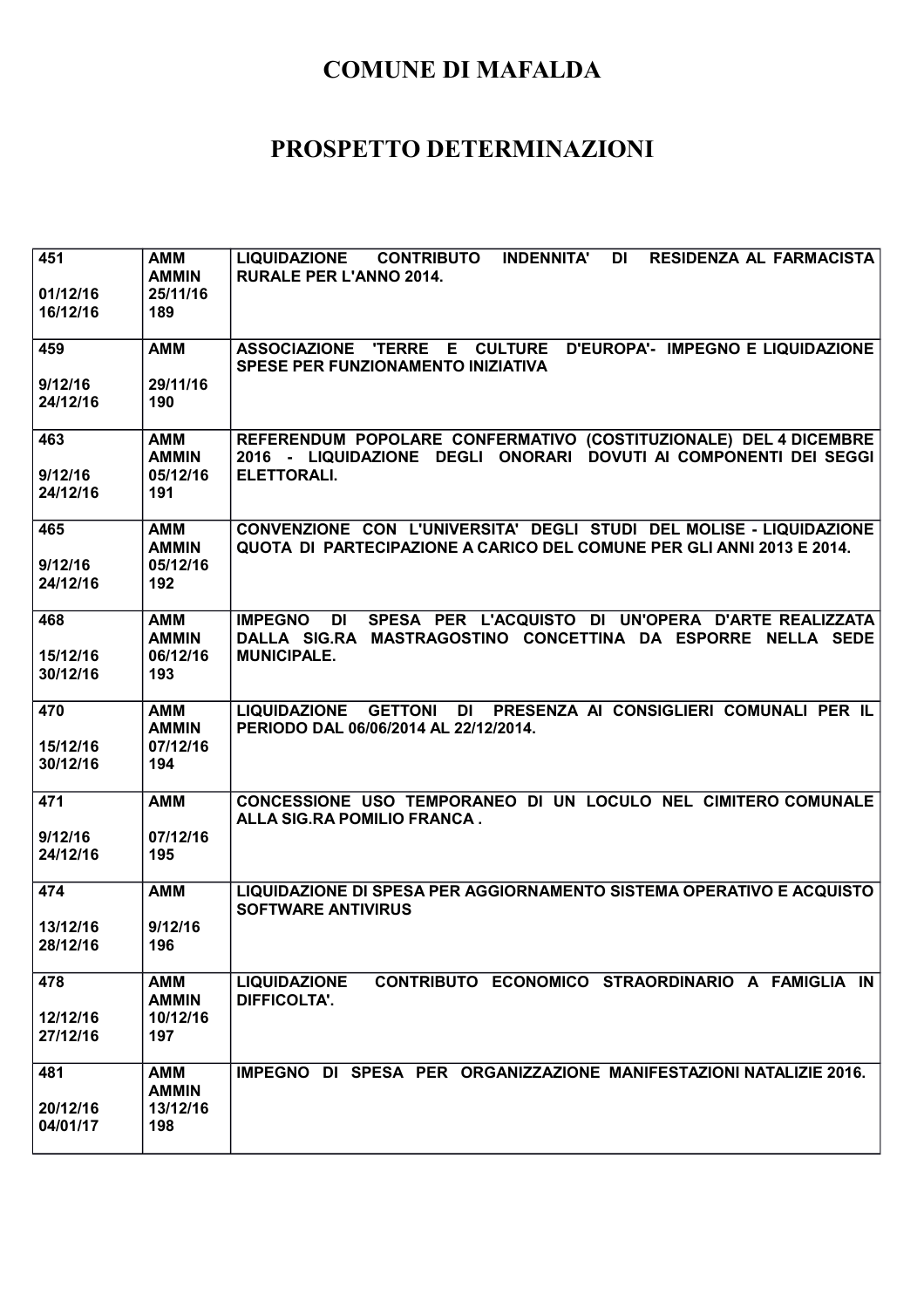| 482<br>15/12/16<br>30/12/16 | <b>AMM</b><br><b>AMMIN</b><br>13/12/16<br>199 | CONI PROGETTO 'METTIAMOCI IN GIOCO' 2016 - IMPEGNO DI SPESA PER<br><b>LIQUIDAZIONE CONTRIBUTO.</b>                                                                       |
|-----------------------------|-----------------------------------------------|--------------------------------------------------------------------------------------------------------------------------------------------------------------------------|
| 483                         | <b>AMM</b><br><b>AMMIN</b>                    | <b>RIMBORSO SPESE VIAGGI AL SINDACO.</b>                                                                                                                                 |
| 19/12/16<br>03/01/17        | 13/12/16<br>200                               |                                                                                                                                                                          |
| 486<br>15/12/16             | <b>AMM</b><br>14/12/16                        | PROGRESSIONE ECONOMICA ORIZZONTALE INTERNA PER N. 1 DIPENDENTE<br>DI CATEGORIA C ( DA C1 A C2) DEL COMUNE DI MAFALDA. APPROVAZIONE<br><b>GRADUATORIA</b>                 |
| 30/12/16                    | 201                                           |                                                                                                                                                                          |
| 487<br>24/12/16<br>9/01/17  | <b>AMM</b><br><b>AMMIN</b><br>14/12/16<br>202 | REFERENDUM POPOLARE CONFERMATIVO (COSTITUZIONALE) DEL 4 DICEMBRE<br>2016 - LIQUIDAZIONE DI SPESA RIGUARDANTE LA FORNITURA DEL SOFTWARE<br><b>RELATIVO AGLI STAMPATI.</b> |
| 489                         | <b>AMM</b>                                    | REFERENDUM POPOLARE CONFERMATIVO (COSTITUZIONALE) DEL 4 DICEMBRE<br>2016 - LIQUIDAZIONE DI SPESA RIGUARDANTE LA FORNITURA DI N. 4 CABINE                                 |
| 24/12/16<br>9/01/17         | 14/12/16<br>203                               | <b>ELETTORALI.</b>                                                                                                                                                       |
| 492<br>30/12/16<br>14/01/17 | <b>AMM</b><br><b>AMMIN</b><br>15/12/16<br>204 | LIQUIDAZIONE DI SPESA RELATIVO AL SERVIZIO MENSA PRESSO LA SCUOLA<br>DELL'INFANZIA.                                                                                      |
| 494                         | <b>AMM</b><br><b>AMMIN</b>                    | LIQUIDAZIONE DI SPESA RELATIVA ALL'ACQUISTO DI UN'OPERA D'ARTE<br>REALIZZATA DALLA SIG.RA MASTRAGOSTINO CONCETTINA.                                                      |
| 19/12/16<br>03/01/17        | 15/12/16<br>205                               |                                                                                                                                                                          |
| 495                         | <b>AMM</b>                                    | <b>CONCESSIONE CIMITERIALE PER SEPOLTURA A TERRA.</b>                                                                                                                    |
| 16/12/16<br>31/12/16        | 15/12/16<br>206                               |                                                                                                                                                                          |
| 498                         | <b>AMM</b>                                    | LIQUIDAZIONE ACCONTO PER COMPENSO PROFESSIONALE AVV. IRENE LEMME<br>PER CONTROVERSIA SFRATTO PER MOROSITA' COMUME MAFALDA - GALIZIA                                      |
| 29/12/16<br>13/01/17        | 16/12/16<br>207                               | DOMENICO.                                                                                                                                                                |
| 502                         | AMM<br><b>AMMIN</b>                           | IMPEGNO DI SPESA RIGUARDANTE L'ACQUISTO DEI LIBRI DI TESTO PER GLI<br>ALUNNI DELLA SCUOLA PRIMARIA.                                                                      |
| 30/12/16<br>14/01/17        | 17/12/16<br>208                               |                                                                                                                                                                          |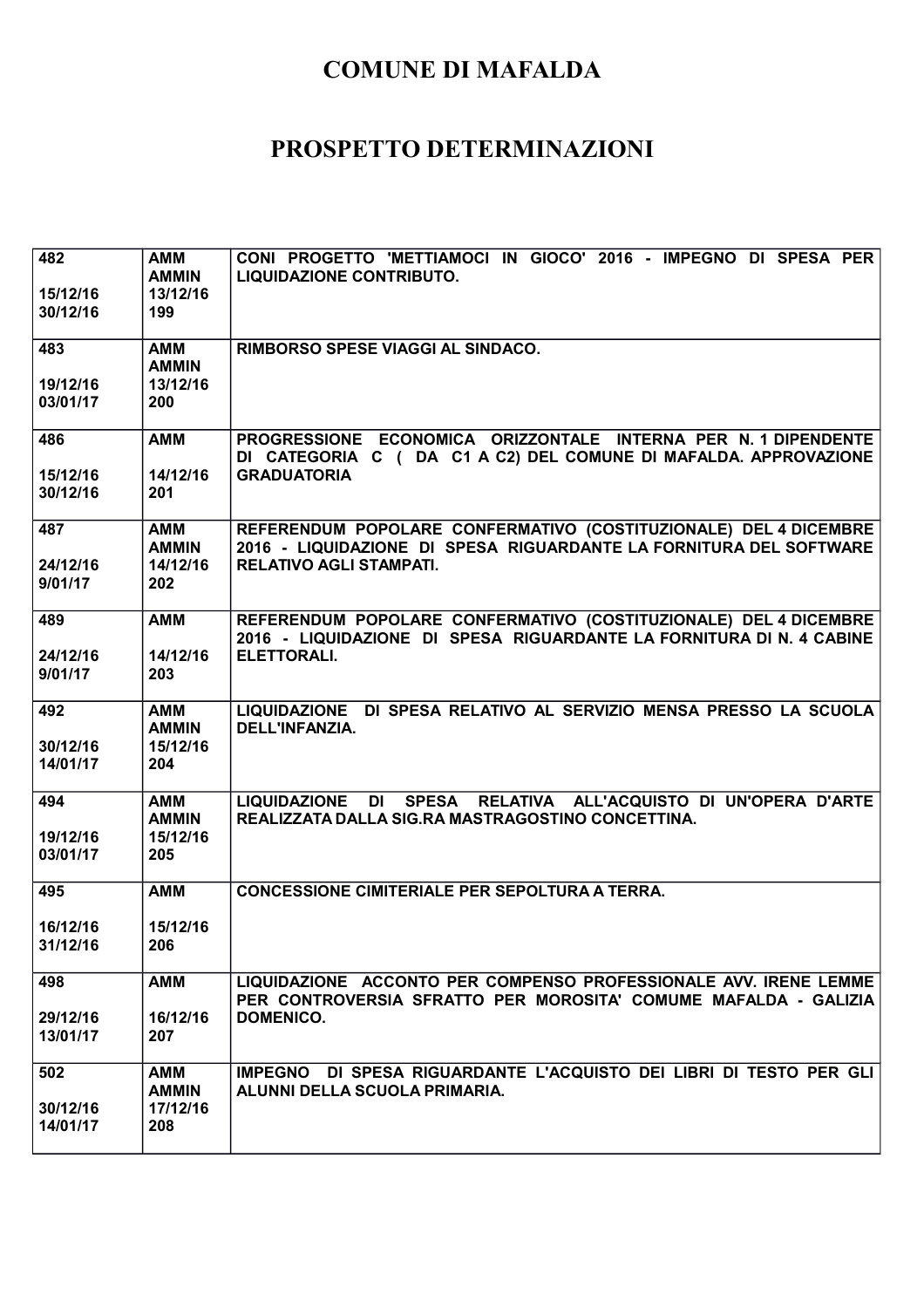| 508      | <b>AMM</b>   | ART. 1 DEL DECRETO LEGGE 12/09/2013 N. 104 CONVERTITO CON MODIFICAZIONI                          |
|----------|--------------|--------------------------------------------------------------------------------------------------|
|          | <b>AMMIN</b> | DALLA LEGGE 08/11/2013 N. 128 - DECRETO INTERMINISTERIALE<br><b>MIUR MEF</b>                     |
| 29/12/16 | 20/12/16     | PROT. 184 DEL 21/02/2014 - LIQUIDAZIONE CONTRIBUTI IN FAVORE DI STUDENTI                         |
| 13/01/17 | 209          | DELLE SCUOLE SECONDARIE DI 1º E IIº GRADO PER SPESE INERENTI I SERVIZI DI                        |
|          |              | TRASPORTO URBANO ED EXTRAURBANO - ANNO SCOLASTICO 2013/2014.                                     |
| 509      | <b>AMM</b>   | LIQUIDAZIONE INDENNITA' PER PARTICOLARI RESPONSABILITA' ANNO 2015 IN                             |
|          |              | <b>FAVORE DEL PERSONALE DIPENDENTE</b>                                                           |
| 31/12/16 | 20/12/16     |                                                                                                  |
| 16/01/17 | 210          |                                                                                                  |
|          |              |                                                                                                  |
| 510      | <b>AMM</b>   | LIQUIDAZIONE INDENNITA' PER SPECIFICHE RESPONSABILITA' EX ART.<br>17 <sub>1</sub>                |
|          |              | COMMA 2, LETT. I) CCNL - ANNO 2015- IN FAVORE DEL PERSONALE DIPENDENTE                           |
| 31/12/16 | 20/12/16     |                                                                                                  |
| 16/01/17 | 211          |                                                                                                  |
|          |              |                                                                                                  |
| 511      | <b>AMM</b>   | LIQUIDAZIONE INDENNITA' MANEGGIO VALORI ANNO 2015 AL DIPENDENTE SIG.                             |
|          |              | <b>PREZIOSO MARIO</b>                                                                            |
| 31/12/16 | 20/12/16     |                                                                                                  |
| 16/01/17 | 212          |                                                                                                  |
|          |              |                                                                                                  |
| 512      | <b>AMM</b>   | PER ANNUALITA' 2012- 2013 AL<br><b>LIQUIDAZIONE</b><br>DI<br><b>RISCHIO</b><br><b>INDENNITA'</b> |
|          |              | <b>PERSONALE DIPENDENTE</b>                                                                      |
| 31/12/16 | 22/12/16     |                                                                                                  |
| 16/01/17 | 213          |                                                                                                  |
|          |              |                                                                                                  |
| 513      | <b>AMM</b>   | LIQUIDAZIONE INDENNITA' MANEGGIO VALORI PER ANNUALITA' 2012 E 2013 AL                            |
|          |              |                                                                                                  |
|          |              |                                                                                                  |
|          |              | <b>DIPENDENTE SIG. PREZIOSO MARIO</b>                                                            |
| 31/12/16 | 22/12/16     |                                                                                                  |
| 16/01/17 | 214          |                                                                                                  |
|          |              |                                                                                                  |
| 514      | <b>AMM</b>   | CONI PROGETTO 'METTIAMOCI IN GIOCO' 2016 - LIQUIDAZIONE CONTRIBUTO.                              |
|          | <b>AMMIN</b> |                                                                                                  |
| 30/12/16 | 22/12/16     |                                                                                                  |
| 14/01/17 | 215          |                                                                                                  |
|          |              |                                                                                                  |
| 520      | <b>AMM</b>   | CONCESSIONE USO TEMPORANEO DI UN LOCULO CIMITERIALE ALLA SIG.RA                                  |
|          |              | <b>TURDO' MATILDE.</b>                                                                           |
| 12/01/17 | 28/12/16     |                                                                                                  |
| 27/01/17 | 216          |                                                                                                  |
|          |              |                                                                                                  |
| 521      | <b>AMM</b>   | IMPEGNO DI SPESA PER ACQUISTO N. 1 PC DESKTOP E MONITOR DA UTILIZZARE                            |
|          |              | <b>NELLA SEDE COMUNALE</b>                                                                       |
| 13/01/17 | 29/12/16     |                                                                                                  |
| 28/01/17 | 217          |                                                                                                  |
|          |              |                                                                                                  |
| 522      | <b>AMM</b>   | CONTROVERSIA SFRATTO COMUNE MAFALDA-GALIZIA DOMENICO. IMPEGNO                                    |
|          |              | PER SPESE ULTERIORI SOSTENUTE DALL'AVV.IRENE LEMME                                               |
| 13/01/17 | 29/12/16     |                                                                                                  |
| 28/01/17 | 218          |                                                                                                  |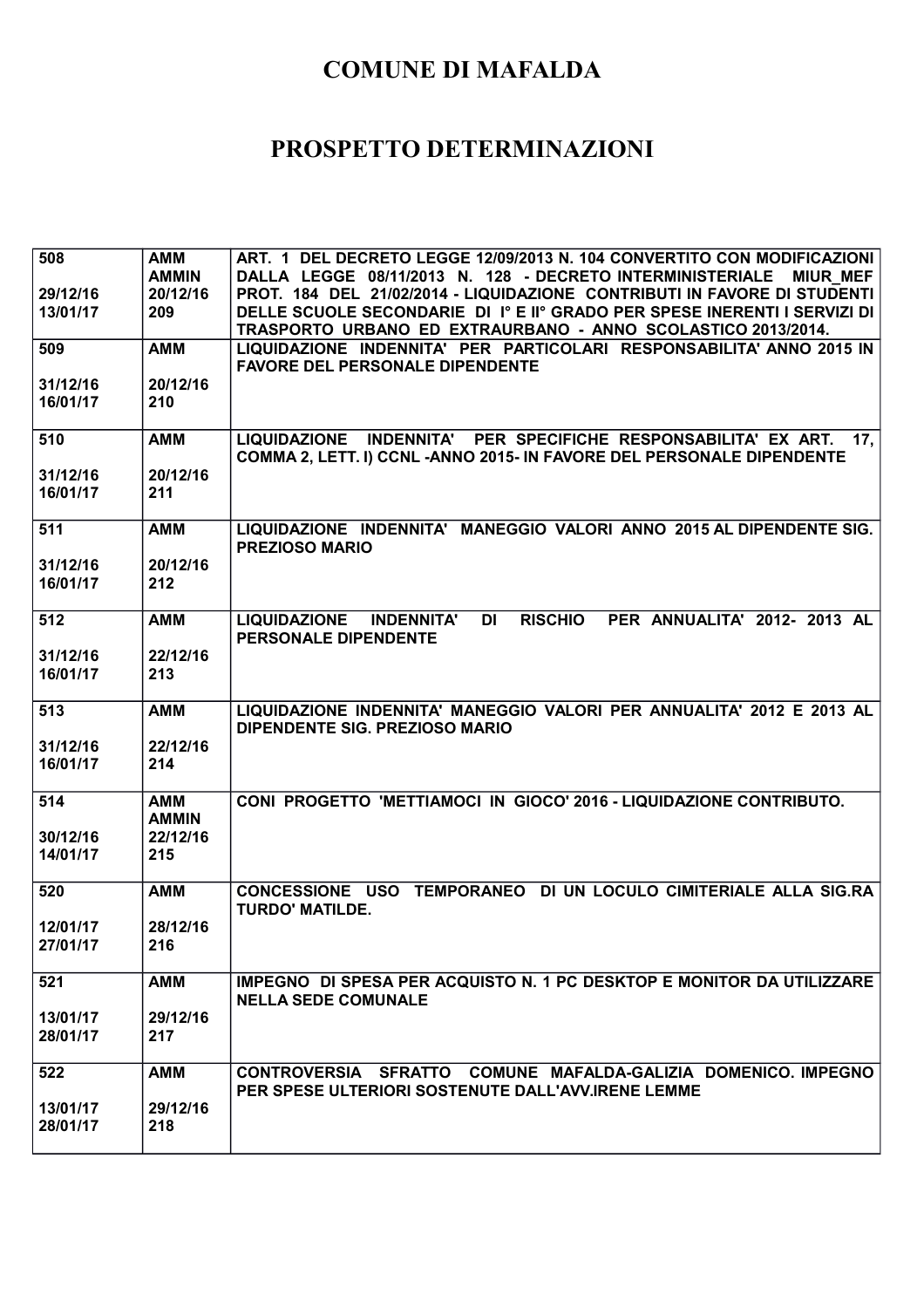| 524                  | <b>AMM</b>                   | LIQUIDAZIONE SPESA PER SERVIZI ASSISTENZA SOFTWARE ED HARDWARE<br>PER PC COMUNALI - 2016                                                              |
|----------------------|------------------------------|-------------------------------------------------------------------------------------------------------------------------------------------------------|
| 31/12/16<br>16/01/17 | 29/12/16<br>219              |                                                                                                                                                       |
| 528                  | AMM<br><b>AMMIN</b>          | REFERENDUM POPOLARE CONFERMATIVO (COSTITUZIONALE) DEL 4 DICEMBRE<br>2016 - LIQUIDAZIONE DI SPESA RIGUARDANTE LA PULIZIA E SANIFICAZIONE               |
| 05/01/17<br>20/01/17 | 31/12/16<br>220              | AMBIENTALE DEI LOCALI ADIBITI A SEGGI ELETTORALI.                                                                                                     |
| 531                  | <b>AMM</b>                   | <b>ATTRIBUZIONE</b><br>PROGRESSIONE ECONOMICA<br><b>ORIZZONTALE.</b><br><b>ED</b><br><b>APPROVAZIONE ATTI PER ANNUALITA' 2016</b>                     |
| 13/01/17<br>28/01/17 | 31/12/16<br>221              |                                                                                                                                                       |
| 532                  | <b>AMM</b>                   | <b>CONTRIBUTO</b><br><b>ALL'ASSOCIAZIONE</b><br><b>SPORTIVA</b><br><b>LIQUIDAZIONE</b><br><b>ECONOMICO</b><br>DILETTANTISTICA 'NUOVO JUDO MONTENERO'. |
| 12/01/17<br>27/01/17 | 31/12/16<br>222              |                                                                                                                                                       |
| 533                  | <b>AMM</b><br><b>AMMIN</b>   | D.P.C.M. 226/2000 - ATTUAZIONE ART. 27 DELLA LEGGE 448/1998 - FORNITURA<br>GRATUITA O SEMIGRATUITA DEI LIBRI DI TESTO NELLA SCUOLA DELL'OBBLIGO       |
| 12/01/17<br>27/01/17 | 31/12/16<br>223              | E NELLA SECONDARIA SUPERIORE - LIQUIDAZIONE CONTRIBUTI A.S. 2016/2017.                                                                                |
| 541                  | <b>AMM</b>                   | INTEGRAZIONE IMPEGNO IMMATRICOLAZIONE SCUOLABUS                                                                                                       |
| 20/01/17<br>04/02/17 | 31/12/16<br>224              |                                                                                                                                                       |
| 10                   | <b>RAG</b><br><b>ECONO</b>   | FOTOCOPIATRICI - LIQUIDAZIONE COPIE PRODOTTE PERIODO<br><b>NOLEGGIO</b><br>30/09/2015 - 31/12/2015.-                                                  |
| 29/01/16<br>13/02/16 | 23/01/16<br>$\mathbf 1$      |                                                                                                                                                       |
| 54                   | <b>RAG</b><br><b>ECONO</b>   | APPROVAZIONE RENDICONTO DEL SERVIZIO ECONOMATO - PERIODO 01/01/2016<br>- 18/02/2016 - LIQUIDAZIONE RIMBORSI SPESE ALL'ECONOMO COMUNALE.               |
| 22/02/16<br>08/03/16 | 18/02/16<br>2                |                                                                                                                                                       |
| 70                   | <b>RAG</b><br><b>TRIBUTI</b> | IMPEGNO DI SPESA RIGUARDANTE ADESIONE ALL'ASSOCIAZIONE NAZIONALE<br>UFFICI TRIBUTI ENTI LOCALI (A.N.U.T.E.L) PER ANNO 2016.-                          |
| 03/03/16<br>18/03/16 | 29/02/16<br>3                |                                                                                                                                                       |
| 73                   | <b>RAG</b><br><b>TRIBUTI</b> | LIQUIDAZIONE DI SPESA RIGUARDANTE FORNITURA IDRICA 2° SEMESTRE 2015.                                                                                  |
| 07/03/16             | 03/03/16<br>4                |                                                                                                                                                       |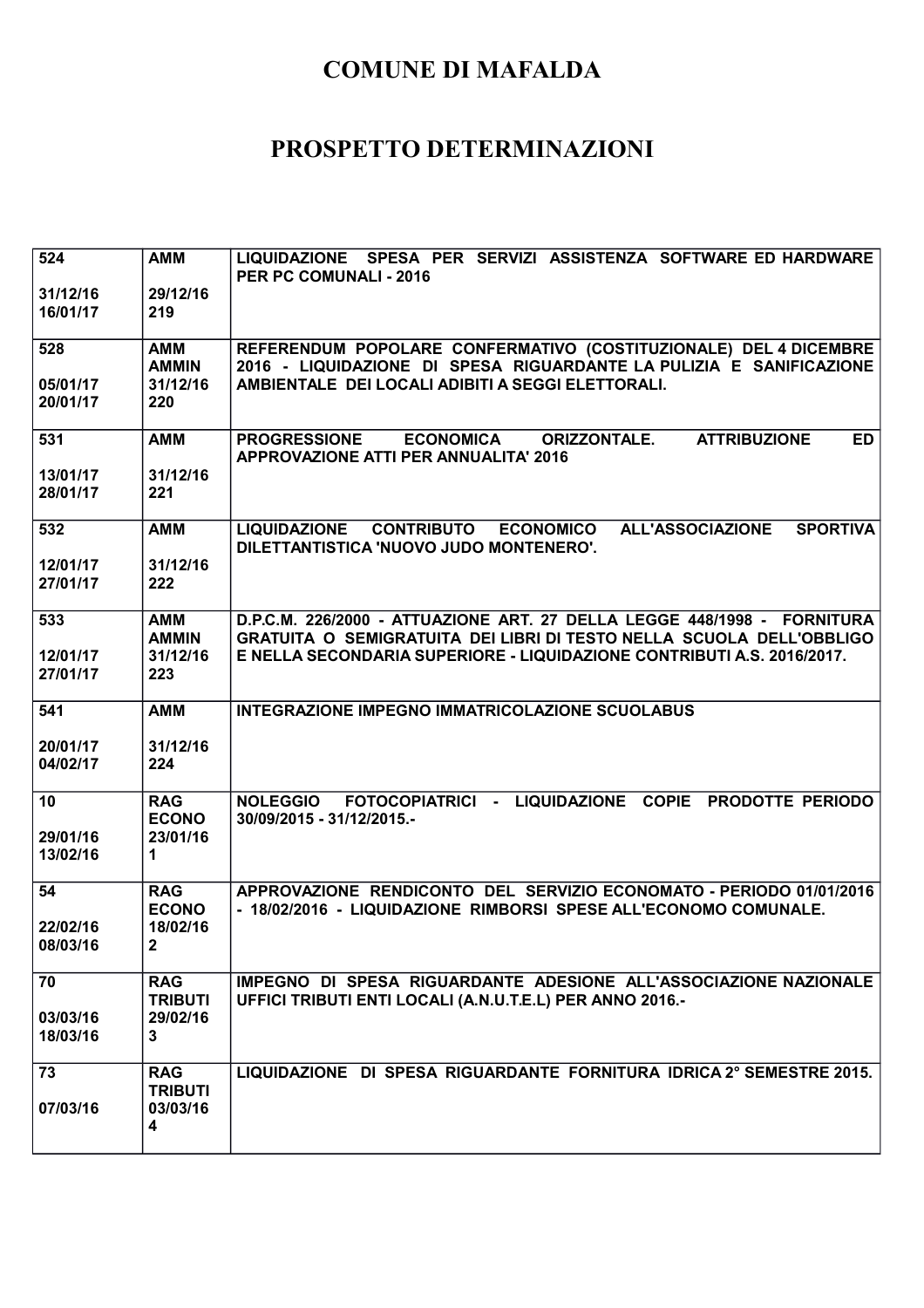| 76<br>9/03/16<br>24/03/16   | <b>RAG</b><br><b>ECONO</b><br>08/03/16<br>5                 | APPROVAZIONE RENDICONTO DEL SERVIZIO ECONOMATO - PERIODO 19/02/2016<br>- 08/03/2016 - LIQUIDAZIONE RIMBORSI SPESE ALL'ECONOMO COMUNALE. |
|-----------------------------|-------------------------------------------------------------|-----------------------------------------------------------------------------------------------------------------------------------------|
| 104<br>02/04/16<br>18/04/16 | <b>RAG</b><br><b>ECONO</b><br>02/04/16<br>6                 | APPROVAZIONE RENDICONTO DEL SERVIZIO ECONOMATO - PERIODO 09/03/2016<br>- 31/03/2016 - LIQUIDAZIONE RIMBORSI SPESE ALL'ECONOMO COMUNALE. |
| 105<br>15/04/16<br>30/04/16 | <b>RAG</b><br><b>TRIBUTI</b><br>02/04/16<br>7               | DI SPESA RIGUARDANTE FORNITURA IDRICA 1º TRIMESTRE<br><b>LIQUIDAZIONE</b><br>2016.                                                      |
| 120<br>19/04/16<br>04/05/16 | <b>RAG</b><br><b>ECONO</b><br>15/04/16<br>8                 | IMPEGNO DI SPESA PER ACQUISTO CARTA PER FOTOCOPIATRICI E STAMPANTI<br>AD USO DEGLI UFFICI COMUNALI.-                                    |
| 132<br>27/04/16<br>12/05/16 | <b>RAG</b><br><b>ECONO</b><br>21/04/16<br>9                 | NOLEGGIO FOTOCOPIATRICI - LIQUIDAZIONE COPIE PRODOTTE PERIODO<br>31/12/2015 - 31/03/2016.-                                              |
| 135<br>27/04/16<br>12/05/16 | <b>RAG</b><br><b>ECONO</b><br>26/04/16<br>10                | APPROVAZIONE RENDICONTO DEL SERVIZIO ECONOMATO - PERIODO 01/04/2016<br>- 26/04/2016 - LIQUIDAZIONE RIMBORSI SPESE ALL'ECONOMO COMUNALE. |
| 148<br>06/05/16<br>21/05/16 | <b>RAG</b><br><b>ECONO</b><br>05/05/16<br>11                | LIQUIDAZIONE DI SPESA PER ACQUISTO CARTA PER FOTOCOPIATRICI AD USO<br><b>DEGLI UFFICI COMUNALI.-</b>                                    |
| 164<br>17/05/16<br>01/06/16 | <b>RAG</b><br><b>TRIBUTI</b><br>11/05/16<br>12 <sub>1</sub> | IMPEGNO DI SPESA RIGUARDANTE ACQUISTO CONTATORI PER LA RILEVAZIONE<br>DEI CONSUMI DELL'ACQUA POTABILE.                                  |
| 170<br>14/05/16<br>30/05/16 | <b>RAG</b><br><b>TRIBUTI</b><br>13/05/16<br>13              | LIQUIDAZIONE TRIBUTO PER L'ESERCIZIO DELLE FUNZIONI DI TUTELA,<br>PROTEZIONE ED IGIENE DELL'AMBIENTE - ANNO 2015.-                      |
| 203<br>03/06/16<br>18/06/16 | <b>RAG</b><br><b>ECONO</b><br>01/06/16<br>14                | APPROVAZIONE RENDICONTO DEL SERVIZIO ECONOMATO - PERIODO 27/04/2016<br>- 31/05/2016 - LIQUIDAZIONE RIMBORSI SPESE ALL'ECONOMO COMUNALE. |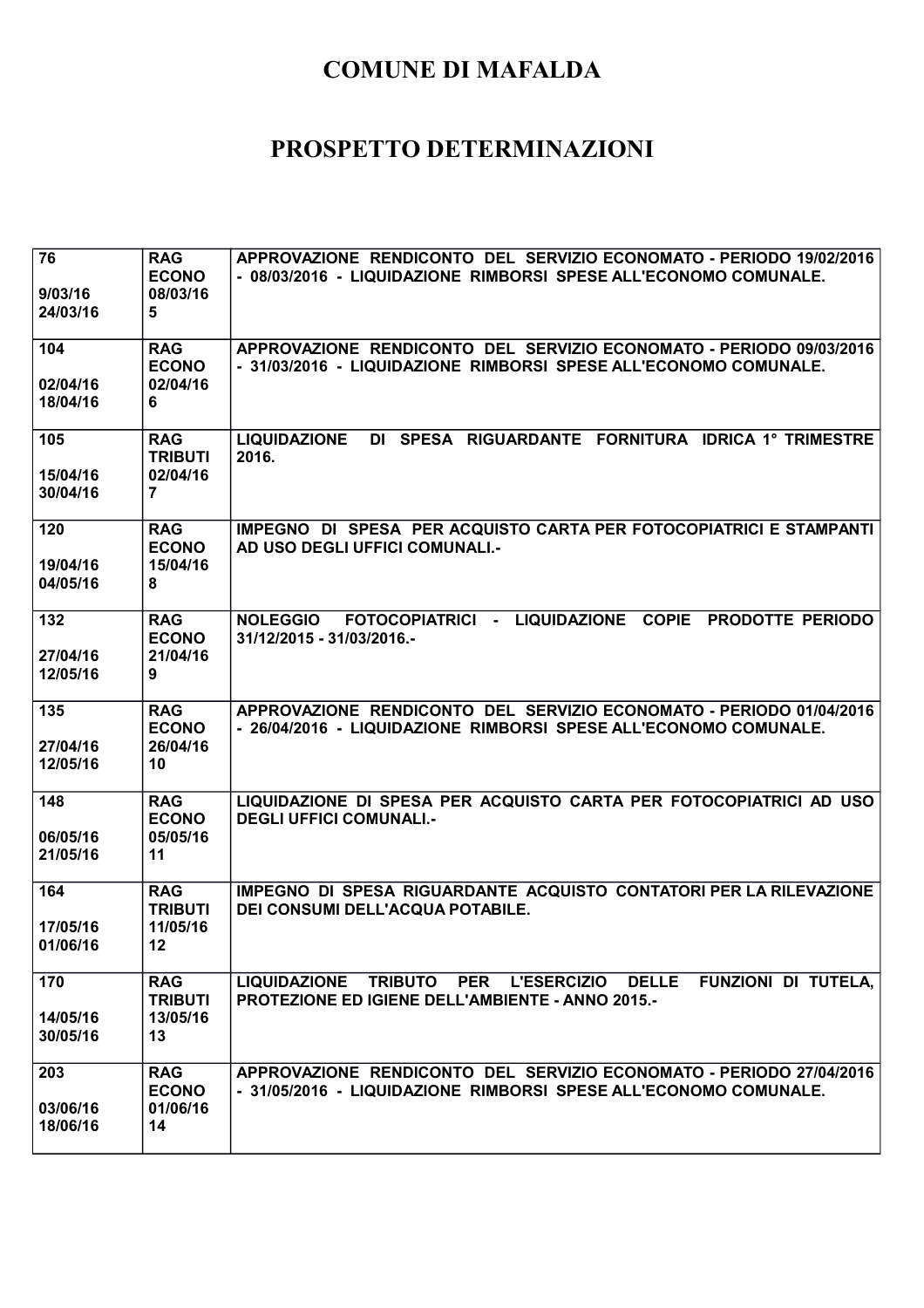| 208<br>9/06/16<br>24/06/16  | <b>RAG</b><br><b>RAG</b><br>08/06/16<br>15     | LIQUIDAZIONE IVA 1° TRIMESTRE 2016                                                                                                      |
|-----------------------------|------------------------------------------------|-----------------------------------------------------------------------------------------------------------------------------------------|
| 216<br>16/06/16<br>01/07/16 | <b>RAG</b><br><b>TRIBUTI</b><br>15/06/16<br>16 | IMPEGNO DI SPESA PER AGGIORNAMENTO SISTEMA OPERATIVO E ACQUISTO<br><b>ANTIVIRUS.</b>                                                    |
| 217<br>16/06/16<br>01/07/16 | <b>RAG</b><br><b>TRIBUTI</b><br>15/06/16<br>17 | <b>IMPEGNO DI SPESA PER ACQUISTO HARD DISK.</b>                                                                                         |
| 219<br>17/06/16<br>02/07/16 | <b>RAG</b><br><b>TRIBUTI</b><br>16/06/16<br>18 | LIQUIDAZIONE DI SPESA RIGUARDANTE ACQUISTO CONTATORI<br><b>PER</b><br><b>LA</b><br>RILEVAZIONE DEI CONSUMI DELL'ACQUA POTABILE.         |
| 231<br>22/06/16<br>07/07/16 | <b>RAG</b><br><b>TRIBUTI</b><br>21/06/16<br>19 | <b>RUOLO</b><br><b>TARI</b><br><b>(TRIBUTO</b><br>SERVIZIO RIFIUTI) ANNO 2016 E<br><b>APPROVAZIONE</b><br>SUPPLETIVO 2015.-             |
| 251<br>06/07/16<br>21/07/16 | <b>RAG</b><br><b>ECONO</b><br>05/07/16<br>20   | APPROVAZIONE RENDICONTO DEL SERVIZIO ECONOMATO - PERIODO 01/06/2016<br>- 03/07/2016 - LIQUIDAZIONE RIMBORSI SPESE ALL'ECONOMO COMUNALE. |
| 254<br>13/07/16<br>28/07/16 | <b>RAG</b><br><b>TRIBUTI</b><br>07/07/16<br>21 | MANTENIMENTO DEL DOMINIO INTERNET PER IL SITO COMUNALE. PAGAMENTO<br><b>COSTI ANNUALI.</b>                                              |
| 262<br>13/07/16<br>28/07/16 | <b>RAG</b><br><b>ECONO</b><br>12/07/16<br>22   | <b>NOLEGGIO</b><br>FOTOCOPIATRICI - LIQUIDAZIONE COPIE<br><b>PRODOTTE PERIODO</b><br>31/03/2016 - 30/06/2016.-                          |
| 273<br>04/08/16<br>19/08/16 | <b>RAG</b><br>25/07/16<br>23                   | <b>IMPEGNO</b><br>SPESA RIGUARDANTE ACQUISTO MATERIALE VARIO PER<br>DI<br><b>FUNZIONAMENTO DEGLI UFFICI COMUNALI.</b>                   |
| 276<br>02/08/16<br>17/08/16 | <b>RAG</b><br><b>RAG</b><br>26/07/16<br>24     | LIQUIDAZIONE IVA RELATIVA AL II TRIMESTRE 2016.                                                                                         |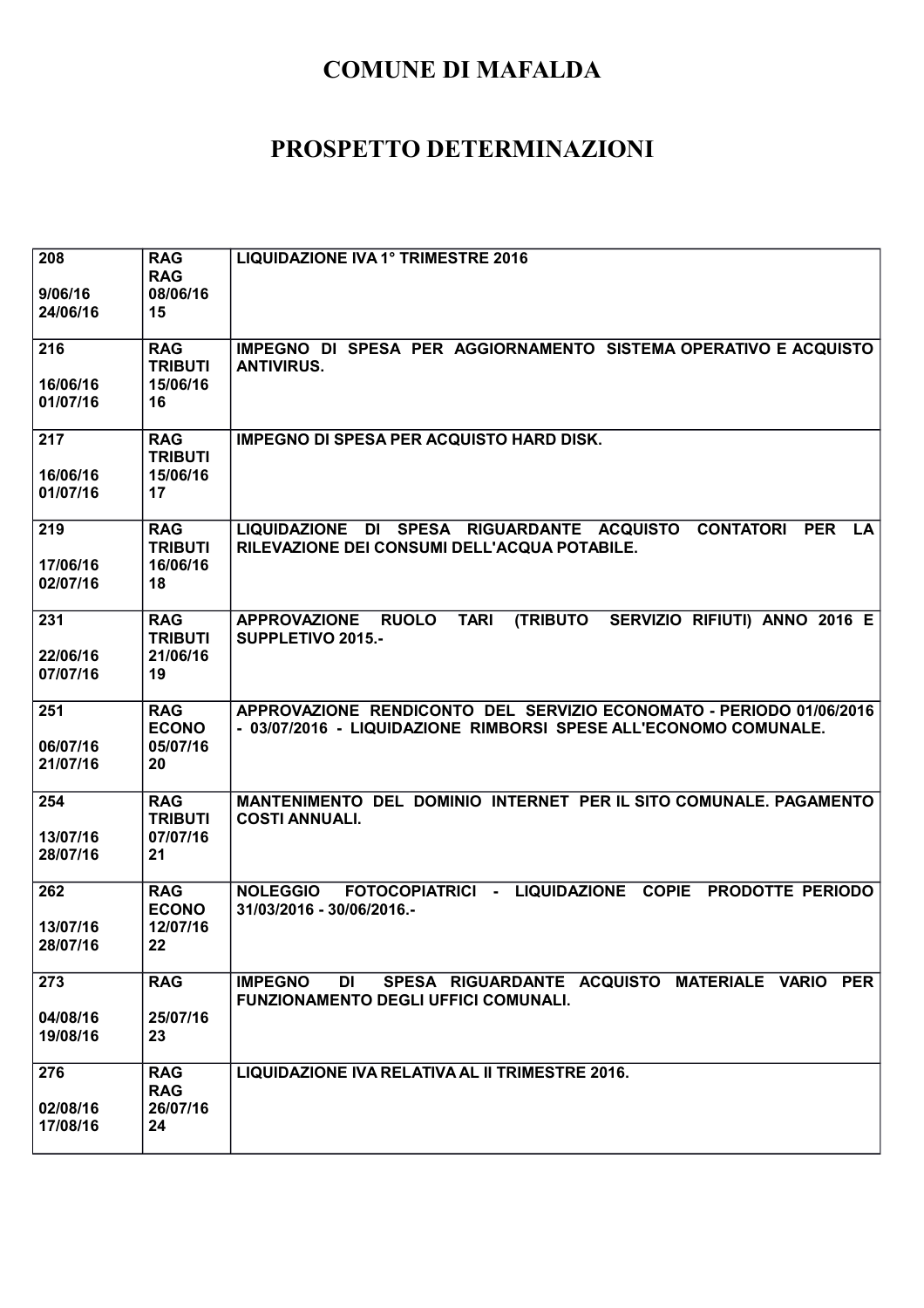| 287                  | <b>RAG</b>             | APPROVAZIONE RUOLO ACQUA 1° SEMESTRE 2016                                                                                               |
|----------------------|------------------------|-----------------------------------------------------------------------------------------------------------------------------------------|
| 01/10/16<br>17/10/16 | 01/08/16<br>25         |                                                                                                                                         |
|                      |                        |                                                                                                                                         |
| 306                  | <b>RAG</b>             | APPROVAZIONE RENDICONTO DEL SERVIZIO ECONOMATO - PERIODO 09/07/2016<br>- 24/08/2016 - LIQUIDAZIONE RIMBORSI SPESE ALL'ECONOMO COMUNALE. |
| 01/9/16              | 25/08/16               |                                                                                                                                         |
| 16/9/16              | 26                     |                                                                                                                                         |
| 337                  | <b>RAG</b>             | ATTRIBUZIONE FUNZIONE DI MESSO NOTIFICATORE TRIBUTARIO.                                                                                 |
| 24/9/16              | 23/9/16                |                                                                                                                                         |
| 10/10/16             | 27                     |                                                                                                                                         |
| 359                  | <b>RAG</b>             | LIQUIDAZIONEN IVA RELATIVA AL 3° TRIMESTRE 2016                                                                                         |
| 11/10/16             | <b>RAG</b><br>05/10/16 |                                                                                                                                         |
| 26/10/16             | 28                     |                                                                                                                                         |
| 378                  | <b>RAG</b>             | <b>NOLEGGIO</b><br>FOTOCOPIATRICI - LIQUIDAZIONE COPIE<br>PRODOTTE PERIODO                                                              |
|                      |                        | 30.06.2016 - 30.09.2016.-                                                                                                               |
| 20/10/16             | 17/10/16               |                                                                                                                                         |
| 04/11/16             | 29                     |                                                                                                                                         |
| 381                  | <b>RAG</b>             | LIQUIDAZIONE DI SPESA RIGUARDANTE LA FORNITURA IDRICA 1° SEMESTRE<br>2016.                                                              |
| 20/10/16             | 18/10/16               |                                                                                                                                         |
| 04/11/16             | 30                     |                                                                                                                                         |
| 382                  | <b>RAG</b>             | DI SPESA RIGUARDANTE ACCONTO FORNITURA IDRICA IIIº<br><b>LIQUIDAZIONE</b><br>TRIMESTRE 2016.                                            |
| 27/10/16             | 18/10/16               |                                                                                                                                         |
| 11/11/16             | 31                     |                                                                                                                                         |
| 389                  | <b>RAG</b>             | <b>PARTECIPAZIONE</b><br><b>GIORNATA</b><br><b>FORMATIVA</b><br><b>SU</b><br><b>2016 AVVIO</b><br>'ADEMPIMENTI                          |
| 24/10/16             | <b>RAG</b><br>21/10/16 | <b>CONTABILITA' ECONOMICO-PATRIMONIALE E CONSOLIDATO'</b>                                                                               |
| 08/11/16             | 32                     |                                                                                                                                         |
| 397                  | <b>RAG</b>             | <b>NON UTILIZZATO</b>                                                                                                                   |
|                      | <b>RAG</b>             |                                                                                                                                         |
|                      | 26/10/16               |                                                                                                                                         |
|                      | 33                     |                                                                                                                                         |
| 398                  | <b>RAG</b>             | RENDICONTO DEL SERVIZIO ECONOMATO N. 8 - PERIODO<br><b>APPROVAZIONE</b>                                                                 |
| 02/11/16             | 26/10/16               | 26/10/2016 - LIQUIDAZIONE RIMBORSI SPESE ALL'ECONOMO<br>25/08/2016<br>$\sim 100$<br><b>COMUNALE.</b>                                    |
| 17/11/16             | 34                     |                                                                                                                                         |
|                      |                        |                                                                                                                                         |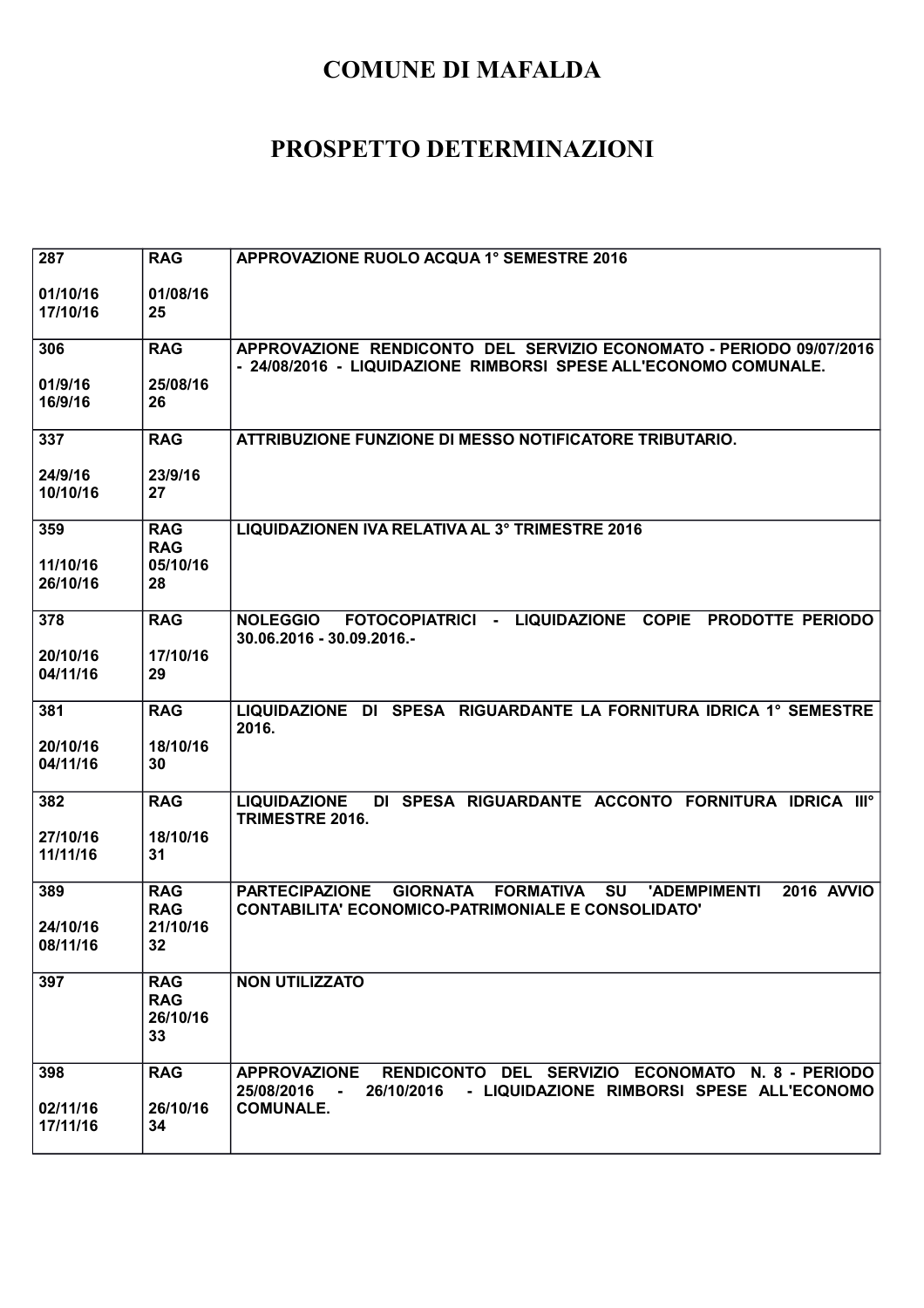| 409<br>08/11/16<br>23/11/16 | <b>RAG</b><br><b>RAG</b><br>07/11/16<br>35 | QUANTIFICAZIONE FONDO PER LO SVILUPPO DELE RISORSE UMANE E DELLA<br><b>PRODUTTIVITA' ANNO 2016</b>                                                                                                             |
|-----------------------------|--------------------------------------------|----------------------------------------------------------------------------------------------------------------------------------------------------------------------------------------------------------------|
| 415<br>14/11/16<br>29/11/16 | <b>RAG</b><br><b>RAG</b><br>9/11/16<br>36  | <b>PER</b><br>ACQUISTO LIBRI PER L'AGGIORNAMENTO<br><b>IMPEGNO</b><br>DI<br><b>SPESA</b><br>PROFESSIONALE DEL PERSONALE.                                                                                       |
| 426<br>16/11/16<br>01/12/16 | <b>RAG</b><br>14/11/16<br>37               | <b>RENDICONTO</b><br>DEL SERVIZIO ECONOMATO N.9 - PERIODO<br><b>APPROVAZIONE</b><br>- LIQUIDAZIONE RIMBORSI SPESE ALL'ECONOMO<br>26.10.2016<br>05.11.2016<br><b>Contract Contract</b><br><b>COMUNALE.</b>      |
| 454<br>30/11/16<br>15/12/16 | <b>RAG</b><br>26/11/16<br>38               | <b>AL</b><br><b>BILANCIO</b><br>DI PREVISIONE 2016/2018. UTILIZZO QUOTA<br><b>VARIAZIONE</b><br>VINCOLATA DEL RISULTATO DI AMMINISTRAZIONE 2015 - ART. 175 - COMMA 5<br><b>QUATER LETTERA C)</b>               |
| 457<br>30/11/16<br>15/12/16 | <b>RAG</b><br><b>RAG</b><br>26/11/16<br>39 | LIQUIDAZIONE COMPENSO SPETTANTE AL REVISORE DEI CONTI PER L'ATTIVITA'<br>ESPLETATA NEL PERIODO 30/07/2015-29/07/2016                                                                                           |
| 467<br>9/12/16<br>24/12/16  | <b>RAG</b><br>06/12/16<br>40               | APPROVAZIONE RENDICONTO DEL SERVIZIO ECONOMATO N. 10 - PERIODO<br>05.12.2016<br>- LIQUIDAZIONE RIMBORSI SPESE ALL'ECONOMO<br>19.11.2016<br><b>COMUNALE.</b>                                                    |
| 503<br>19/12/16<br>03/01/17 | <b>RAG</b><br>19/12/16<br>41               | APPROVAZIONE RENDICONTO DEL SERVIZIO ECONOMATO N. 11 - PERIODO<br>19.12.2016 - LIQUIDAZIONE RIMBORSI SPESE ALL'ECONOMO<br>06.12.2016<br>$\sim$<br><b>COMUNALE.</b>                                             |
| 527<br>21/03/17<br>05/04/17 | <b>RAG</b><br>30/12/16<br>42               | APPROVAZIONE RUOLO ACQUA 2^ SEMESTRE 2016                                                                                                                                                                      |
| 529<br>12/01/17<br>27/01/17 | <b>RAG</b><br>31/12/16<br>43               | APPROVAZIONE RENDICONTO DEL SERVIZIO ECONOMATO N. 12 - PERIODO<br>31.12.2016 - LIQUIDAZIONE RIMBORSI SPESE ALL'ECONOMO<br>20.12.2016<br>$\sim 100$<br><b>COMUNALE.</b>                                         |
| 530<br>04/01/17<br>19/01/17 | <b>RAG</b><br><b>RAG</b><br>31/12/16<br>44 | ADEGUAMENTO DELLE PREVISIONI RIGUARDANTI LE PARTITE DI GIRO E<br>LE.<br>OPERAZIONI PER CONTO TERZI (ART. 175, COMMA 5-QUATER, LETT. E), D.LGS. N.<br>267/000)- VARIAZIONE AL BILANCIO DI PREVISIONE 2016-2018. |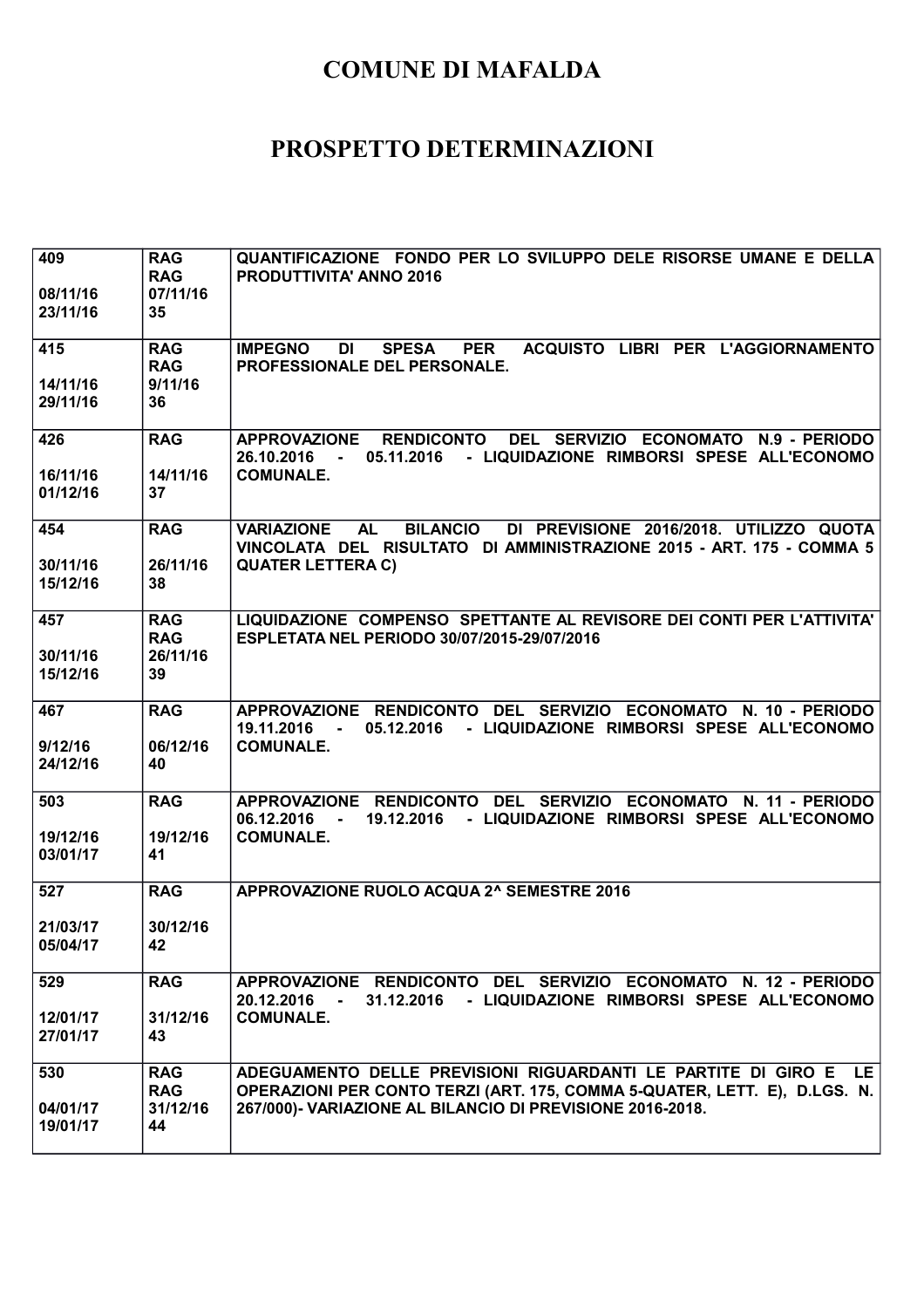| 540<br>02/02/17<br>17/02/17            | <b>RAG</b><br>31/12/16<br>45                             | SPESA RIGUARDANTE L'ACQUISTO COLLA PER AFFISSIONE<br><b>IMPEGNO DI</b><br><b>MANIFESTI.</b>                                         |
|----------------------------------------|----------------------------------------------------------|-------------------------------------------------------------------------------------------------------------------------------------|
| $\overline{7}$<br>23/01/16<br>08/02/16 | <b>SEGR</b><br><b>PERSON</b><br>16/01/16<br>1            | UTILIZZO LAVORO OCCASIONAE DI TIPO ACCESSORIO.                                                                                      |
| 12<br>30/01/16<br>15/02/16             | <b>SEGR</b><br><b>PERSON</b><br>27/01/16<br>$\mathbf{2}$ | UTILIZZO LAVORO OCCASIONALE DI TIPO ACCESSORI- IMPEGNO DI SPESA PER<br><b>ACQUISTO VOUCHER.</b>                                     |
| 14<br>05/02/16<br>20/02/16             | <b>SEGR</b><br>01/02/16<br>4                             | DI SPESA RIGUARDANTE IL COMPENSO PER INCARICO A<br><b>LIQUIDAZIONE</b><br>SCAVALCO AL SEGRETARIO COMUNALE DOTT. SSA ADELE SANTAGATA |
| 21<br>03/02/16<br>18/02/16             | <b>SEGR</b><br><b>PERSON</b><br>02/02/16<br>5            | UTILIZZO LAVORO OCCASIONALE DI TIPO ACCESSORIO.                                                                                     |
| 51<br>23/02/16<br>9/03/16              | <b>SEGR</b><br>16/02/16<br>6                             | UTILIZZO LAVORO OCCASIONALE DI TIPO ACCESSORIO.                                                                                     |
| 52<br>26/02/16<br>12/03/16             | <b>SEGR</b><br>17/02/16<br>$\overline{7}$                | UTILIZZO LAVORO OCCASIONALE DI TIPO ACCESSORIO.IMPEGNO DI SPESA PER<br><b>ACQUISTO VOUCHER.</b>                                     |
| 59<br>26/02/16<br>12/03/16             | <b>SEGR</b><br>23/02/16<br>8                             | UTILIZZO LAVORO OCCASIONALE DI TIPO ACCESSORIO.                                                                                     |
| 91<br>22/03/16<br>06/04/16             | <b>SEGR</b><br><b>PERSON</b><br>18/03/16<br>9            | UTILIZZO LAVORO OCCASIONALE DI TIPO ACCESSORIO.                                                                                     |
| 92<br>22/03/16<br>06/04/16             | <b>SEGR</b><br><b>PERSON</b><br>18/03/16<br>10           | UTILIZZO LAVORO OCCASIONALE DI TIPO ACCESSORIO.                                                                                     |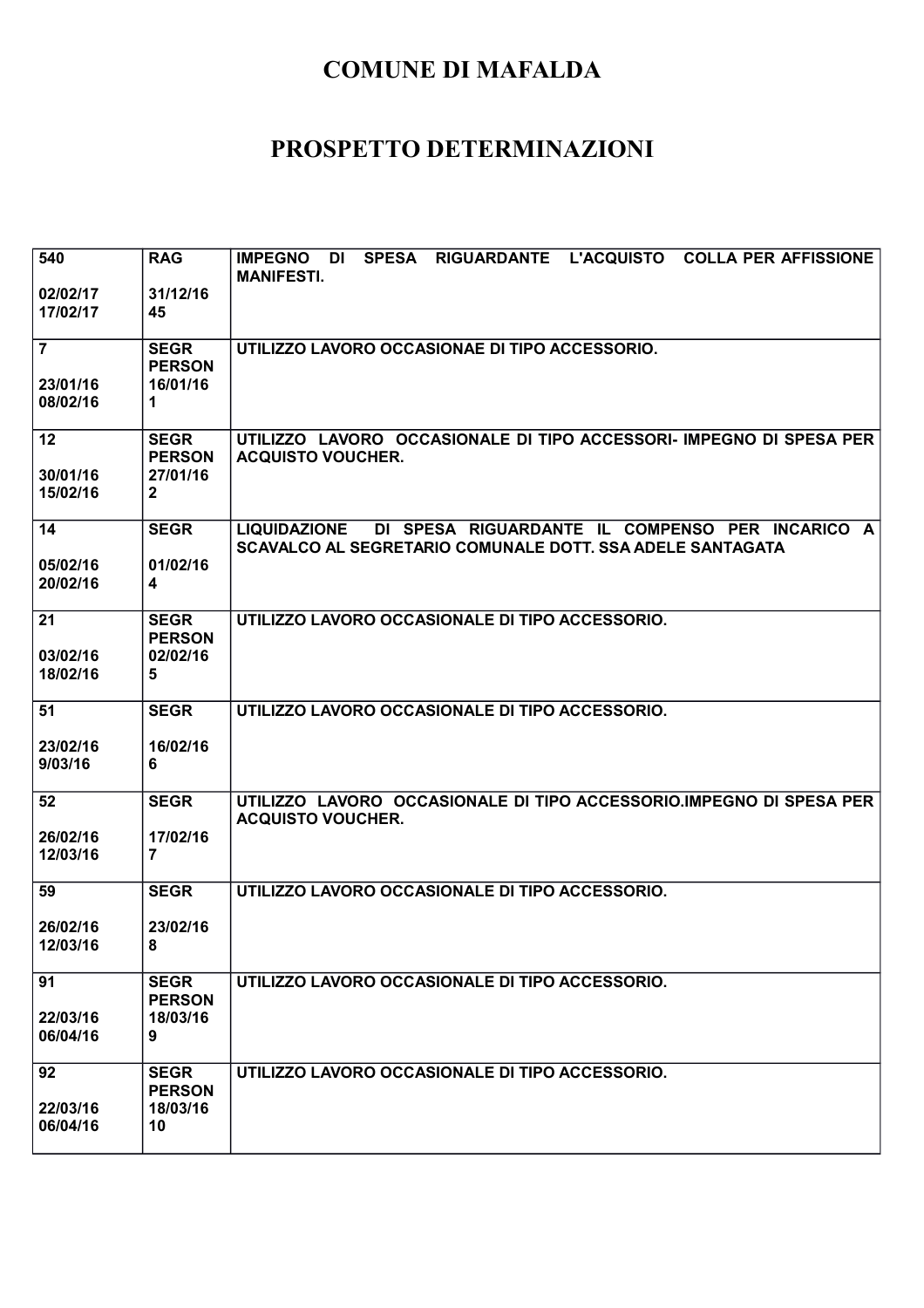| 95<br>24/03/16<br>08/04/16  | <b>SEGR</b><br><b>PERSON</b><br>21/03/16<br>11 | UTILIZZO LAVORO OCCASIONALE DI TIPO ACCESSORIO.                                                 |
|-----------------------------|------------------------------------------------|-------------------------------------------------------------------------------------------------|
| 107<br>06/04/16             | <b>SEGR</b><br><b>PERSON</b><br>02/04/16       | UTILIZZO LAVORO OCCASIONALE DI TIPO ACCESSORIO.                                                 |
| 21/04/16                    | 12                                             |                                                                                                 |
| 108<br>06/04/16<br>21/04/16 | <b>SEGR</b><br>SEGR.<br>04/04/16<br>13         | UTILIZZO LAVORO OCCASIONALE DI TIPO ACCESSORIO-IMPEGNO DI SPESA PER<br><b>ACQUISTO VOUCHER.</b> |
| 111<br>12/04/16<br>27/04/16 | <b>SEGR</b><br>SEGR.<br>07/04/16<br>14         | UTILIZZO LAVORO OCCASIONALE DI TIPO ACCESSORIO.                                                 |
| 114<br>19/04/16             | <b>SEGR</b><br><b>PERSON</b><br>08/04/16       | UTILIZZO LAVORO OCCASIONALE DI TIPO ACCESSORIO.                                                 |
| 04/05/16                    | 15                                             |                                                                                                 |
| 126                         | <b>SEGR</b>                                    | UTILIZZO LAVORO OCCASIONALE DI TIPO ACCESSORIO-IMPEGNO DI SPESA PER<br><b>ACQUISTO VOUCHER.</b> |
| 21/04/16<br>06/05/16        | 18/04/16<br>16                                 |                                                                                                 |
| 138                         | <b>SEGR</b>                                    | UTILIZZO LAVORO OCCASIONALE DI TIPO ACCESSORIO-IMPEGNO DI SPESA PER<br><b>ACQUISTO VOUCHER.</b> |
| 28/04/16<br>13/05/16        | 27/04/16<br>17                                 |                                                                                                 |
| 157                         | <b>SEGR</b>                                    | UTILIZZO LAVORO OCCASIONALE DI TIPO ACCESSORIO-IMPEGNO DI SPESA PER<br><b>ACQUISTO VOUCHER.</b> |
| 11/05/16<br>26/05/16        | 10/05/16<br>18                                 |                                                                                                 |
| 166                         | <b>SEGR</b>                                    | UTILIZZO LAVORO OCCASIONALE DI TIPO ACCESSORIO-IMPEGNO DI SPESA PER<br><b>ACQUISTO VOUCHER.</b> |
| 13/05/16<br>28/05/16        | 12/05/16<br>19                                 |                                                                                                 |
| 177                         | <b>SEGR</b>                                    | UTILIZZO LAVORO OCCASIONALE DI TIPO ACCESSORIO.                                                 |
| 17/05/16<br>01/06/16        | 16/05/16<br>20                                 |                                                                                                 |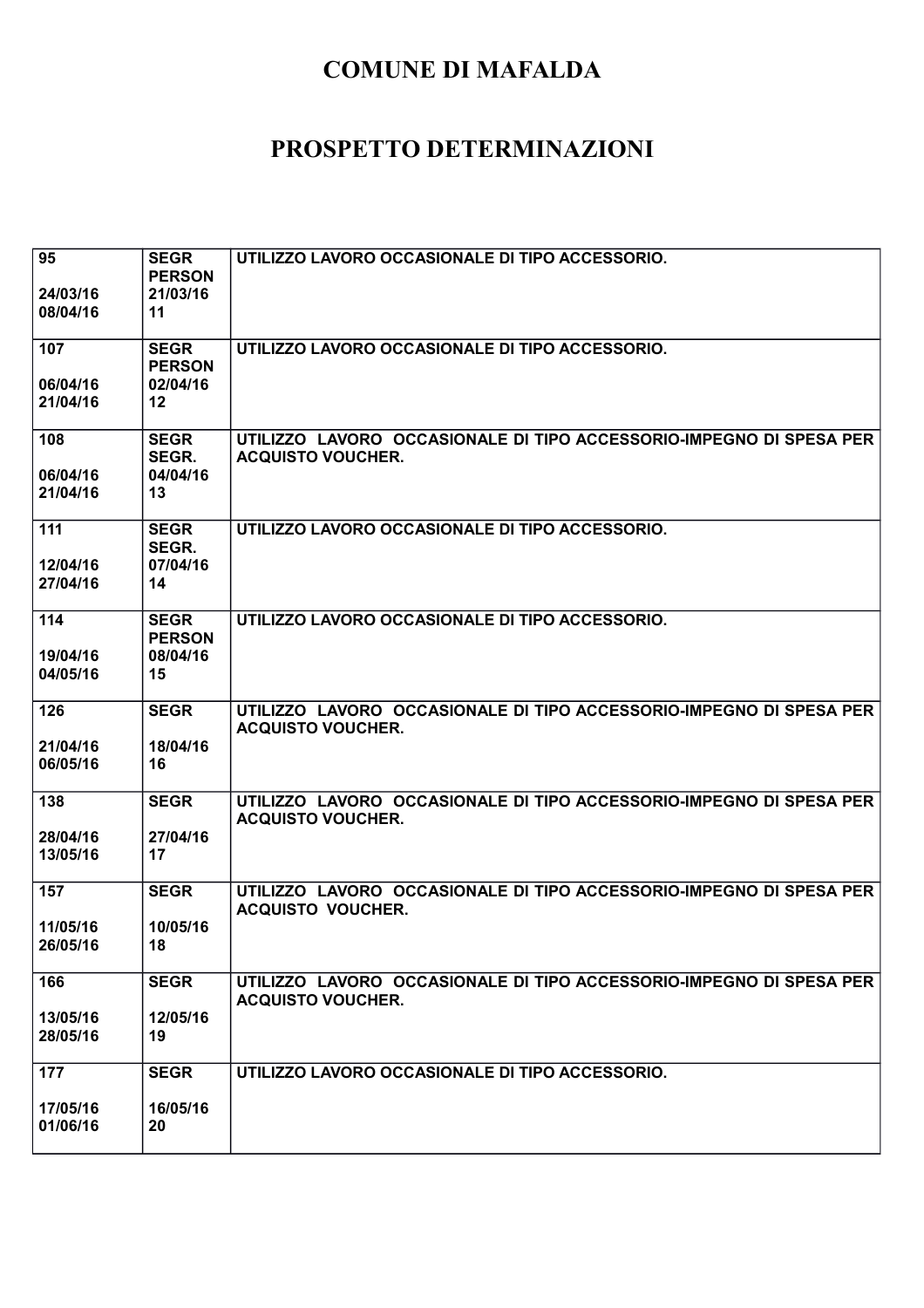| 253<br>9/07/16             | <b>SEGR</b><br>07/07/16                  | UTILIZZO LAVORO OCCASIONALE DI TIPO ACCESSORIO-IMPEGNO DI SPESA PER<br><b>ACQUISTO VOUCHER.</b>                                              |
|----------------------------|------------------------------------------|----------------------------------------------------------------------------------------------------------------------------------------------|
| 25/07/16                   | 21                                       |                                                                                                                                              |
| 260                        | <b>SEGR</b>                              | UTILIZZO LAVORO OCCASIONALE DI TIPO ACCESSORIO.                                                                                              |
| 13/07/16<br>28/07/16       | 11/07/16<br>22                           |                                                                                                                                              |
| 277<br>02/08/16            | <b>SEGR</b><br><b>PERSON</b><br>26/07/16 | LIQUIDAZIONE DIRITTI DI ROGITO AL SEGRETARIO COMUNALE ANNO 2015                                                                              |
| 17/08/16                   | 23                                       |                                                                                                                                              |
| 280                        | <b>SEGR</b>                              | UTILIZZO LAVORO OCCASIONALE DI TIPO ACCESSORIO.                                                                                              |
| 02/08/16<br>17/08/16       | 27/07/16<br>24                           |                                                                                                                                              |
| 307                        | <b>SEGR</b><br><b>PERSON</b>             | UTILIZZO LAVORO OCCASIONALE DI TIPO ACCESSORIO.                                                                                              |
| 26/08/16<br>10/9/16        | 25/08/16<br>25                           |                                                                                                                                              |
| 308<br>30/08/16<br>14/9/16 | <b>SEGR</b><br>SEGR.<br>26/08/16<br>26   | <b>ROGITO</b><br><b>AL</b><br><b>SEGRETARIO</b><br><b>COMUNALE PERIODO</b><br>LIQUIDAZIONE DIRITTI<br><b>DI</b><br>01/01/2016-15/07/2016     |
| 317                        | <b>SEGR</b>                              | UTILIZZO LAVORO OCCASIONALE DI TIPO ACCESSORIO.                                                                                              |
| 07/9/16<br>22/9/16         | 06/9/16<br>27                            |                                                                                                                                              |
| 329                        | <b>SEGR</b><br><b>PERSON</b>             | UTILIZZO LAVORO OCCASIONALE DI TIPO ACCESSORIO. IMPEGNO DI SPESA PER<br><b>ACQUISTO VOUCHER.</b>                                             |
| 19/9/16<br>04/10/16        | 15/9/16<br>28                            |                                                                                                                                              |
| 358                        | <b>SEGR</b>                              | COSTITUZIONE IN GIUDIZIO INNANZI AL TRIBUNALE DI CAMPOBASSO AVVERSO<br>RICORSO PER RISARCIMENTO DANNI ASSERITAMENTE SUBITI DA DAFIN SRL GIA' |
| 07/10/16<br>22/10/16       | 05/10/16<br>29                           | SPA. LIQUIDAZIONE DI SPESA PER INCARICO LEGALE                                                                                               |
| 360                        | <b>SEGR</b>                              | UTILIZZO LAVORO OCCASIONALE DI TIPO ACCESSORIO.                                                                                              |
| 11/10/16<br>26/10/16       | 06/10/16<br>30                           |                                                                                                                                              |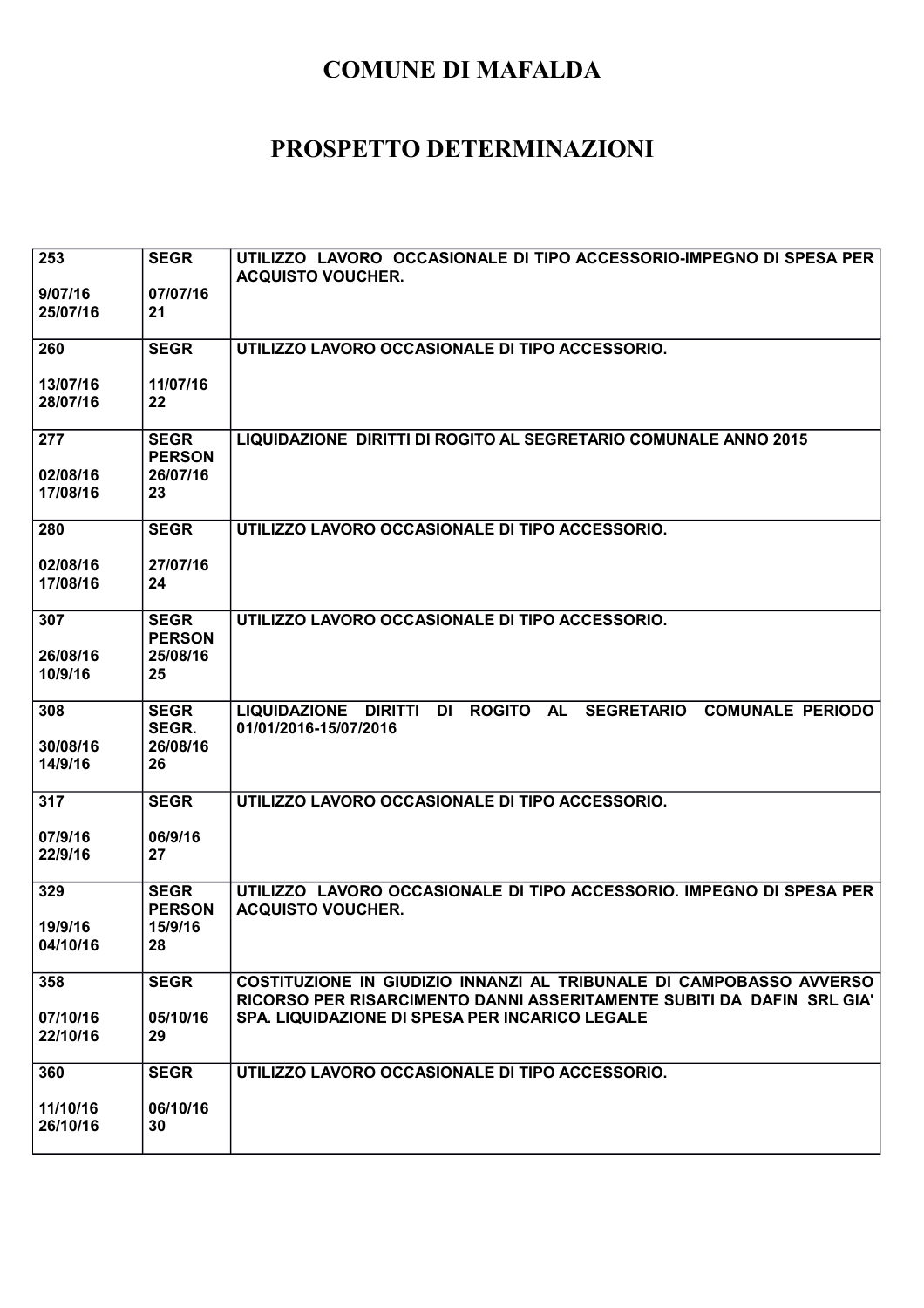| 507<br>30/12/16<br>14/01/17            | <b>SEGR</b><br>20/12/16<br>31                              | DI SPESA RIGUARDANTE IL COMPENSO PER INCARICO A<br><b>LIQUIDAZIONE</b><br>SCAVALCO AL SEGRETARIO COMUNALE DOTT. SSA ADELE SANTAGATA                                                                                                                                                                                                                                                                                                                                                        |
|----------------------------------------|------------------------------------------------------------|--------------------------------------------------------------------------------------------------------------------------------------------------------------------------------------------------------------------------------------------------------------------------------------------------------------------------------------------------------------------------------------------------------------------------------------------------------------------------------------------|
| $\overline{2}$<br>30/01/16<br>15/02/16 | <b>TECNICO</b><br><b>MANUT</b><br>05/01/16<br>1            | IMPEGNO DI SPESA PER ACQUISTO CARBURANTE AUTOMEZZI COMUNALI.                                                                                                                                                                                                                                                                                                                                                                                                                               |
| $\mathbf{3}$<br>22/01/16<br>06/02/16   | <b>TECNICO</b><br><b>MANUT</b><br>05/01/16<br>$\mathbf{2}$ | <b>SOCIALMENTE</b><br><b>UTILE</b><br><b>LIQUIDAZIONE</b><br>DI SPESA AL LAVORATORE<br>SIG.<br><b>MASTRANGELO LUCIO - MESE DI DICEMBRE 2015.</b>                                                                                                                                                                                                                                                                                                                                           |
| 4<br>22/01/16<br>06/02/16              | <b>TECNICO</b><br><b>MANUT</b><br>05/01/16<br>3            | LIQUIDAZIONE DI SPESA AL LAVORATORE SOCIALMENTE UTILE SIG. DI FONZO<br>GIUSEPPE - MESE DI DICEMBRE 2015.                                                                                                                                                                                                                                                                                                                                                                                   |
| 5<br>22/01/16<br>06/02/16              | <b>TECNICO</b><br><b>MANUT</b><br>05/01/16<br>4            | LIQUIDAZIONE DI SPESA AL LAVORATORE SOCIALMENTE UTILE SIG. FAIENZA<br><b>VALERIO - MESE DI DICEMBRE 2015.</b>                                                                                                                                                                                                                                                                                                                                                                              |
| 6<br>22/01/16<br>06/02/16              | <b>TECNICO</b><br><b>MANUT</b><br>05/01/16<br>5            | LIQUIDAZIONE DI SPESA AL LAVORATORE SOCIALMENTE UTILE SIG. DEL NERO<br><b>DIEGO - MESE DI DICEMBRE 2015.</b>                                                                                                                                                                                                                                                                                                                                                                               |
| 8<br>28/01/16<br>12/02/16              | <b>TECNICO</b><br><b>MANUT</b><br>16/01/16<br>6            | IMPEGNO E LIQUIDAZIONE DI SPESA PER LA STIPULA DELLE POLIZZE<br>ASSICURATIVE AUTOMEZZI COMUNALI.                                                                                                                                                                                                                                                                                                                                                                                           |
| 11<br>29/01/16<br>13/02/16             | <b>TECNICO</b><br>27/01/16<br>$\overline{7}$               | <b>CAPPELLA</b><br><b>LIQUIDAZIONE</b><br><b>LAVORI</b><br><b>DI</b><br><b>MANUTENZIONE</b><br><b>STRAORDINARIA</b><br><b>CIMITERIALE COMUNALE</b>                                                                                                                                                                                                                                                                                                                                         |
| 15<br>02/02/16<br>17/02/16             | <b>TECNICO</b><br>01/02/16<br>8                            | EDIFICIO SCOLASTICO SCUOLA MATERNA, ELEMENTARE E MEDIA DI VIA PASCOLI<br>APPROVAZIONE E LIQUIDAZIONE 1° S.A.L.                                                                                                                                                                                                                                                                                                                                                                             |
| 16<br>03/02/16<br>18/02/16             | <b>TECNICO</b><br>01/02/16<br>9                            | PROGRAMMA ATTUATIVO REGIONALE (PAR) RISORSE FSC 2007/2013 - LINEA DI<br>INTERVENTO II.A ' ACCESSIBILITA' MATERIALE ' INTERVENTO DI MESSAQ IN<br>SICUREZZA E RIPRISTINO FUNZIONALE DELLA STRADA PIANA DEL MULINO E<br>STRADA DI COLLEGAMENTO CENTRO ABITATO - RIPALTA VECCHIA - IMPORTO<br>500.000,00 - AFFIDAMENTO INCARICO TECNICO<br>FINANZIAMENTO.<br><b>PER</b><br>PROGETTAZIONE DEFINITIVA<br>ESECUTIVA-D.L.-MISURA-CONTABILITA'-<br>ACCERTAMENTO DI REGOLARE ESECUZIONE E SICUREZZA. |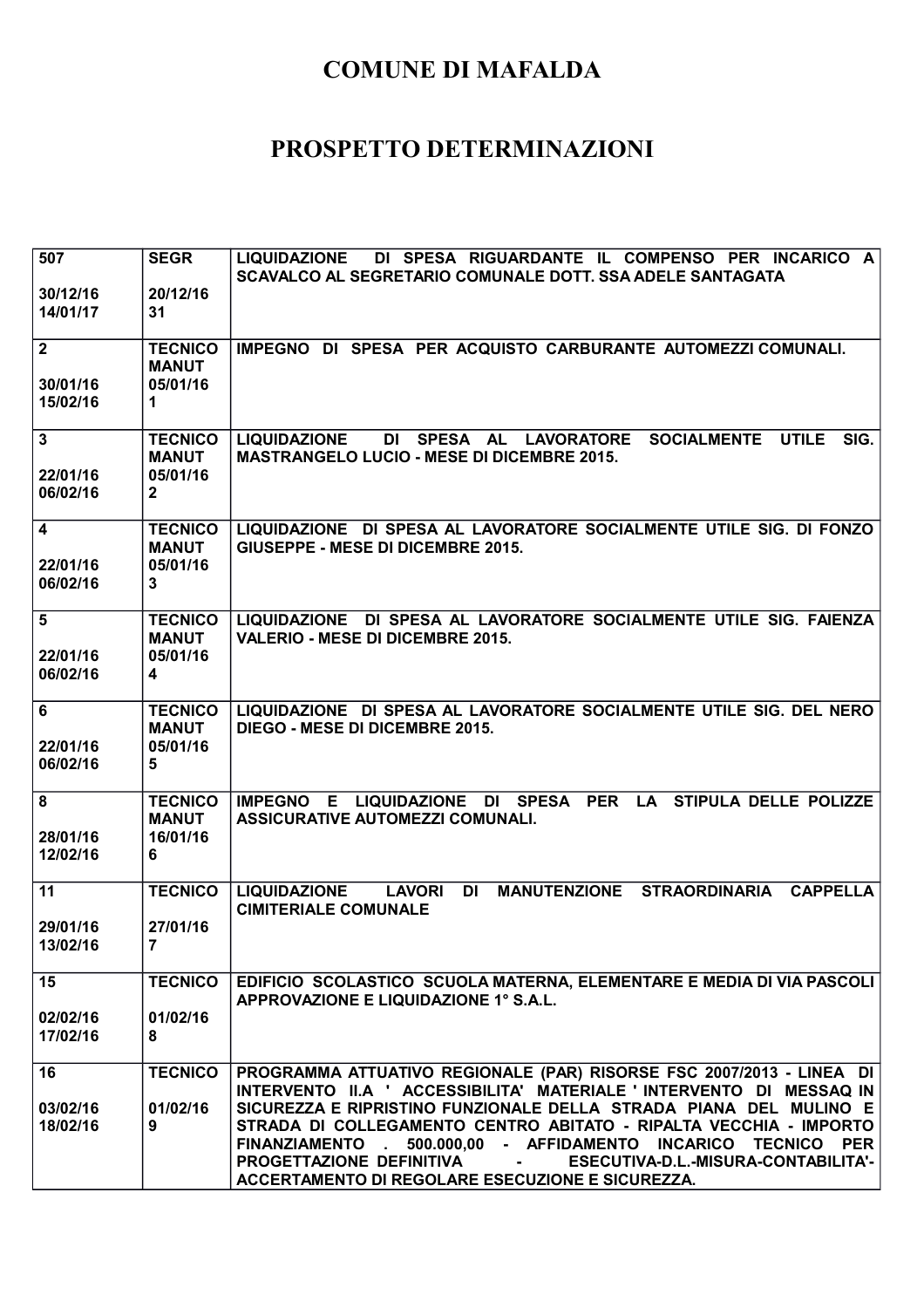| 17<br>03/02/16<br>18/02/16 | <b>TECNICO</b><br><b>MANUT</b><br>02/02/16<br>10              | LIQUIDAZIONE DI SPESA ALLA SOCIETA' CONSORTILE GUGLIONESI AMBIENTE<br>IL CONFERIMENTO DEI RIFIUTI URBANI NON DIFFERENZIATI NELLA<br><b>PER</b><br>DISCARICA DI GUGLIONESI (CB) - MESE DI DICEMBRE 2015.                               |
|----------------------------|---------------------------------------------------------------|---------------------------------------------------------------------------------------------------------------------------------------------------------------------------------------------------------------------------------------|
| 22<br>16/02/16<br>02/03/16 | <b>TECNICO</b><br><b>MANUT</b><br>03/02/16<br>11              | LIQUIDAZIONE DI SPESA RIGUARDANTE ACQUISTO MATERIALE VARIO PER LA<br><b>GESTIONE E MANUTENZIONE DEL PATRIMONIO COMUNALE.</b>                                                                                                          |
| 25<br>05/02/16<br>20/02/16 | <b>TECNICO</b><br><b>MANUT</b><br>04/02/16<br>12              | LIQUIDAZIONE DI SPESA PER MANUTENZIONE AUTOMEZZI COMUNALI.                                                                                                                                                                            |
| 28<br>13/02/16<br>28/02/16 | <b>TECNICO</b><br><b>MANUT</b><br>04/02/16<br>13              | DI SPESA PER RIPARAZIONE E<br><b>LIQUIDAZIONE</b><br><b>MANUTENZIONE</b><br><b>DELLO</b><br><b>SCUOLABUS.</b>                                                                                                                         |
| 29<br>9/02/16<br>24/02/16  | <b>TECNICO</b><br><b>MANUT</b><br>04/02/16<br>14              | <b>DI</b><br>E.<br><b>LIQUIDAZIONE</b><br><b>SPESA</b><br><b>RIGUARDANTE</b><br>LA<br><b>TASSA</b><br><b>IMPEGNO</b><br>L'AUTOVEICOLO SPECIALE COMUNALE IVECO 50<br><b>AUTOMOBILISTICA</b><br><b>PER</b><br><b>TARGATO CR 120 KM.</b> |
| 30<br>16/02/16<br>02/03/16 | <b>TECNICO</b><br><b>MANUT</b><br>04/02/16<br>15              | LIQUIDAZIONE DI SPESA AL LAVORATORE SOCIALMENTE UTILE SIG. DI FONZO<br>GIUSEPPE - MESE DI GENNAIO 2016.                                                                                                                               |
| 31<br>16/02/16<br>02/03/16 | <b>TECNICO</b><br><b>MANUT</b><br>04/02/16<br>16              | LIQUIDAZIONE DI SPESA AL LAVORATORE SOCIALMENTE UTILE SIG. FAIENZA<br><b>VALERIO - MESE DI GENNAIO 2016.</b>                                                                                                                          |
| 32<br>16/02/16<br>02/03/16 | <b>TECNICO</b><br><b>MANUT</b><br>04/02/16<br>17 <sub>2</sub> | LIQUIDAZIONE DI SPESA AL LAVORATORE SOCIALMENTE UTILE SIG. DEL NERO<br>DIEGO - MESE DI GENNAIO 2016.                                                                                                                                  |
| 33<br>04/03/16<br>19/03/16 | <b>TECNICO</b><br><b>MANUT</b><br>05/02/16<br>18              | IMPEGNO DI SPESA PER PAGAMENTO TASSA AUTOMOBILISTICA PER<br>LO.<br><b>SCUOLABUS.</b>                                                                                                                                                  |
| 38<br>12/02/16<br>27/02/16 | <b>TECNICO</b><br><b>MANUT</b><br>9/02/16<br>19               | <b>IMPEGNO DI SPESA PER ACQUISTO CARBURANTE IVECO 50.</b>                                                                                                                                                                             |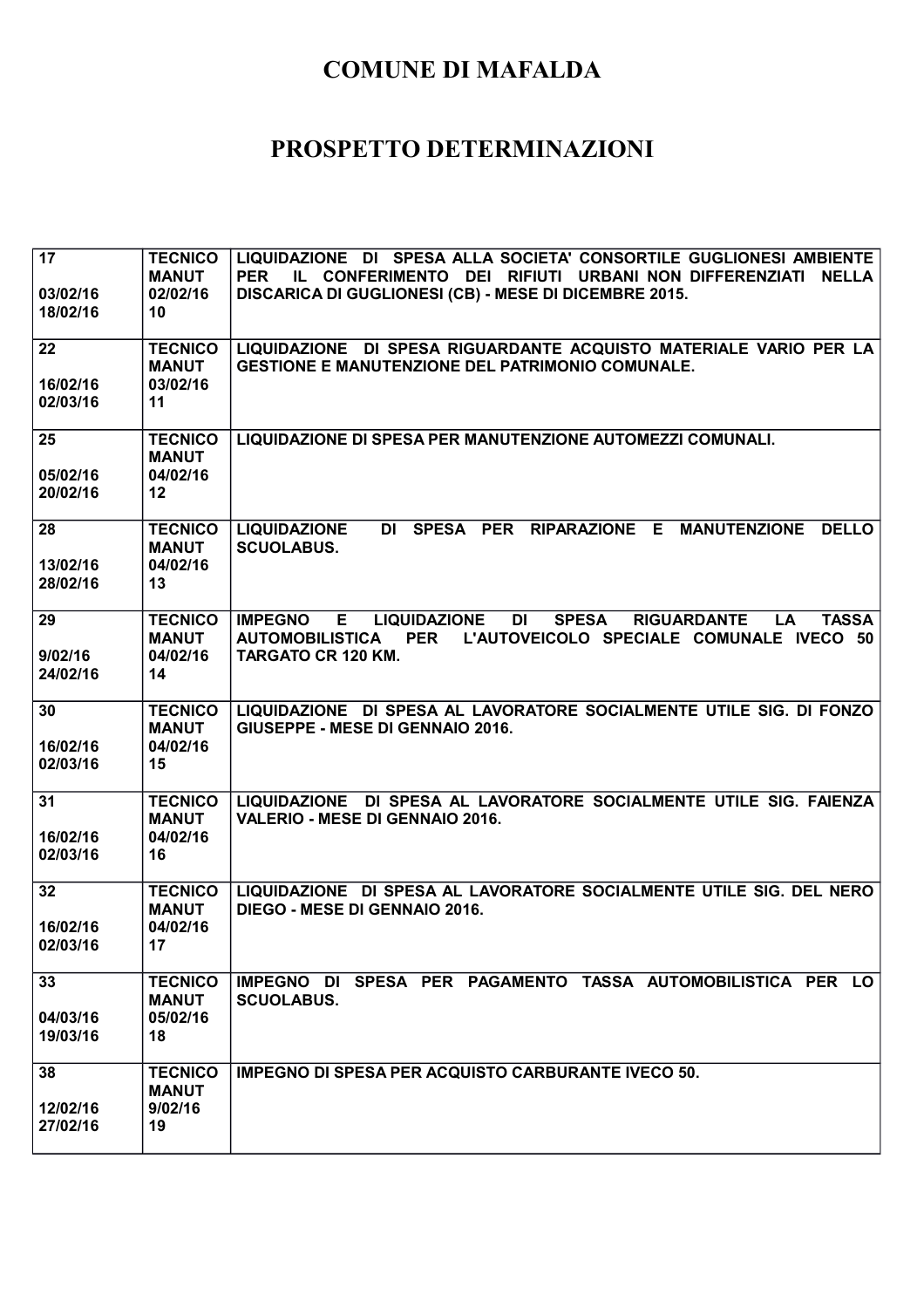| 40<br>16/02/16 | <b>TECNICO</b><br>10/02/16     | RACCOLTA DIFFERENZIATA DEI RIFIUTI URBANI NEI COMUNI DI MAFALDA,<br>TAVENNA, ACQUAVIVA C., MONTEMITRO, SAN FELICE DEL M., CASTELMAURO,<br>LUPARA PALATA E GUARDIALFIERA - INTERVENTO 1 ATTREZZATURE |
|----------------|--------------------------------|-----------------------------------------------------------------------------------------------------------------------------------------------------------------------------------------------------|
| 02/03/16       | 20                             | <b>AGGIUDICAZIONE DEFINITIVA</b>                                                                                                                                                                    |
| 41             | <b>TECNICO</b>                 | AGGIUDICAZIONE DEFINITIVA PER L'AFFIDAMENTO DELLA PROGETTAZIONE<br>ESECUTIVA E LA REALIZZAZIONE DEI LAVORI DI RACCOLTA DIFFERENZIATA DEI                                                            |
| 16/02/16       | 10/02/16                       | RIFIUTI I URBANI E ASSIMILATI NEI COMUNI DI MAFALDA, TAVENNA, ACQUAVIVA                                                                                                                             |
| 02/03/16       | 21                             | COLLECROCE, MONTEMITRO, SAN FELICE DEL MOLISE. CASTELMAURO,<br>LUPARA, PALATA, GUARDIAFIERA, - CENTRI DI RACCOLTA                                                                                   |
| 47             | <b>TECNICO</b>                 | PROGRAMMA ATTUATIVO REGIONALE (PAR) RISORSE FSC 2007/2013 - LINEA<br><b>DI</b><br>INTERVENTO II.A - ACCESSIBILITA' MATERIALE INTERVENTO DI MESSA IN                                                 |
| 16/03/16       | 13/02/16                       | SICUREZZA E RIPRISTINO FUNZIONALE DELLA STRADA PIANA DEL MULINO E                                                                                                                                   |
| 31/03/16       | 22                             | STRADA DI COLLEGAMENTO CENTRO ABITATO RIPALTA VECCHIA - IMPORTO<br>FINANZIAMENTO .500.000,00= - AFFIDAMENTO INCARICO TECNICO GEOLOGICO.                                                             |
| 48             | <b>TECNICO</b><br><b>MANUT</b> | SERVIZIO DI GESTIONE E MANUTENZIONE IMPIANTI DI DEPURAZIONE E<br>SOLLEVAMENTO DELLE ACQUE REFLUE URBANE - PROROGA CONTRATTO.                                                                        |
| 15/02/16       | 13/02/16                       |                                                                                                                                                                                                     |
| 01/03/16       | 23                             |                                                                                                                                                                                                     |
| 56             | <b>TECNICO</b><br><b>MANUT</b> | IMPEGNO DI SPESA PER ACQUISTO CARBURANTE AUTOMEZZI COMUNALI.                                                                                                                                        |
| 04/03/16       | 23/02/16                       |                                                                                                                                                                                                     |
| 19/03/16       | 24                             |                                                                                                                                                                                                     |
| 67             | <b>TECNICO</b>                 | PROGRAMMA ATTUATTIVO REGIONALE (PAR) RISORSE FSC 2007/2013 - LINEA DI<br>INTERVENTO II.A - ACCESSIBILITA' MATERIALE INTERVENTO DI MESSA IN                                                          |
| 07/03/16       | 27/02/16                       | SICUREZZA E RIPRISTINO FUNZIONALE DELLA STRADA PIANA DEL MULINO E                                                                                                                                   |
| 22/03/16       | 25                             | STRADA DI COLLEGAMENTO CENTRO ABITATO - RIPALTA VECCHIA - IMPORTO.<br>500.000= AFFIDAMENTO INCARICO TECNICO PER LA VERIFICA DEL PROGETTO AI<br><b>SENSI DEL D.LGS 163/2006.</b>                     |
| 68             | <b>TECNICO</b>                 | <b>OCCUPATO VALENTINO FINAMORE</b>                                                                                                                                                                  |
|                | 27/02/16                       |                                                                                                                                                                                                     |
|                | 26                             |                                                                                                                                                                                                     |
| 71             | <b>TECNICO</b><br><b>MANUT</b> | LIQUIDAZIONE DI SPESA RIGUARDANTE IL CANONE PER IL SERVIZIO DI ESERCIZIO<br>E MANUTENZIONE DEGLI IMPIANTI TERMICI COMUNALI ANNO 2014-2015 -                                                         |
| 17/03/16       | 01/03/16                       | <b>SVINCOLO CAUZIONE.</b>                                                                                                                                                                           |
| 02/04/16       | 27                             |                                                                                                                                                                                                     |
| 72             | <b>TECNICO</b>                 | RICHIESTA TITOLI DI EFFICIENZA ENERGETICA (TEE) NELL'AMBITO DEL COMUNE                                                                                                                              |
| 23/9/16        | 01/03/16                       |                                                                                                                                                                                                     |
| 08/10/16       | 28                             |                                                                                                                                                                                                     |
| 74             | <b>TECNICO</b><br><b>MANUT</b> | LIQUIDAZIONE DI SPESA AL LAVORATORE SOCIALMENTE UTILILE SIG. FAIENZA<br><b>VALERIO - MESE DI FEBBRAIO 2016.</b>                                                                                     |
| 15/03/16       | 05/03/16                       |                                                                                                                                                                                                     |
| 30/03/16       | 29                             |                                                                                                                                                                                                     |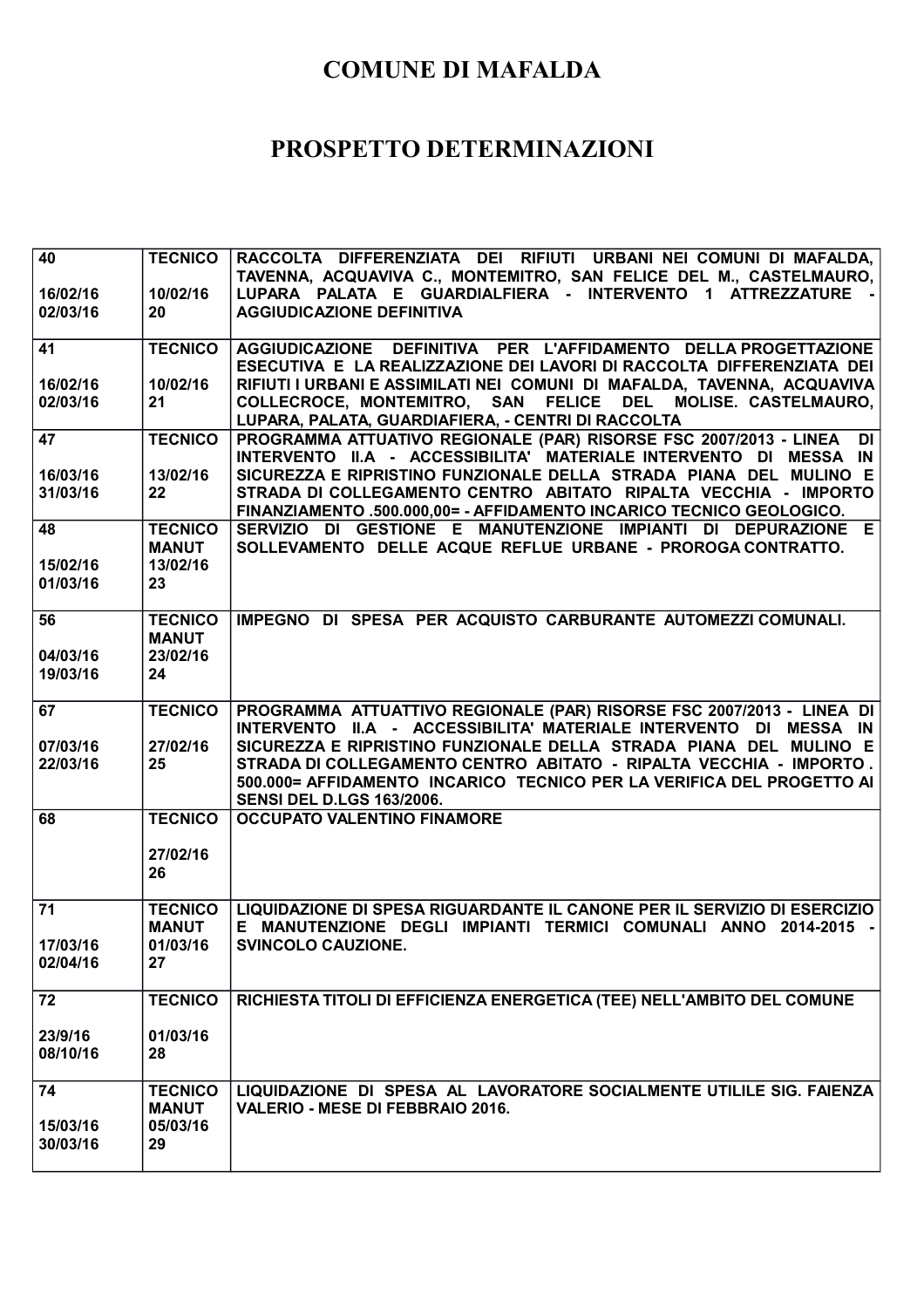| 75                   | <b>TECNICO</b>                 | LIQUIDAZIONE DI SPESA AL LAVORATORE SOCIALMENTE UTILE SIG. DEL NERO                                                                                          |
|----------------------|--------------------------------|--------------------------------------------------------------------------------------------------------------------------------------------------------------|
|                      | <b>MANUT</b>                   | DIEGO - MESE DI FEBBRAIO 2016.                                                                                                                               |
| 15/03/16             | 05/03/16                       |                                                                                                                                                              |
| 30/03/16             | 30                             |                                                                                                                                                              |
| 82                   | <b>TECNICO</b>                 | IMPEGNO DI SPESA PER ACQUISTO CARBURANTE AUTOMEZZI COMUNALI.                                                                                                 |
|                      | <b>MANUT</b>                   |                                                                                                                                                              |
| 14/03/16             | 10/03/16                       |                                                                                                                                                              |
| 29/03/16             | 31                             |                                                                                                                                                              |
|                      |                                |                                                                                                                                                              |
| 83                   | <b>TECNICO</b>                 | <b>COMPETENZE</b><br><b>LIQUIDAZIONE</b><br><b>PROFESSIONALI</b><br><b>PER</b><br><b>INCARICO</b><br>DI                                                      |
|                      | <b>MANUT</b>                   | RESPONSABILE DEL SERVIZIO DI PREVENZIONE E PROTEZIONE D. LGS. N.                                                                                             |
| 17/03/16             | 10/03/16                       | 81/2008.                                                                                                                                                     |
| 02/04/16             | 32                             |                                                                                                                                                              |
|                      |                                |                                                                                                                                                              |
| 87                   | <b>TECNICO</b><br><b>MANUT</b> | LIQUIDAZIONE DI SPESA ALLA SOCIETA' CONSORTILE GUGLIONESI AMBIENTE<br>IL CONFERIMENTO DEI RIFIUTI URBANI NON DIFFERENZIATI NELLA<br><b>PER</b>               |
| 23/03/16             | 16/03/16                       | DISCARICA DI GUGLIONESI (CB) - MESE DI GENNAIO 2016.                                                                                                         |
| 07/04/16             | 33                             |                                                                                                                                                              |
|                      |                                |                                                                                                                                                              |
| 88                   | <b>TECNICO</b>                 | LIQUIDAZIONE DI SPESA ALLA SOCIETA' CONSORTILE GUGLIONESI AMBIENTE                                                                                           |
|                      | <b>MANUT</b>                   | <b>PER</b><br>IL CONFERIMENTO DEI RIFIUTI URBANI NON DIFFERENZIATI NELLA                                                                                     |
| 23/03/16             | 16/03/16                       | DISCARICA DI GUGLIONESI (CB) - MESE DI FEBBRAIO 2016.                                                                                                        |
| 07/04/16             | 34                             |                                                                                                                                                              |
|                      | <b>TECNICO</b>                 | INTERVENTI PER MIGLIORARE L'EFFICIENZA DELLE RETI IDRICHE COMUNALI                                                                                           |
|                      |                                | DI                                                                                                                                                           |
| 89                   |                                |                                                                                                                                                              |
|                      |                                | COLLECROCI, CASTELMAURO, GUARDIALFIERA, LUPARA,<br><b>ACQUAVIVA</b>                                                                                          |
|                      | 16/03/16                       | MAFALDA, MONTEMITRO, PALATA, SAN FELICE DEL MOLISE E TAVENNA -                                                                                               |
|                      | 35                             | INTEGRAZIONI E PRECISAZIONI DELLE DETERMINA N. 464 DEL 31/10/2015                                                                                            |
| 90                   | <b>TECNICO</b>                 | AMMODERNAMENTO ED ADEGUAMENTO DEGLI IMPIANTI DI DEPURAZIONE DEI                                                                                              |
|                      |                                | DI ACQUAVIVA COLLECROCE, CASTELMAURO, GUARDIALFIERA,<br><b>COMUNI</b>                                                                                        |
|                      | 16/03/16                       | LUPARA, MAFALDA, MONTEMITRO, PALATA, SAN FELICE DEL MOLISE E                                                                                                 |
|                      | 36                             | TAVENNA - INTEGRAZIONI E PRECISAZIONI DETERMINA N. 454 DEL 29/10/2015                                                                                        |
|                      |                                |                                                                                                                                                              |
| 93                   | <b>TECNICO</b>                 | INTERVENTI DI MITIGAZIONE RISCHIO IDROGEOLOGICO DEL CIPE N.8 DEL 20                                                                                          |
|                      |                                | GENNAIO 2012 IN LOCALITA' COSTARELLA LAMI - APPROVAZIONE CONTABILITA'                                                                                        |
| 02/04/16             | 19/03/16                       | <b>FINALE</b>                                                                                                                                                |
| 18/04/16             | 37 <sub>2</sub>                |                                                                                                                                                              |
| 94                   | <b>TECNICO</b>                 | <b>ALLA</b><br><b>CONFERMA</b><br><b>INCARICO</b><br><b>RELATIVO</b><br><b>REDAZIONE</b><br>DEI PIANO DI                                                     |
|                      |                                | OTTIMIZZAZIONE DELLA RACCOLTA DEI RIFIUTI URBANI E DEGLI INVESTIMENTI                                                                                        |
| 23/03/16             | 21/03/16                       |                                                                                                                                                              |
| 07/04/16             | 38                             |                                                                                                                                                              |
|                      |                                |                                                                                                                                                              |
| 96                   | <b>TECNICO</b>                 | RETTIFICA DELLA NOMINA DELLA COMMISSIONE DI COLLAUDO - LAVORI DI                                                                                             |
|                      |                                | PROGRAMMA STRAORDINARIO DI EDILIZIA SOCIALE ( D.P.C.M. 16 LUGLIO 2009 )                                                                                      |
| 01/04/16<br>16/04/16 | 23/03/16<br>39                 | - PIANO NAZIONALE DI EDILIZIA ABITATIVA - D.M. 8 MARZO 2010 - DELIBERAZIONE<br><b>DI G.R. N.976 DEL</b><br>$01.12.2010 -$<br>IMPORTO COMPLESSIVO DEI LAVORI. |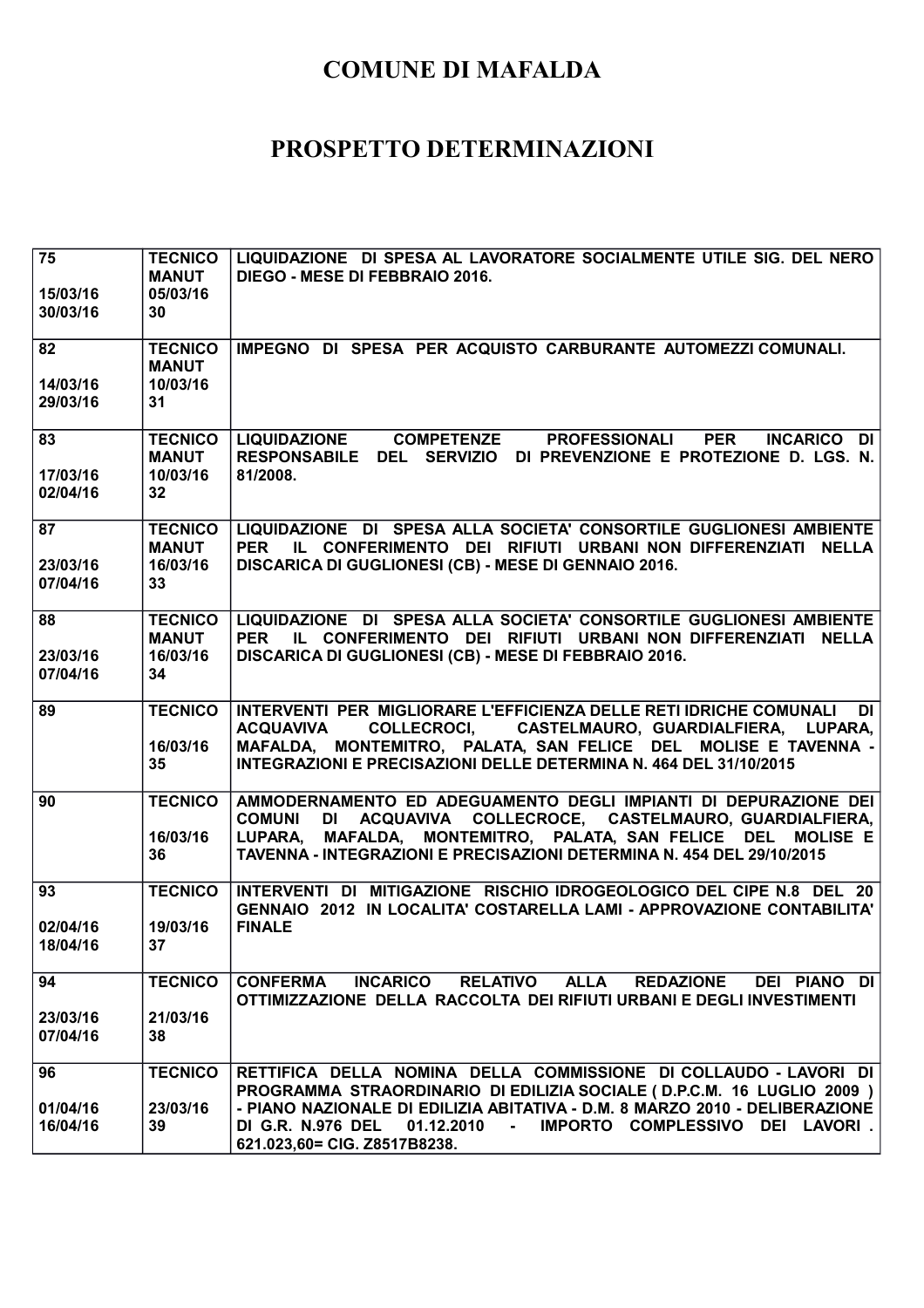| 97<br>31/03/16       | <b>TECNICO</b><br><b>MANUT</b><br>24/03/16 | LIQUIDAZIONE DI SPESA PER ACQUISTO MATERIALI VARI.                                                                                          |
|----------------------|--------------------------------------------|---------------------------------------------------------------------------------------------------------------------------------------------|
| 15/04/16             | 40                                         |                                                                                                                                             |
| 98                   | <b>TECNICO</b>                             | DI REALIZZAZIONE EDIFICIO SCOLASTICO - SCUOLE MATERNE,<br><b>LAVORI</b><br>ELEMENTARI E MEDIE DI VIA PASCOLI - AUTORIZZAZIONE AL SUBAPPALTO |
|                      | 29/03/16<br>41                             |                                                                                                                                             |
| 102                  | <b>TECNICO</b><br><b>MANUT</b>             | IMPEGNO DI SPESA PER IL SERVIZIO SGOMBERO NEVE STAGIONE INVERNALE<br>2015-2016.                                                             |
| 12/04/16<br>27/04/16 | 30/03/16<br>42                             |                                                                                                                                             |
| 109                  | <b>TECNICO</b><br><b>MANUT</b>             | IMPEGNO DI SPESA PER ACQUISTO CARBURANTE AUTOMEZZI COMUNALI.                                                                                |
| 22/04/16<br>07/05/16 | 04/04/16<br>43                             |                                                                                                                                             |
| 115                  | <b>TECNICO</b><br><b>MANUT</b>             | IMPEGNO DI SPESA PER VERSAMENTO DIRITTI DI SEGRETERIA MUD.                                                                                  |
| 22/04/16<br>07/05/16 | 11/04/16<br>44                             |                                                                                                                                             |
| 117                  | <b>TECNICO</b>                             | EDIFICIO SCOLASTICO SCUOLA MATERNA, ELEMENTARE E MEDIA DI VIA PASCOLI<br>- APPROVAZIONE E LIQUIDAZIONE 2° S.A.L.                            |
| 19/04/16<br>04/05/16 | 13/04/16<br>45                             |                                                                                                                                             |
| 119                  | <b>TECNICO</b>                             | $\mathbf{1}$                                                                                                                                |
|                      | 14/04/16<br>46                             |                                                                                                                                             |
| 121                  | <b>TECNICO</b>                             | MESSA IN SICUREZZA E RIPRISTINO FUNZIONALE DELLA STRADA PIANA DEL<br>MULINO E STRADA DI COLLEGAMENTO CENTRO ABITATO - RIPALTA VECCHIA -     |
| 15/04/16<br>30/04/16 | 15/04/16<br>47                             | <b>DETERMINA A CONTRARRE</b>                                                                                                                |
| 122                  | <b>TECNICO</b>                             | INTERVENTO PER MIGLIORARE L'EFFICIENZA DELLE RETI IDRICHE DEI COMUNI<br>DI ACQUAVIVA COLLECROCE, CASTELMAURO, GUARDIALFIERA, LUPARA,        |
| 15/04/16<br>30/04/16 | 15/04/16<br>48                             | MAFALDA, MONTEMITRO, PALATA, SAN FELICE DEL MOLISE E TAVENNA -<br><b>DETERMINA CONTRARRE</b>                                                |
| 123                  | <b>TECNICO</b>                             | <b>DEPURATORI PAI IDIRIZZI ALLA CUC</b>                                                                                                     |
|                      | 15/04/16<br>49                             |                                                                                                                                             |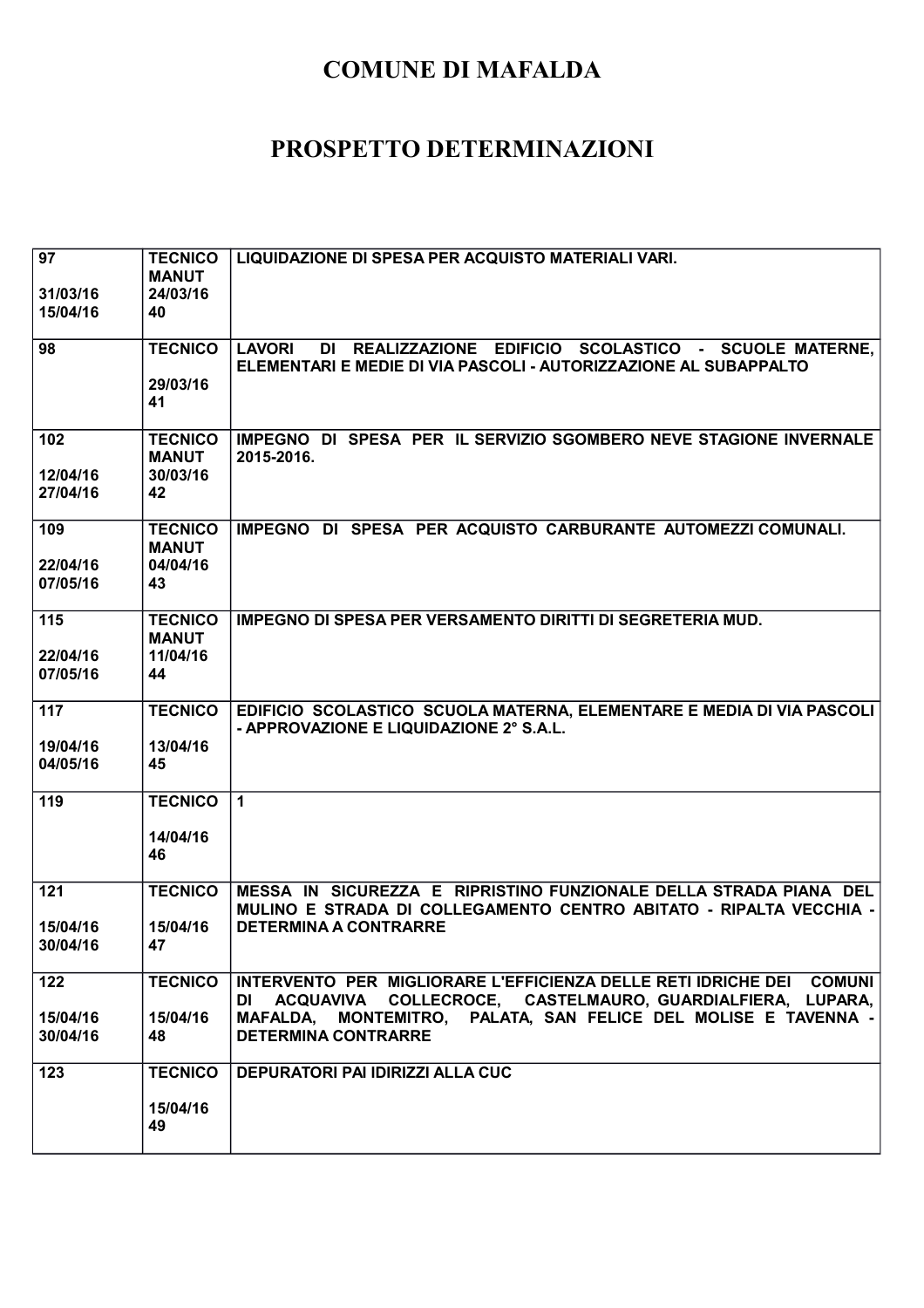| 124                         | <b>TECNICO</b>                                   | LIQUIDAZIONE DI SPESA AL LAVORATORE SOCIALMENTE UTILE SIG. FAIENZA<br><b>VALERIO MESE DI MARZO 2016.</b>                                                                                                       |
|-----------------------------|--------------------------------------------------|----------------------------------------------------------------------------------------------------------------------------------------------------------------------------------------------------------------|
| 27/04/16<br>12/05/16        | 16/04/16<br>50                                   |                                                                                                                                                                                                                |
| 125                         | <b>TECNICO</b><br><b>MANUT</b>                   | LIQUIDAZIONE DI SPESA AL LAVORATORE SOCIALMENTE UTILE SIG. DEL NERO<br>DIEGO - MESE DI MARZO 2016.                                                                                                             |
| 29/04/16<br>14/05/16        | 16/04/16<br>51                                   |                                                                                                                                                                                                                |
| 127<br>27/04/16<br>12/05/16 | <b>TECNICO</b><br><b>MANUT</b><br>18/04/16<br>52 | IMPEGNO DI SPESA PER IL SERVIZIO SGOMBERO NEVE STAGIONE INVERNALE<br>2015/2016.                                                                                                                                |
| 129<br>23/04/16<br>9/05/16  | <b>TECNICO</b><br><b>MANUT</b><br>19/04/16<br>53 | IMPEGNO DI SPESA PER LA REVISIONE DELL'AUTOVETTURA COMUNALE FIAT<br>PUNTO.                                                                                                                                     |
| 134                         | <b>TECNICO</b>                                   | LAVORI DI REALIZZAZIONE DI UNA PALAZZINA RESIDENZIALE - PROGRAMMA<br>STRAORDINARIO DI EDILIZIA RESIDENZIALE PUBBLICA A CANONE SOCIALE -                                                                        |
| 06/05/16<br>21/05/16        | 23/04/16<br>54                                   | PIANO NAZIONALE DI EDILIZIA ABITATIVA - LIQUIDAZIONE ONORARIO TECNICO<br>ALL'ING. SCIARRETTA GIUSEPPE PER L'ONORARIO COLLAUDO C.A. CASE<br>POPOLARI.                                                           |
| 139<br>02/05/16<br>17/05/16 | <b>TECNICO</b><br><b>MANUT</b><br>27/04/16<br>55 | IMPEGNO DI SPESA PER IL SERVIZIO DI RACCOLTA DIFFERENZIATA, TRASPORTO,<br><b>SMALTIMENTO E RECUPERO DEI RIFIUTI.</b>                                                                                           |
| 140<br>03/05/16             | <b>TECNICO</b><br><b>MANUT</b><br>27/04/16       | LIQUIDAZIONE DI SPESA ALLA SOCIETA' CONSORTILE GUGLIONESI AMBIENTE<br>IL CONFERIMENTO DEI RIFIUTI URBANI NON DIFFERENZIATI<br><b>PER</b><br><b>NELLA</b><br>DISCARICA DI GUGLIONESI (CB) - MESE DI MARZO 2016. |
| 18/05/16                    | 56                                               |                                                                                                                                                                                                                |
| 142                         | <b>TECNICO</b><br><b>MANUT</b>                   | IMPEGNO DI SPESA PER ACQUISTO CARBURANTE AUTOMEZZI COMUNALI.                                                                                                                                                   |
| 05/05/16<br>20/05/16        | 27/04/16<br>57                                   |                                                                                                                                                                                                                |
| 144                         | <b>TECNICO</b>                                   | LIQUIDAZIONE ONORARIO REDAZIONE DELLO STUDIO GEOLOGICO PER LA<br>REALIZZAZIONE DI N. 4 AREE DI RACCOLTA NEI COMUNI DI MAFALDA, PALATA,                                                                         |
| 06/05/16<br>21/05/16        | 03/05/16<br>58                                   | <b>CASTELMAURO E GUARDIALFIERA</b>                                                                                                                                                                             |
| 145                         | <b>TECNICO</b>                                   | RELATIVO ALLA REDAZIONE DEGLI STUDI DI<br><b>LIQUIDAZIONE</b><br><b>ONORARIO</b><br>INCIDENZA PER LA REALIZZAZIONE DELL AREE DI RACCOLTA INTERCOMUNALI                                                         |
| 06/05/16<br>21/05/16        | 03/05/16<br>59                                   | NEI TERRITORI DI MAFALDA, CASTELMAURO, GUARFIALFIERA E PALATA                                                                                                                                                  |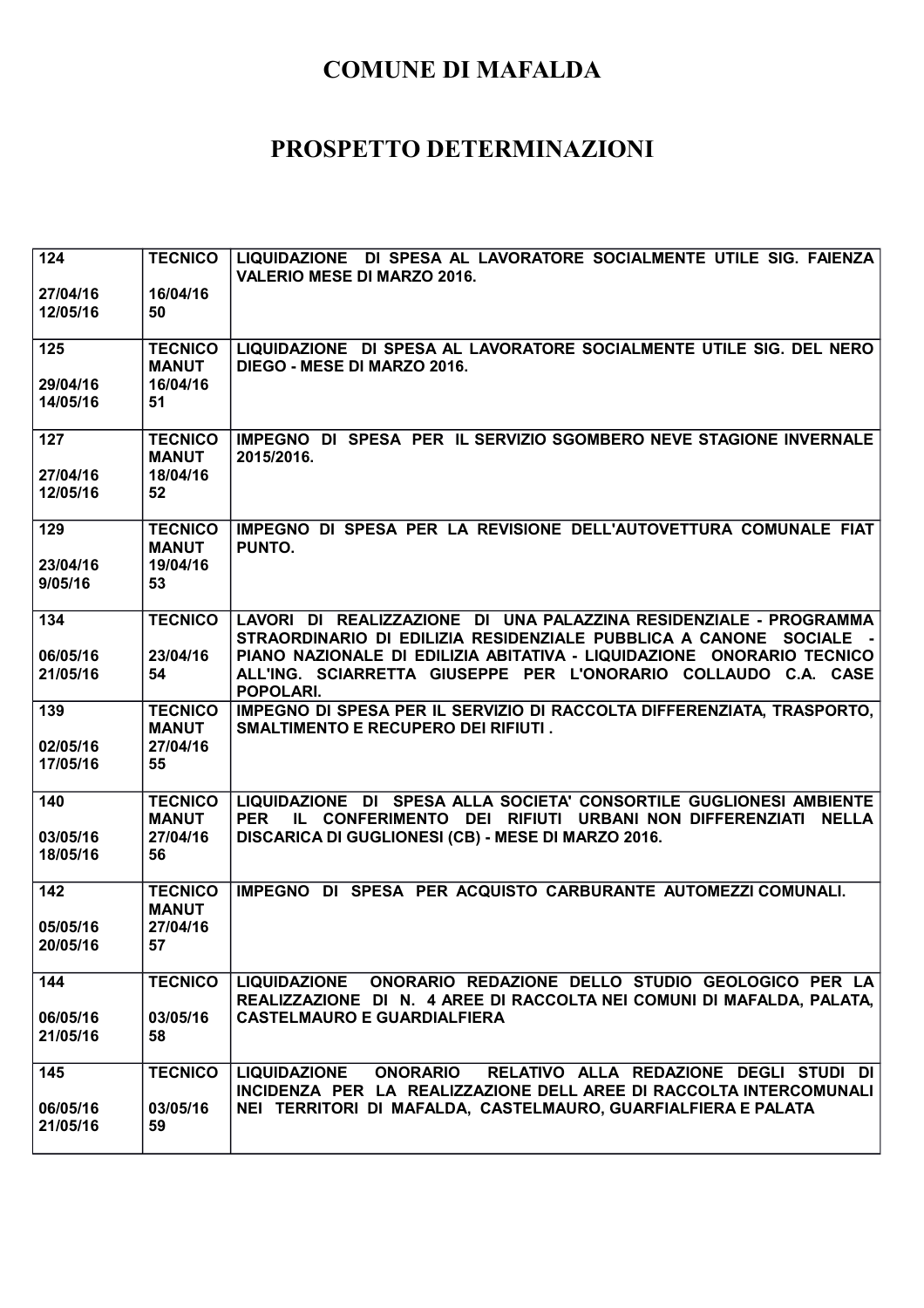| 146                  | <b>TECNICO</b>                 | ONORARIO RELATIVO ALLA REDAZIONE DEI PIANO<br><b>LIQUIDAZIONE</b><br>DI I                                                                                                              |
|----------------------|--------------------------------|----------------------------------------------------------------------------------------------------------------------------------------------------------------------------------------|
|                      |                                | OTTIMIZZAZIONE DELLA RACCOLTA DEI RIFIUTI URBANI E DEGLI INVESTIMENTI                                                                                                                  |
| 06/05/16             | 03/05/16                       | <b>PAI CASTELLELCE</b>                                                                                                                                                                 |
| 21/05/16             | 60                             |                                                                                                                                                                                        |
| 147                  | <b>TECNICO</b>                 | LAVORI DI LEVIGATURA DELLA PAVIMENTAZIONE DEI CORRIDOI AL PIANO TERRA                                                                                                                  |
|                      |                                | E PIANO PRIMO E DELL'ANDRONE DI INGRESSO DELL'IMMOBILE SEDE DEL                                                                                                                        |
| 27/05/16             | 04/05/16                       | MUNICIPIO IN VIA DELLA FERMEZZA N. 5, IMPEGNO DI SPESA E AFFIDAMENTO                                                                                                                   |
| 11/06/16             | 61                             | <b>LAVORI</b>                                                                                                                                                                          |
|                      |                                |                                                                                                                                                                                        |
| 149                  | <b>TECNICO</b>                 | LAVORI DI REALIZZAZIONE DI UNA PALAZZINA RESIDENZIALE - PROGRAMMA                                                                                                                      |
|                      |                                | STRAORDINARIO DI EDILIZIA RESIDENZIALE PUBBLICA A CANONE SOCIALE -                                                                                                                     |
| 11/05/16             | 06/05/16                       | PIANO NAZIONALE DI EDILIZIA ABITATIVA - LIQUIDAZIONE ONORARIO TECNICO                                                                                                                  |
| 26/05/16             | 62                             | PER DIREZIONE LAVORI ALL'ING. MARIOTTI GIOVANNI                                                                                                                                        |
|                      |                                |                                                                                                                                                                                        |
| 153                  | <b>TECNICO</b>                 | <b>DI</b><br><b>ACCONTO</b><br>DI<br><b>PER</b><br><b>LIQUIDAZIONE</b><br><b>ONORARIO</b><br><b>COMPETENZE</b><br>PROFESSIONALI DI IMMISSIONE IN MAPPA - ACCATASTAMENTO E ATTESTAZIONE |
| 07/05/16             | 06/05/16                       | DI PRESTAZIONE ENERGETICA DEL FABBRICATO ADIBITO A CASE POPOLARI.                                                                                                                      |
| 23/05/16             | 63                             |                                                                                                                                                                                        |
|                      |                                |                                                                                                                                                                                        |
| 154                  | <b>TECNICO</b>                 | RIQUALIFICAZIONE E MESSA IN SICUREZZA AREE DEGRADATE DEL CENTRO                                                                                                                        |
|                      |                                | URBANO DI MAFALDA - APPROVAZIONE PROGETTO ESECUTIVO                                                                                                                                    |
| 14/05/16             | 07/05/16                       |                                                                                                                                                                                        |
| 30/05/16             | 64                             |                                                                                                                                                                                        |
|                      |                                |                                                                                                                                                                                        |
| 155                  | <b>TECNICO</b>                 | SPESA PER IL SERVIZIO SGOMBERO NEVE STAGIONE<br><b>LIQUIDAZIONE</b><br>DI<br><b>INVERNALE 2015/2016.</b>                                                                               |
| 07/05/16             | <b>MANUT</b><br>07/05/16       |                                                                                                                                                                                        |
| 23/05/16             | 65                             |                                                                                                                                                                                        |
|                      |                                |                                                                                                                                                                                        |
| 158                  | <b>TECNICO</b>                 | LIQUIDAZIONE DI SPESA PER INSTALLAZIONE LUMINARIE NATALIZIE.                                                                                                                           |
|                      | <b>MANUT</b>                   |                                                                                                                                                                                        |
| 11/05/16             | 10/05/16                       |                                                                                                                                                                                        |
| 26/05/16             | 66                             |                                                                                                                                                                                        |
|                      |                                |                                                                                                                                                                                        |
| 160                  | <b>TECNICO</b><br><b>MANUT</b> | IMPEGNO DI SPESA PER CONTROLLO SEMESTRALE, REVISIONE E FORNITURA<br><b>DI ESTINTORI.</b>                                                                                               |
| 14/05/16             | 11/05/16                       |                                                                                                                                                                                        |
| 30/05/16             | 67                             |                                                                                                                                                                                        |
|                      |                                |                                                                                                                                                                                        |
| 161                  |                                |                                                                                                                                                                                        |
|                      | <b>TECNICO</b>                 | LAVORI DI REALIZZAZIONE DI UNA PALAZZINA RESIDENZIALE PUBBLICA A                                                                                                                       |
|                      |                                | CANONE SOCIALE - PIANO NAZIONALE DI EDILIZIA ABITATIVA - LIQUIDAZIONE                                                                                                                  |
| 16/05/16             | 11/05/16                       | AGGIUNTIVI DI PAVIMENTAZIONE<br><b>ESTERNA.</b><br><b>DEI</b><br><b>LAVORI</b><br><b>CUP</b>                                                                                           |
| 31/05/16             | 68                             | E69D10000180008 - CIG. 4611802367.                                                                                                                                                     |
|                      |                                |                                                                                                                                                                                        |
| 162                  | <b>TECNICO</b>                 | LAVORI DI REALIZZAZIONE DI UNA PALAZZINA RESIDENZIALE PUBBLICA A                                                                                                                       |
|                      |                                | CANONE SOCIALE - PIANO NAZIONALE DI EDILIZIA ABITATIVA - LIQUIDAZIONE A                                                                                                                |
| 16/05/16<br>31/05/16 | 11/05/16<br>69                 | SALDO DEL CONTO FINALE. CUP E69D10000180008 - CIG 4611802367.                                                                                                                          |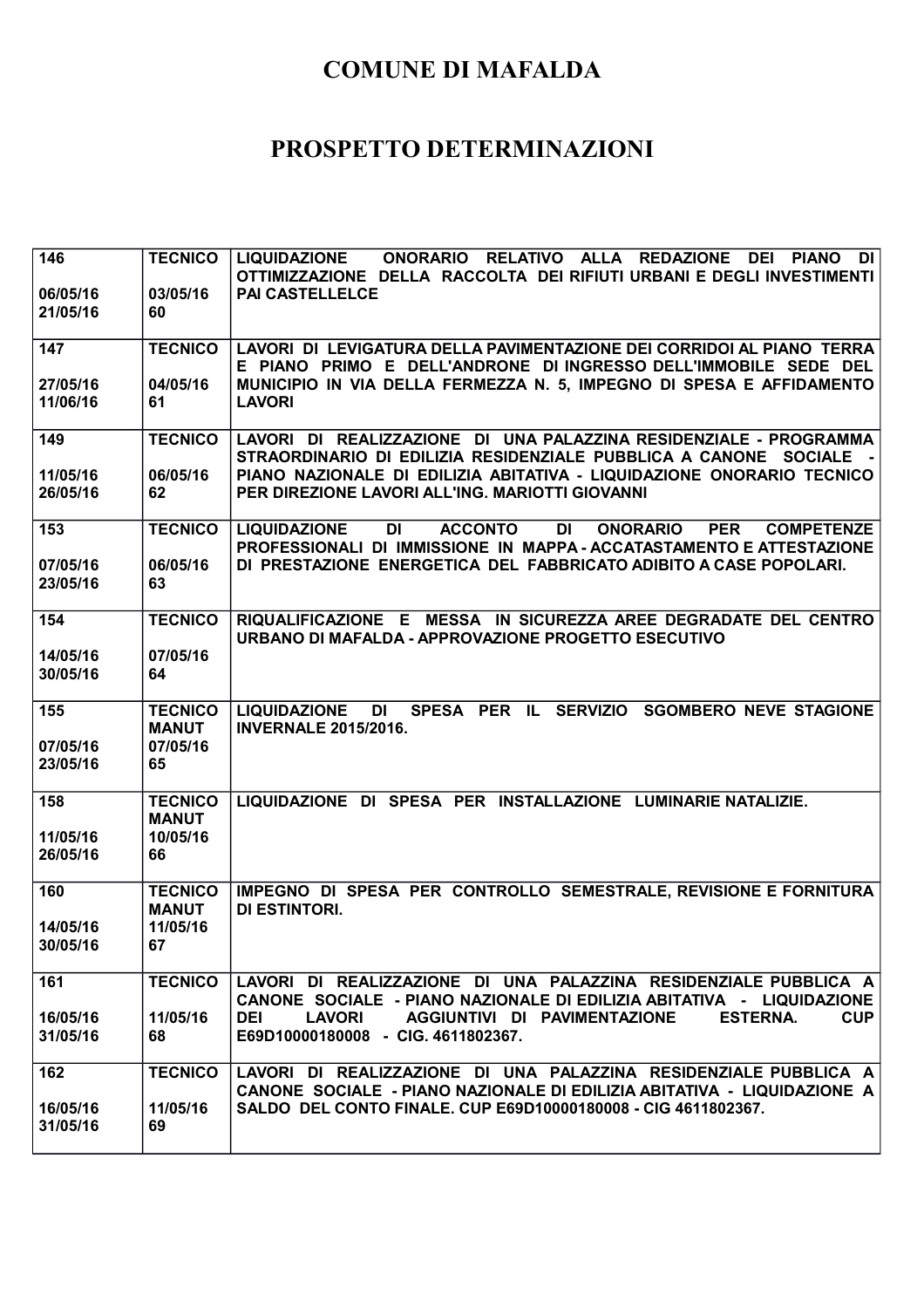| 165<br>17/05/16<br>01/06/16 | <b>TECNICO</b><br><b>MANUT</b><br>12/05/16<br>70 | IMPEGNO E LIQUIDAZIONE CANONE PER CONCESSIONE DI DERIVAZIONE<br>ACQUE ANNO 2016 A FAVORE DELLA REGIONE MOLISE - UTILIZZAZIONE DEMANIO<br><b>IDRICO - SERVIZIO DI TESORERIA.</b>                          |
|-----------------------------|--------------------------------------------------|----------------------------------------------------------------------------------------------------------------------------------------------------------------------------------------------------------|
| 168                         | <b>TECNICO</b>                                   | LAVORI DI PROGRAMMA STRAORDINARIO DI EDILIZIA SOCIALE ( D.P.C.M. 16<br>LUGLIO 2009) - PIANO NAZIONALE DI EDILIZIA ABITATIVA - D.M. 8 MARZO 2010 -                                                        |
|                             | 13/05/16<br>71                                   | DELIBERAZIONE DI G.R. N.976 DEL 01.12.2010 - LIQUIDAZIONE COMPENSO<br>SPETTANTE AI COMPONENTI DELLA COMMISSIONE DI COLLAUDO.                                                                             |
| 172<br>17/05/16             | <b>TECNICO</b><br><b>MANUT</b><br>13/05/16       | LIQUIDAZIONE DI SPESA AL LAVORATORE SOCIALMENTE UTILE SIG. FAIENZA<br><b>VALERIO MESE DI APRILE 2016.</b>                                                                                                |
| 01/06/16                    | 72                                               |                                                                                                                                                                                                          |
| 173<br>17/05/16             | <b>TECNICO</b><br><b>MANUT</b><br>13/05/16       | LIQUIDAZIONE DI SPESA AL LAVORATORE SOCIALMENTE UTILE SIG. DEL NERO<br><b>DIEGO MESE DI APRILE 2016.</b>                                                                                                 |
| 01/06/16                    | 73                                               |                                                                                                                                                                                                          |
| 178                         | <b>TECNICO</b>                                   | MESSA IN SICUREZZA E RIPRISTINO FUNZIONALE DELLA STRADA PIANO DEL<br>MULINO E DELLA STRADA DI COLLEGAMENTO CENTRO ABITATO - RIPALTA                                                                      |
| 21/05/16<br>06/06/16        | 16/05/16<br>74                                   | VECCHIA, ACCORDO DI PROGRAMMA QUADRO VIABILITA' - II ATTO INTEGRATIVO<br>PAR MOLISE - RISORSE FSC 2007/2013 - LINEA DI INTERVENTO<br>$  A -   $<br>ACCESSIBILITA' MATERIALE - AGGIUDICAZIONE PROVVISORIA |
| 179                         | <b>TECNICO</b>                                   | PAI GOVERNANCE E ACCOGLIENZA DEL CASTELLECE - ENTE CAPOFILA COMUNE<br>DI MAFALDA - AGGIUDICAZIONE PROVVISORIA                                                                                            |
| 21/05/16<br>06/06/16        | 16/05/16<br>75                                   |                                                                                                                                                                                                          |
| 180                         | <b>TECNICO</b>                                   | APPROVAZIONE AVVISO ESPLORATIVO PER MANIFESTAZIONI DI INTERESSE<br>PER L'AFFIDAMENTO DEI LAVORI DI AMMODERNAMENTO ED ADEGUAMENTO                                                                         |
| 17/05/16<br>01/06/16        | 16/05/16<br>76                                   | <b>DEGLI IMPIANTI DI DEPURAZIONE DEI COMUNI DEL PAI CASTELLELCE -</b>                                                                                                                                    |
| 181                         | <b>TECNICO</b><br><b>MANUT</b>                   | IMPEGNO DI SPESA PER ACQUISTO CARBURANTE AUTOMEZZI COMUNALI.                                                                                                                                             |
| 24/05/16<br>08/06/16        | 17/05/16<br>77                                   |                                                                                                                                                                                                          |
| 184                         | <b>TECNICO</b><br><b>MANUT</b>                   | LIQUIDAZIONE CANONE ALLA DITTA ECOGREEN S.R.L. PER IL SERVIZIO DI<br><b>GESTIONE E MANUTENZIONE IMPIANTI DI DEPURAZIONE E SOLLEVAMENTO DELLE</b>                                                         |
| 28/05/16<br>13/06/16        | 18/05/16<br>78                                   | <b>ACQUE REFLUE URBANE.</b>                                                                                                                                                                              |
| 187                         | <b>TECNICO</b>                                   | RACCOLTA DIFFERENZIATA DEI RIFIUTI URBANI NEI COMUNI DI MAFALDA,<br>TAVENNA, ACQUAVIVA COLLECROCE, MONTEMITRO, SAN FELICE<br><b>DEL</b>                                                                  |
| 21/05/16<br>06/06/16        | 20/05/16<br>79                                   | MOLISE, CASTELMAURO, LUPARA, PALATA, GUARDIALFIERA - CENTRI DI<br>RACCOLTA - CONFERMA INCARICHI PROFESSIONALI                                                                                            |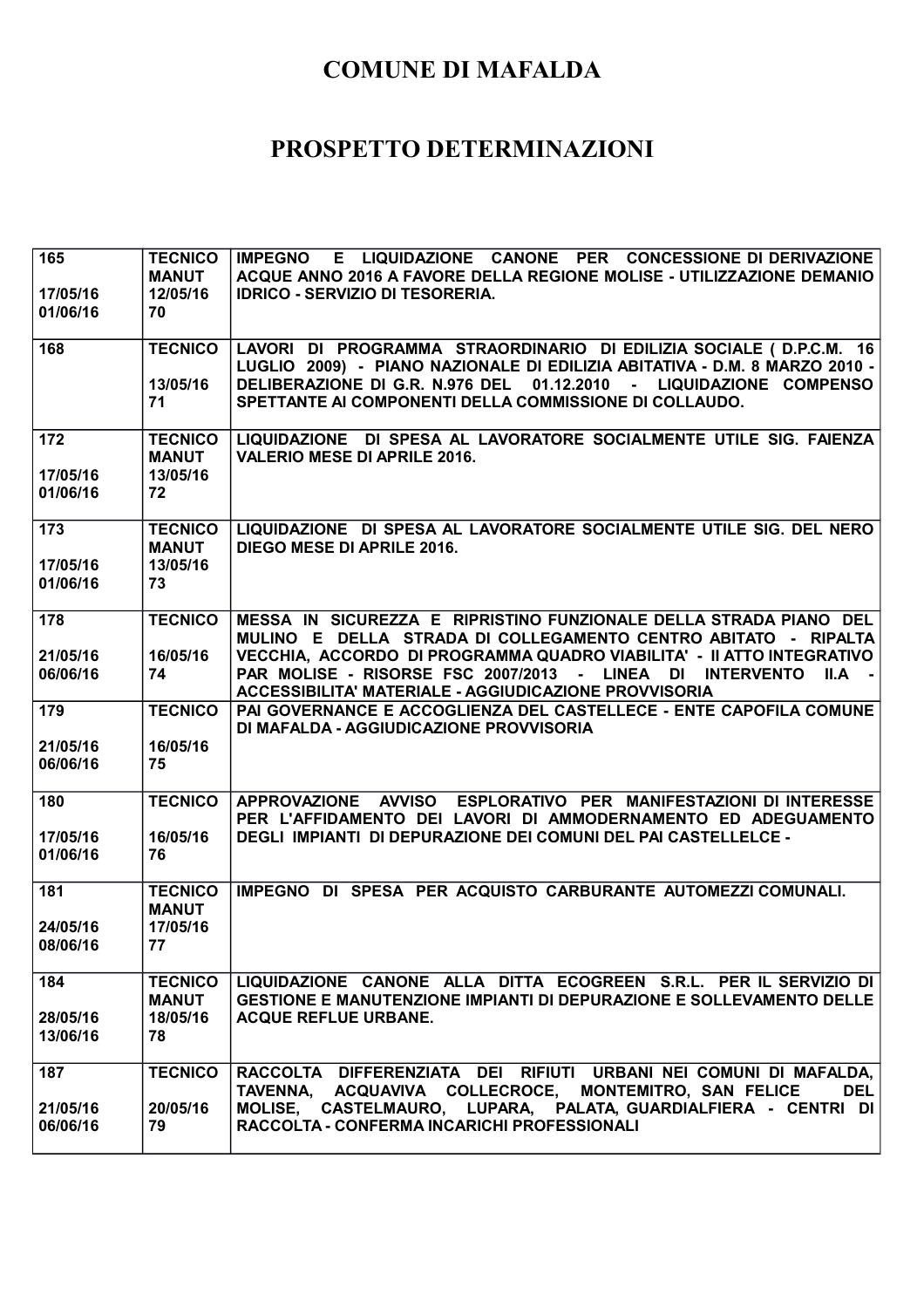| 190<br>03/06/16<br>18/06/16 | <b>TECNICO</b><br>20/05/16<br>80                 | LAVORI DI PROGRAMMA STRAORDINARIO DI EDILIZIA SOCIALE ( D.P.C.M. 16<br>LUGLIO 2009 ) - PIANO NAZIONALE DI EDILIZIA ABITATIVA - D.M. 8 MARZO 2010 -<br>DELIBERAZIONE DI G.R. N.976 DEL 01.12.2010 - LIQUIDAZIONE COMPENSO<br>SPETTANTE AI COMPONENTI DELLA COMMISSIONE DI COLLAUDO TECNICO<br><b>AMMINISTRATIVO.</b> |
|-----------------------------|--------------------------------------------------|---------------------------------------------------------------------------------------------------------------------------------------------------------------------------------------------------------------------------------------------------------------------------------------------------------------------|
| 191                         | <b>TECNICO</b>                                   | FESR 2007-2013 D.P.G.R. N. 43 DEL 20.02.2013 -ACCORDO DI PROGRAMMA 'PAI<br>GOVERNANCE ED ACCOGLIENZA DEL CASTELLELCE' - COSTITUZIONE UNITA'                                                                                                                                                                         |
| 21/05/16<br>06/06/16        | 21/05/16<br>81                                   | <b>TECNICA.</b>                                                                                                                                                                                                                                                                                                     |
| 195<br>31/05/16<br>15/06/16 | <b>TECNICO</b><br><b>MANUT</b><br>24/05/16<br>82 | LIQUIDAZIONE DI SPESA ALLA SOCIETA' CONSORTILE GUGLIONESI AMBIENTE<br><b>PER</b><br>IL CONFERIMENTO DEI RIFIUTI URBANI NON DIFFERENZIATI NELLA<br>DISCARICA DI GUGLIONESI (CB) - MESE DI APRILE 2016.                                                                                                               |
| 197<br>28/05/16<br>13/06/16 | <b>TECNICO</b><br>24/05/16<br>83                 | EDIFICIO SCOLASTICO SCUOLE MATERNE ELEMENTARI E MEDIE DI VIA PASCOLI<br>- RESTITUZIONE SOMME AGENZIA REGIONALE DI PROTEZIONE CIVILE                                                                                                                                                                                 |
| 200<br>06/06/16<br>21/06/16 | <b>TECNICO</b><br>31/05/16<br>84                 | APERTA PER L'APPALTO DEI SERVIZI TECNICI LEGATI AGLI<br><b>PROCEDURA</b><br>INTERVENTI PER MIGLIORARE L'EFFICIENZA DELLE RETI IDRICHE COMUNALI<br>DEL COMUNI DEL PAI CASTELLELCE - DETERMINA A CONTRARRE                                                                                                            |
| 202<br>01/06/16<br>16/06/16 | <b>TECNICO</b><br>31/05/16<br>85                 | E LIQUIDAZIONE DI SPESA PER PUBBLICAZIONE IN GAZZETTA<br><b>IMPEGNO</b><br>UFFICIALE DEL BANDO DI GARA DEI SERVIZI RELATIVI AGLI INTERVENTI PER<br>MIGLIORARE L'EFFICIENZA DELLE RETI IDRICHE COMUNALI DEI COMUNI DEL PAI<br><b>CASTELLELCE 01</b>                                                                  |
| 204                         | <b>TECNICO</b>                                   | AFFIDAMENTO INCARICO COLLAUDO IN CORSO D'OPERA C.A. AREE DI RACCOLTA                                                                                                                                                                                                                                                |
| 9/06/16<br>24/06/16         | 03/06/16<br>86                                   |                                                                                                                                                                                                                                                                                                                     |
| 205<br>06/06/16<br>21/06/16 | <b>TECNICO</b><br><b>MANUT</b><br>06/06/16<br>87 | IMPEGNO DI SPESA PER STASAMENTO RETE FOGNANTE IN VIA DEI COLLI.                                                                                                                                                                                                                                                     |
| 207<br>9/06/16<br>24/06/16  | <b>TECNICO</b><br>08/06/16<br>88                 | AMMODERNAMENTO ED ADEGUAMENTO DEGLI IMPIANTI DI DEPURAZIONE<br>DI DI<br><b>ACQUAVIVA</b><br><b>COLLECROCE,</b><br><b>DEICOMUNI</b><br><b>CASTELMAURO,  </b><br>GUARDIALFIERA, LUPARA, MAFALDA, MONTEMITRO, PALATA, SAN FELICE DEL<br><b>MOLISE E TAVENNA - DETERMINA A CONTRARRE</b>                                |
| 209<br>11/06/16<br>27/06/16 | <b>TECNICO</b><br><b>MANUT</b><br>9/06/16<br>89  | IMPEGNO DI SPESA PER IL SERVIZIO DI SFALCIO ERBA.                                                                                                                                                                                                                                                                   |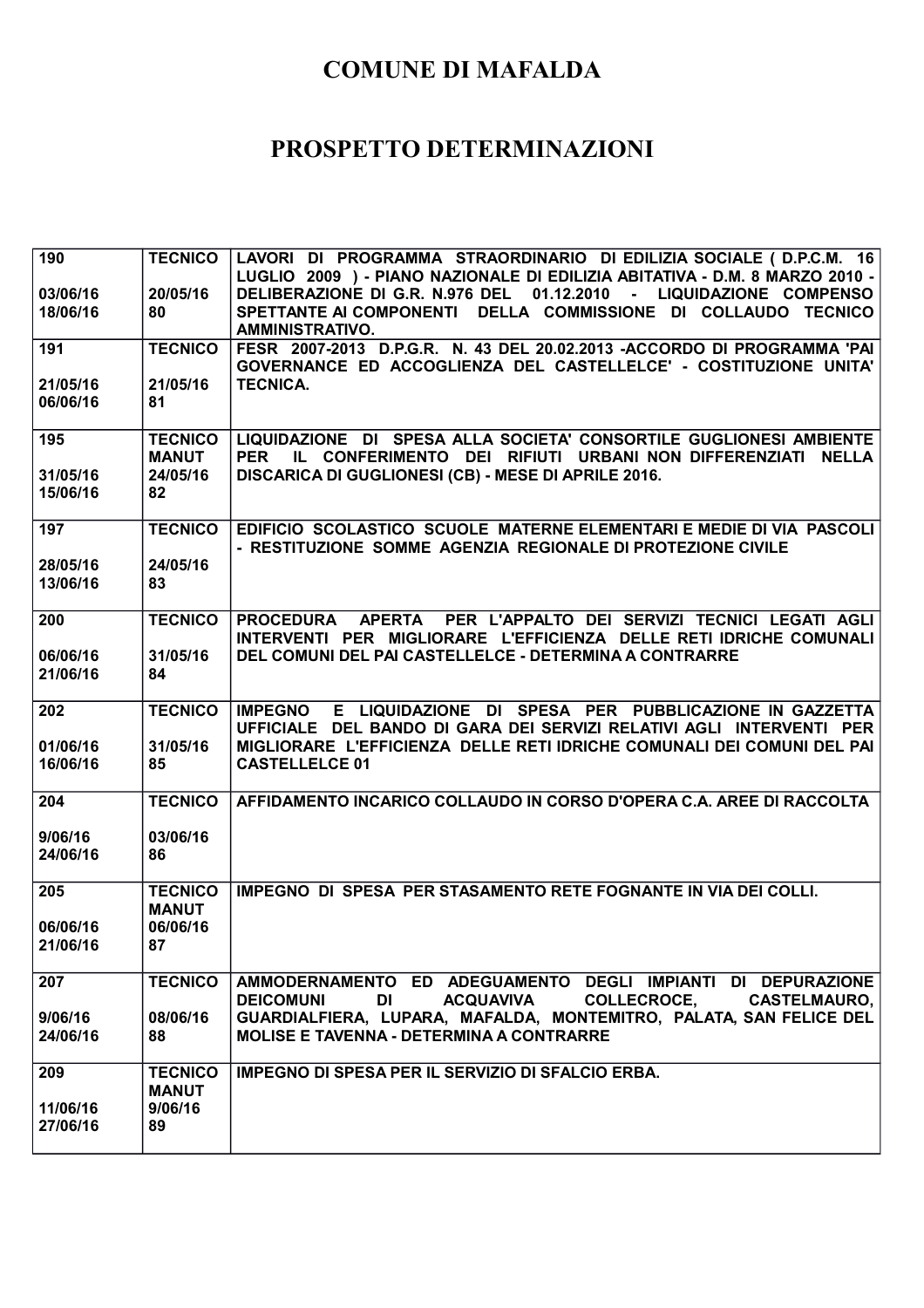| 210<br>14/06/16<br>29/06/16 | <b>TECNICO</b><br><b>MANUT</b><br>9/06/16<br>90 | IMPEGNO DI SPESA PER ACQUISTO CARBURANTE AUTOMEZZI COMUNALI.                                                                                                                                                         |
|-----------------------------|-------------------------------------------------|----------------------------------------------------------------------------------------------------------------------------------------------------------------------------------------------------------------------|
| 213                         | <b>TECNICO</b>                                  | INTERVENTI DI MITIGAZIONE RISCHIO IDROGEOLOGICO DEL CIPE N.8 DEL 20<br><b>GENNAIO</b><br>2012<br>IN LOCALITA' COSTARELLA LAMI - SVINCOLO GARANZIA                                                                    |
| 14/06/16<br>29/06/16        | 11/06/16<br>91                                  | <b>DEFINITIVA.</b>                                                                                                                                                                                                   |
| 218<br>25/06/16             | <b>TECNICO</b><br><b>MANUT</b><br>16/06/16      | LIQUIDAZIONE DI SPESA RIGUARDANTE LA SOMMINISTRAZIONE DI ENERGIA<br>ELETTRICA DEPURATORE C.DA PIANETTE.                                                                                                              |
| 11/07/16                    | 92                                              |                                                                                                                                                                                                                      |
| 220<br>25/06/16             | <b>TECNICO</b><br><b>MANUT</b><br>16/06/16      | LIQUIDAZIONE DI SPESA RIGUARDANTE LA SOMMINISTRAZIONE DI ENERGIA<br>ELETTRICA UFFICI E SERVIZI COMUNALI - MARZO 2016.                                                                                                |
| 11/07/16                    | 93                                              |                                                                                                                                                                                                                      |
| 221                         | <b>TECNICO</b><br><b>MANUT</b>                  | LIQUIDAZIONE DI SPESA PER LA SOMMINISTRAZIONE DI ENERGIA ELETTRICA<br>PUBBLICA ILLUMINAZIONE.                                                                                                                        |
| 25/06/16<br>11/07/16        | 16/06/16<br>94                                  |                                                                                                                                                                                                                      |
| 222                         | <b>TECNICO</b>                                  | LIQUIDAZIONE ONORARIO TECNICO RELATIVO ALLA REDAZIONE DELLA<br><b>PROGETTAZIONE</b><br>PRELIMINARE ED ESECUTIVA DEI LAVORI RACCOLTA                                                                                  |
| 02/07/16<br>18/07/16        | 17/06/16<br>95                                  | DIFFERENZIATA DEI RIFIUTI URBANI NEI COMUNI DI MAFALDA, TAVENNA,<br>COLLECROCE, MONTEMITRO, SAN FELICE DEL<br><b>ACQUAVIVA</b><br><b>MOLISE,</b><br>CASTELMAURO, LUPARA, PALATA, GUARDIALFIERA, - CENTRI DI RACCOLTA |
| 223                         | <b>TECNICO</b><br><b>MANUT</b>                  | LIQUIDAZIONE DI SPESA PER LA SOMMINISTRAZIONE DI ENERGIA ELETTRICA<br>UFFICI E SERVIZI - SOCIETA' ENERVENTI S.P.A.                                                                                                   |
| 25/06/16<br>11/07/16        | 17/06/16<br>96                                  |                                                                                                                                                                                                                      |
| 224                         | <b>TECNICO</b>                                  | <b>LIQUIDAZIONE</b><br><b>DEL</b><br>CONTRIBUTO PER L'INSTALLAZIONE E L'ATTIVAZIONE<br><b>GSM</b><br><b>DEL</b><br><b>MODULO</b><br><b>DELL'ASCENSORE</b><br>INSTALLATO NELL'IMMOBILE CASE                           |
| 18/06/16<br>04/07/16        | 17/06/16<br>97                                  | POPOLARI COMUNALI.                                                                                                                                                                                                   |
| 225                         | <b>TECNICO</b><br><b>MANUT</b>                  | LIQUIDAZIONE DI SPESA AL LAVORATORE SOCIALMENTE UTILE SIG. FAIENZA<br><b>VALERIO MESE DI MAGGIO 2016.</b>                                                                                                            |
| 24/06/16<br>9/07/16         | 18/06/16<br>98                                  |                                                                                                                                                                                                                      |
| 226                         | <b>TECNICO</b><br><b>MANUT</b>                  | LIQUIDAZIONE DI SPESA AL LAVORATORE SOCIALMENTE UTILE SIG. DEL NERO<br>DIEGO MESE DI MAGGIO 2016.                                                                                                                    |
| 24/06/16<br>9/07/16         | 18/06/16<br>99                                  |                                                                                                                                                                                                                      |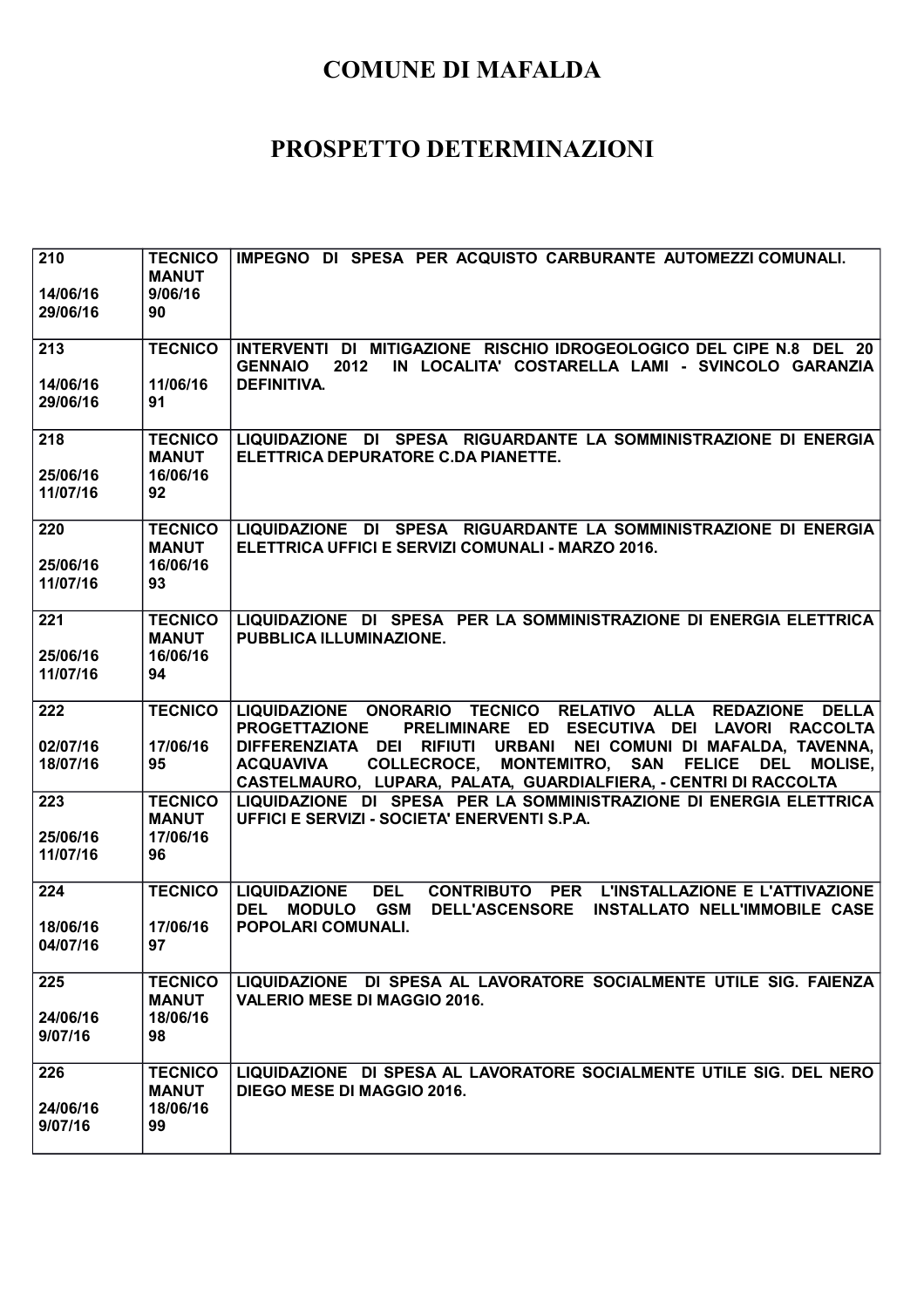| 229                  | <b>TECNICO</b>  | INCARICO TECNICO PROFESSIONALE PER LA VERIFICA DEL<br><b>AFFIDAMENTO</b>                                                                                                      |
|----------------------|-----------------|-------------------------------------------------------------------------------------------------------------------------------------------------------------------------------|
| 01/07/16             | 20/06/16        | <b>PROGETTO</b><br>ESECUTIVO IN REGIME DI PROJECT FINANCING PER LA<br>COSTRUZIONE E GESTIONE DELL'AMPLIAMENTO DEL CIMITERO. IMPORTO .                                         |
| 16/07/16             | 100             | $955.810,00 =$ .                                                                                                                                                              |
|                      |                 |                                                                                                                                                                               |
| 230                  | <b>TECNICO</b>  | APPROVAZIONE 1° S.A.L. LAVORI RACCOLTA DIFFERENZIATA DEI RIFIUTI URBANI                                                                                                       |
|                      |                 | NEI COMUNI DI MAFALDA, TAVENNA, ACQUAVIVA COLLECROCE, MONTEMITRO,                                                                                                             |
| 23/06/16<br>08/07/16 | 20/06/16<br>101 | SAN FELICE DEL MOLISE, CASTELMAURO, LUPARA, PALATA, GUARDIALFIERA, -<br><b>CENTRI DI RACCOLTA</b>                                                                             |
|                      |                 |                                                                                                                                                                               |
| 232                  | <b>TECNICO</b>  | LAVORI DI RIFACIMENTO IMPIANTO ELETTRICO DEL MUNICIPIO APPROVAZIONE                                                                                                           |
|                      |                 | E LIQUIDAZIONE 1° S.A.L.                                                                                                                                                      |
| 20/07/16             | 21/06/16        |                                                                                                                                                                               |
| 04/08/16             | 102             |                                                                                                                                                                               |
| 233                  | <b>TECNICO</b>  | LIQUIDAZIONE DI SPESA PER PUBBLICAZIONE IN GAZZETTA UFFICIALE DEL                                                                                                             |
|                      |                 | BANDO DI GARA DEI SERVIZI RELATIVI AGLI INTERVENTI PER MIGLIORARE                                                                                                             |
| 06/07/16             | 21/06/16        | L'EFFICIENZA DELLE RETI IDRICHE COMUNALI DEI COMUNI DEL PAI CASTELLELCE                                                                                                       |
| 21/07/16             | 103             | 01                                                                                                                                                                            |
| 234                  | <b>TECNICO</b>  | <b>SERVIZI</b><br><b>TECNICI</b><br><b>CHE</b><br><b>ACCORDO</b><br><b>QUADRO</b><br>DI L<br><b>CONCORRONO AL</b>                                                             |
|                      |                 | <b>RAGGIUNGIMENTO</b><br><b>DEGLI</b><br><b>OBBIETTIVI DI</b><br>'INTERVENTI PER MIGLIORARE                                                                                   |
| 22/06/16             | 21/06/16        | L'EFFICIENZA DELLE RETI IDRICHE COMUNALI - AGGIUDICAZIONE PROVVISORIA                                                                                                         |
| 07/07/16             | 104             |                                                                                                                                                                               |
| 235                  | <b>TECNICO</b>  | AMMODERNAMENTO ED ADEGUAMENTO DEGLI IMPIANTI DI DEPURAZIONE                                                                                                                   |
|                      |                 | <b>COLLECROCE.</b><br>DI<br><b>ACQUAVIVA</b><br><b>CASTELMAURO,  </b><br><b>DEICOMUNI</b>                                                                                     |
|                      | 22/06/16        | GUARDIALFIERA, LUPARA, MAFALDA, MONTEMITRO, PALATA, SAN FELICE DEL                                                                                                            |
| 23/06/16             |                 |                                                                                                                                                                               |
| 08/07/16             | 105             | <b>MOLISE E TAVENNA - AGGIUDICAZIONE PROVVISORIA</b>                                                                                                                          |
|                      | <b>TECNICO</b>  |                                                                                                                                                                               |
| 236                  |                 | LIQUIDAZIONE LAVORI DI LEVIGATURA DEL CORRIDOIO AL PIANO TERRA E<br><b>PIANO PRIMO DEL MUNICIPIO</b>                                                                          |
| 23/06/16             | 23/06/16        |                                                                                                                                                                               |
| 08/07/16             | 106             |                                                                                                                                                                               |
| 237                  | <b>TECNICO</b>  | LAVORI DI RACCOLTA DIFFERENZIATA DEI RIFIUTI URBANI NEI COMUNI<br>DI                                                                                                          |
|                      |                 | MAFALDA, TAVENNA, ACQUAVIVA COLLECROCE, MONTEMITRO, SAN FELICE                                                                                                                |
| 27/03/17             | 23/06/16        | DEL MOLISE, CASTELMAURO, LUPARA, PALATA, GUARDIALFIERA - INTERVENTO                                                                                                           |
| 11/04/17             | 107             | 2 CENTRI DI RACCOLTA - LIQUIDAZIONE ONORARIO PER PER REDAZIONE                                                                                                                |
|                      |                 | PROGETTO ESECUTIVO                                                                                                                                                            |
| 238                  | <b>TECNICO</b>  | <b>IMPEGNO</b><br>DI<br><b>SPESA</b><br><b>LAVORI</b><br>DI<br><b>MANUTENZIONE</b><br><b>STRAORDINARIA</b><br>DELL'IMMOBILE SEDE DEL MUNICIPIO DI VIA DELLA FERMEZZA          |
| 04/07/16             | 23/06/16        |                                                                                                                                                                               |
| 19/07/16             | 108             |                                                                                                                                                                               |
|                      |                 |                                                                                                                                                                               |
| 239                  | <b>TECNICO</b>  | <b>MOLISE</b><br>PER IL<br><b>PAR</b><br>2007-2013<br>PROGRAMMA STRAORDINARIO<br><b>Contract Contract</b><br>POTENZIAMENTO DELLA RACCOLTA DIFFERENZIATA PROGETTO PER TUTELA E |
| 20/07/16             | 23/06/16        | MANUTENZIONE DEL VERDE PUBBLICO E SERVIZIO DI SPAZZAMENTO' MEDIANTE                                                                                                           |
| 04/08/16             | 109             | <b>BORSE LAVORO - IMPEGNO DI SPESA</b>                                                                                                                                        |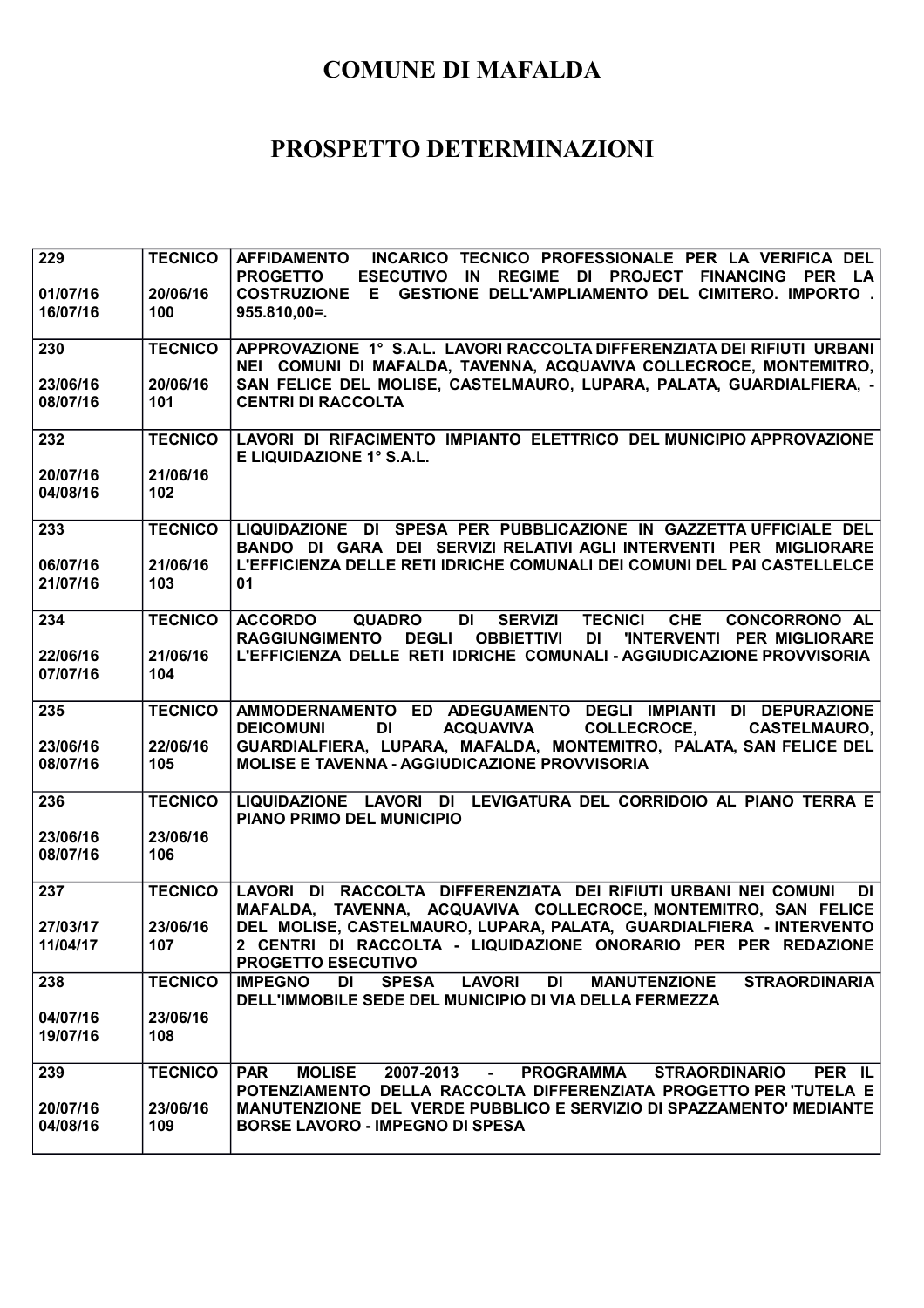| 240<br>01/07/16      | <b>TECNICO</b><br>24/06/16                 | AFFIDAMENTO INCARICO TECNICO PROFESSIONALE PER IL COLLAUDO C.A. DEL<br><b>PROGETTO ESECUTIVO IN REGIME DI PROJECT FINANCING PER LA COSTRUZIONE</b><br>E GESTIONE DELL'AMPLIAMENTO DEL CIMITERO COMUNALE.        |
|----------------------|--------------------------------------------|-----------------------------------------------------------------------------------------------------------------------------------------------------------------------------------------------------------------|
| 16/07/16             | 110                                        |                                                                                                                                                                                                                 |
| 243                  | <b>TECNICO</b><br><b>MANUT</b>             | IMPEGNO DI SPESA PER IL SERVIZIO DI RACCOLTA DIFFERENZIATA, TRASPORTO,<br><b>SMALTIMENTO E RECUPERO DEI RIFIUTI.</b>                                                                                            |
| 08/07/16<br>23/07/16 | 25/06/16<br>111                            |                                                                                                                                                                                                                 |
| 244                  | <b>TECNICO</b><br>LL.PP<br>27/06/16        | RETTIFICA DETERMINAZIONE N. 197 DEL 24/05/2016.                                                                                                                                                                 |
| 27/06/16<br>12/07/16 | 112                                        |                                                                                                                                                                                                                 |
| 247<br>02/08/16      | <b>TECNICO</b><br><b>MANUT</b><br>01/07/16 | LIQUIDAZIONE DI SPESA ALLA SOCIETA' CONSORTILE GUGLIONESI AMBIENTE<br><b>PER</b><br>IL CONFERIMENTO DEI RIFIUTI URBANI NON DIFFERENZIATI<br><b>NELLA</b><br>DISCARICA DI GUGLIONESI (CB) - MESE DI MAGGIO 2016. |
| 17/08/16             | 113                                        |                                                                                                                                                                                                                 |
| 248<br>9/07/16       | <b>TECNICO</b><br><b>MANUT</b><br>01/07/16 | LIQUIDAZIONE DI SPESA PER CONTROLLO SEMESTRALE E REVISIONE ESTINTORI.                                                                                                                                           |
| 25/07/16             | 114                                        |                                                                                                                                                                                                                 |
| 249<br>06/07/16      | <b>TECNICO</b><br><b>MANUT</b><br>02/07/16 | LIQUIDAZIONE DI SPESA PER STASAMENTO RETE FOGNANTE IN VIA DEI COLLI.                                                                                                                                            |
| 21/07/16             | 115                                        |                                                                                                                                                                                                                 |
| 250                  | <b>TECNICO</b><br>05/07/16<br>116          | <b>IMPEGNO</b><br><b>SPESA</b><br>PER AGGIORNAMENTO FASCICOLO AZIENDALE E<br>DI<br><b>COMPILAZIONE MUD PER PRESENTAZIONE DOMANDA DI AIUTO PSR 2014-2020</b>                                                     |
| 252                  | <b>TECNICO</b>                             | <b>SERVIZIO</b><br><b>PULIZIA</b><br><b>SANIFICAZIONE</b><br><b>DEI</b><br><b>LOCALI DEL MUNICIPIO</b><br><b>DI</b><br>Е                                                                                        |
| 08/07/16             | 06/07/16                                   | <b>DI</b><br><b>VIA</b><br><b>DELLA</b><br>FERMEZZA - AFFIDAMENTO TRAMITE IL MEPA.<br><b>COMUNALE</b><br><b>IMPEGNO DI SPESA E DETERMINAZIONI</b>                                                               |
| 23/07/16             | 117                                        |                                                                                                                                                                                                                 |
| 255                  | <b>TECNICO</b>                             | DI SPESA LAVORI DI MANUTENZIONE STRAORDINARIA<br><b>LIQUIDAZIONE</b><br>DELL'IMMOBILE SEDE DEL MUNICIPIO DI VIA DELLA FERMEZZA                                                                                  |
| 08/07/16<br>23/07/16 | 07/07/16<br>118                            |                                                                                                                                                                                                                 |
| 256                  | <b>TECNICO</b><br><b>MANUT</b>             | LIQUIDAZIONE DI SPESA AL LAVORATORE SOCIALMENTE UTILE SIG. FAIENZA<br><b>VALERIO MESE DI GIUGNO 2016.</b>                                                                                                       |
| 13/07/16<br>28/07/16 | 08/07/16<br>119                            |                                                                                                                                                                                                                 |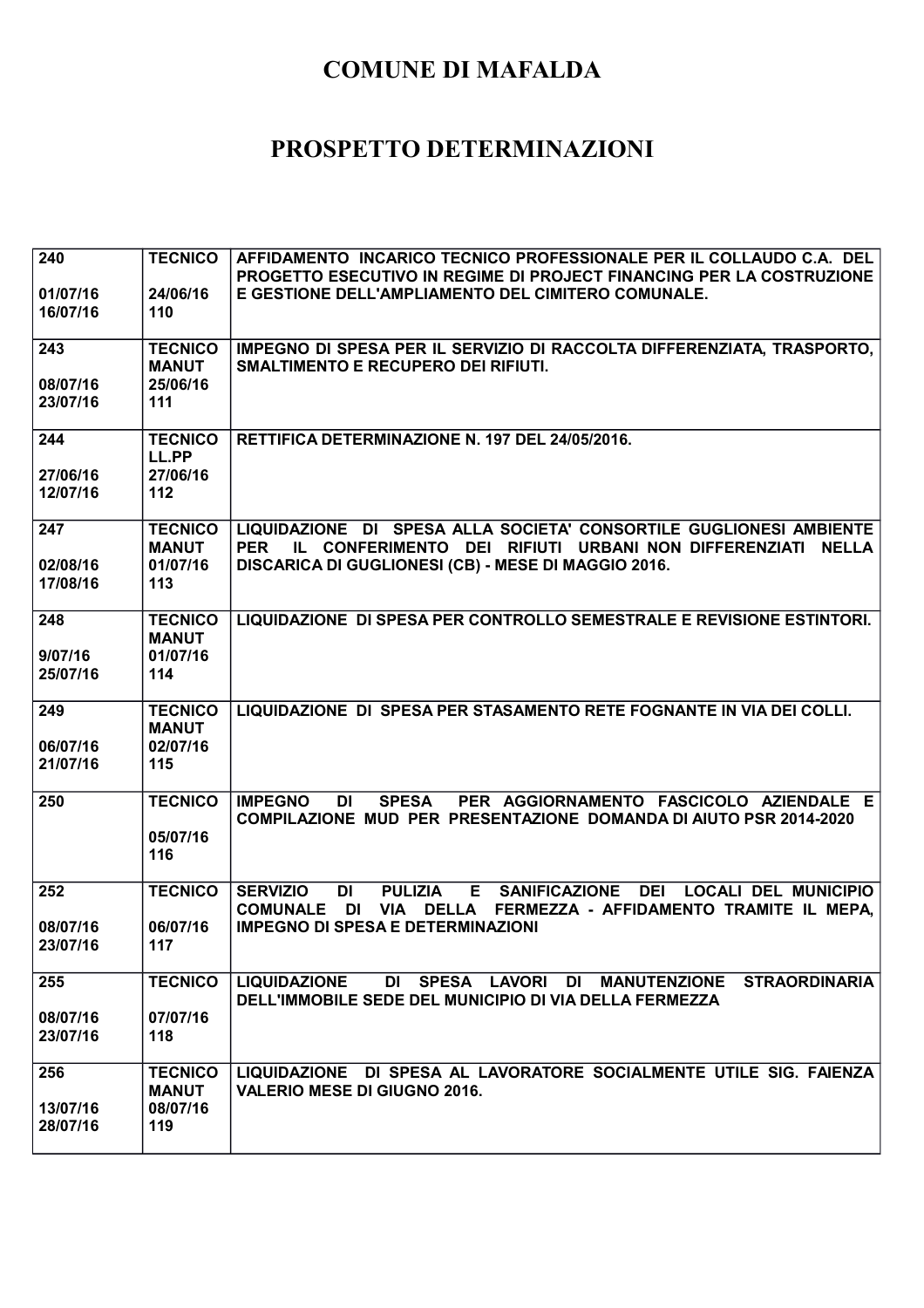| 257<br>13/07/16<br>28/07/16 | <b>TECNICO</b><br><b>MANUT</b><br>08/07/16<br>120   | LIQUIDAZIONE DI SPESA AL LAVORATORE SOCIALMENTE UTILE SIG. DEL NERO<br><b>DIEGO MESE DI GIUGNO 2016.</b>                                                                                                                                                            |
|-----------------------------|-----------------------------------------------------|---------------------------------------------------------------------------------------------------------------------------------------------------------------------------------------------------------------------------------------------------------------------|
| 258<br>02/08/16<br>17/08/16 | <b>TECNICO</b><br><b>MANUT</b><br>9/07/16<br>$121$  | LIQUIDAZIONE CANONE ALLA DITTA ECOGREEN S.R.L. PER IL SERVIZIO DI<br><b>GESTIONE E MANUTENZIONE IMPIANTI DI DEPURAZIONE E SOLLEVAMENTO DELLE</b><br><b>ACQUE REFLUE URBANE.</b>                                                                                     |
| 259<br>13/07/16<br>28/07/16 | <b>TECNICO</b><br><b>MANUT</b><br>11/07/16<br>$122$ | LIQUIDAZIONE DI SPESA PER IL SERVIZIO DI RACCOLTA DIFFERENZIATA,<br>TRASPORTO, SMALTIMENTO E RECUPERO DEI RIFIUTI.                                                                                                                                                  |
| 265<br>15/07/16<br>30/07/16 | <b>TECNICO</b><br><b>MANUT</b><br>14/07/16<br>123   | LIQUIDAZIONE DI SPESA PER IL SERVIZIO SFALCIO ERBA.                                                                                                                                                                                                                 |
| 266<br>05/08/16<br>20/08/16 | <b>TECNICO</b><br>14/07/16<br>124                   | DEL CONTRIBUTO PER L'INSTALLAZIONE E L'ATTIVAZIONE<br><b>LIQUIDAZIONE</b><br>DEL MODULO GSM DELL'ASCENSORE INSTALLATO NELL'IMMOBILE<br><b>CASE</b><br>POPOLARI COMUNALI. RETTIFICA DETERMINAZIONE N. 224 DEL 17.06.2016.                                            |
| 267<br>27/07/16<br>11/08/16 | <b>TECNICO</b><br>18/07/16<br>125                   | INTERVENTI PER MIGLIORARE L'EFFICIENZA DELLE RETI IDRICHE DEI<br><b>COMUNI</b><br>DI ACQUAVIVA COLLECROCE, CASTELMAURO, GUARDIALFIERA, LUPARA,<br>MAFALDA, MONTEMITRO, PALATA, SAN FELICE DEL MOLISE E<br><b>TAVENNA</b><br>AGGIUDICAZIONE DEFINITIVA LAVORI IDRICO |
| 272<br>02/08/16<br>17/08/16 | <b>TECNICO</b><br><b>MANUT</b><br>25/07/16<br>126   | LIQUIDAZIONE DI SPESA PER LA SOMMINISTRAZIONE DI ENERGIA ELETTRICA<br>PUBBLICA ILLUMINAZIONE.                                                                                                                                                                       |
| 274<br>02/08/16<br>17/08/16 | <b>TECNICO</b><br><b>MANUT</b><br>25/07/16<br>127   | LIQUIDAZIONE DI SPESA PER LA SOMMINISTRAZIONE DI ENERGIA ELETTRICA<br>UFFICI E SERVIZI COMUNALI - MAGGIO 2016.                                                                                                                                                      |
| 275<br>27/07/16<br>11/08/16 | <b>TECNICO</b><br><b>MANUT</b><br>26/07/16<br>128   | IMPEGNO DI SPESA PER LAVORI DI MANUTENZIONE PATRIMONIO COMUNALE<br>IMPIANTI SPORTIVI - CASERMA CARABINIERI.                                                                                                                                                         |
| 278<br>02/08/16<br>17/08/16 | <b>TECNICO</b><br><b>MANUT</b><br>27/07/16<br>129   | IMPEGNO DI SPESA PER ACQUISTO CARBURANTI AUTOMEZZI COMUNALI.                                                                                                                                                                                                        |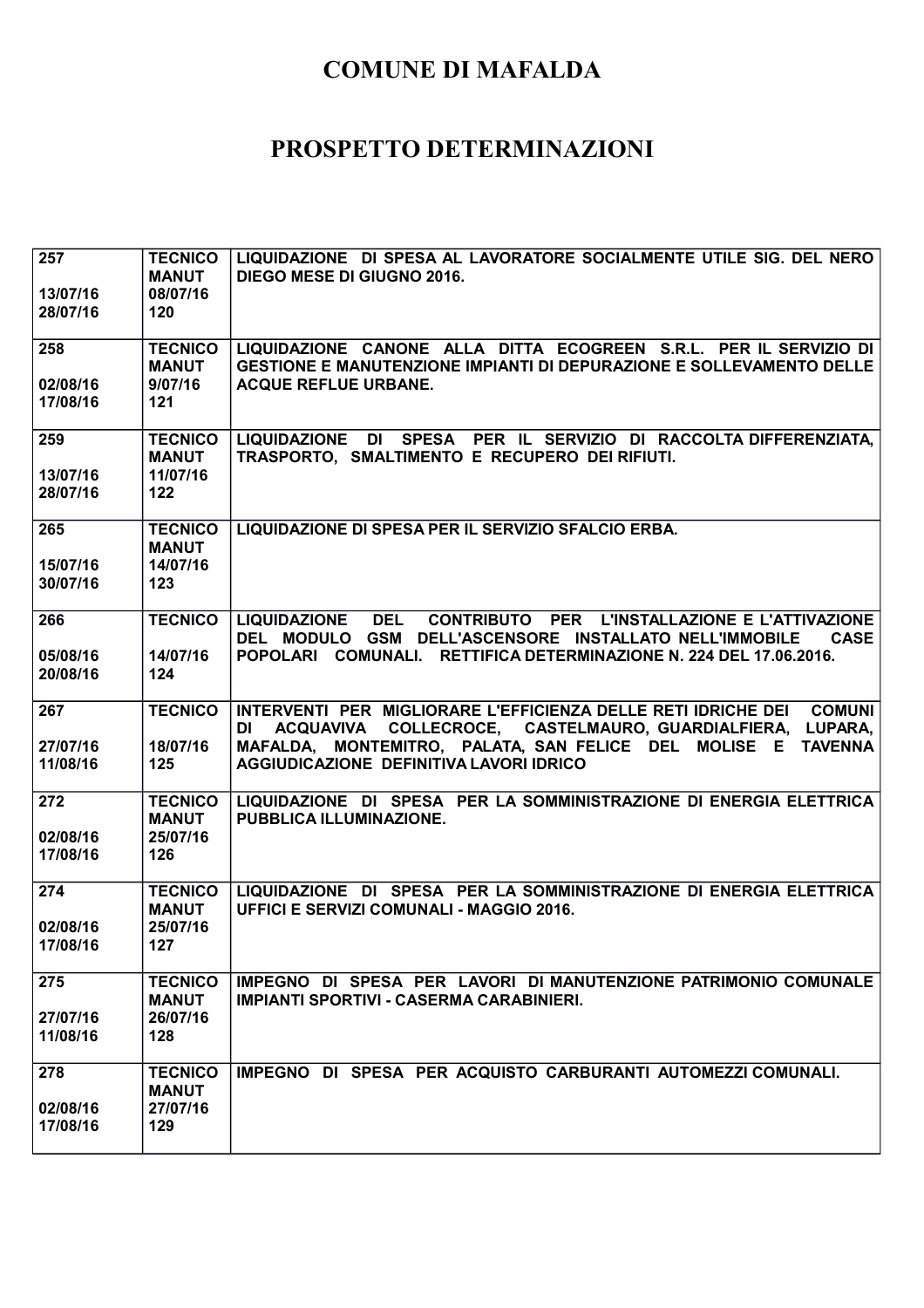| 281                 | <b>TECNICO</b>                 | <b>PAR</b><br><b>MOLISE</b><br>2007-2013 -<br>PROGRAMMA<br><b>STRAORDINARIO</b><br>PER IL                                                    |
|---------------------|--------------------------------|----------------------------------------------------------------------------------------------------------------------------------------------|
| 02/08/16            | 27/07/16                       | POTENZIAMENTO DELLA RACCOLTA DIFFERENZIATA PROGETTO PER TUTELA E<br>MANUTENZIONE DEL VERDE PUBBLICO E SERVIZIO DI SPAZZAMENTO' MEDIANTE      |
| 17/08/16            | 130                            | <b>BORSE LAVORO - ANTICIPAZIONE DI SPESA</b>                                                                                                 |
| 282                 | <b>TECNICO</b>                 | APPROVAZIONE 2° S.A.L. LAVORI RACCOLTA DIFFERENZIATA DEI RIFIUTI URBANI<br>NEI COMUNI DI MAFALDA, TAVENNA, ACQUAVIVA COLLECROCE, MONTEMITRO, |
| 02/08/16            | 28/07/16                       | SAN FELICE DEL MOLISE, CASTELMAURO, LUPARA, PALATA, GUARDIALFIERA, -                                                                         |
| 17/08/16            | 131                            | <b>CENTRI DI RACCOLTA</b>                                                                                                                    |
| 284                 | <b>TECNICO</b>                 | IMPEGNO DI SPESA PER LA REVISIONE DELL'AUTOVEICOLO SPECIALE                                                                                  |
| 02/08/16            | <b>MANUT</b><br>29/07/16       | (COMPATTATORE) IVECO 50 TARGATO CR 120 KM.                                                                                                   |
| 17/08/16            | 132                            |                                                                                                                                              |
|                     |                                |                                                                                                                                              |
| 285                 | <b>TECNICO</b>                 | EDIFICIO SCOLASTICO SCUOLA MATERNA, ELEMENTARE E MEDIA DI VIA PASCOLI<br>- APPROVAZIONE E LIQUIDAZIONE 3° S.A.L.                             |
| 03/08/16            | 29/07/16                       |                                                                                                                                              |
| 18/08/16            | 133                            |                                                                                                                                              |
| 286                 | <b>TECNICO</b>                 | DETERMINA A CONTRARRE PROCEDURA APERTA PER L'AFFIDAMENTO DEL<br>SERVIZIO PORTA A PORTA PER LA GESTIONE DEL CICLO DEI RIFIUTI SOLIDI          |
| 05/08/16            | 29/07/16                       | <b>URBANI ED ASSIMILATI</b>                                                                                                                  |
| 20/08/16            | 134                            |                                                                                                                                              |
|                     |                                |                                                                                                                                              |
|                     |                                |                                                                                                                                              |
| 288                 | <b>TECNICO</b><br><b>MANUT</b> | LIQUIDAZIONE DI SPESA AL LAVORATORE SOCIALMENTE UTILE SIG. FAIENZA<br><b>VALERIO MESE DI LUGLIO 2016.</b>                                    |
| 9/08/16             | 02/08/16                       |                                                                                                                                              |
| 24/08/16            | 135                            |                                                                                                                                              |
| 289                 | <b>TECNICO</b>                 | LIQUIDAZIONE DI SPESA AL LAVORATORE SOCIALMENTE UTILE SIG. DEL NERO                                                                          |
| 9/08/16             | <b>MANUT</b><br>02/08/16       | DIEGO MESE DI LUGLIO 2016.                                                                                                                   |
| 24/08/16            | 136                            |                                                                                                                                              |
| 290                 | <b>TECNICO</b>                 | EDIFICIO SCOLASTICO SCUOLA MATERNA, ELEMENTARE E MEDIA DI VIA PASCOLI                                                                        |
|                     |                                | - APPROVAZIONE E LIQUIDAZIONE 4° S.A.L.                                                                                                      |
| 03/08/16            | 02/08/16                       |                                                                                                                                              |
| 18/08/16            | 137                            |                                                                                                                                              |
| 292                 | <b>TECNICO</b>                 | IMPEGNO E LIQUIDAZIONE DI SPESA PER L'AFFIDAMENTO DEL SERVIZIO DI                                                                            |
| 04/08/16            | 02/08/16                       | PUBBLICAZIONE BANDO DI GARA SERVIZIO PORTA A PORTA PER LA GESTIONE<br>DEL CICLO DEI RIFIUTI SOLIDI URBANI ED ASSIMILATI                      |
| 19/08/16            | 138                            |                                                                                                                                              |
| 297                 | <b>TECNICO</b>                 | DI REALIZZAZIONE DI N. 4 CENTRI DI RACCOLTA RIFIUTI -<br><b>LAVORI</b>                                                                       |
|                     |                                | <b>AUTORIZZAZIONE SUBAPPALTO</b>                                                                                                             |
| 9/08/16<br>24/08/16 | 05/08/16<br>139                |                                                                                                                                              |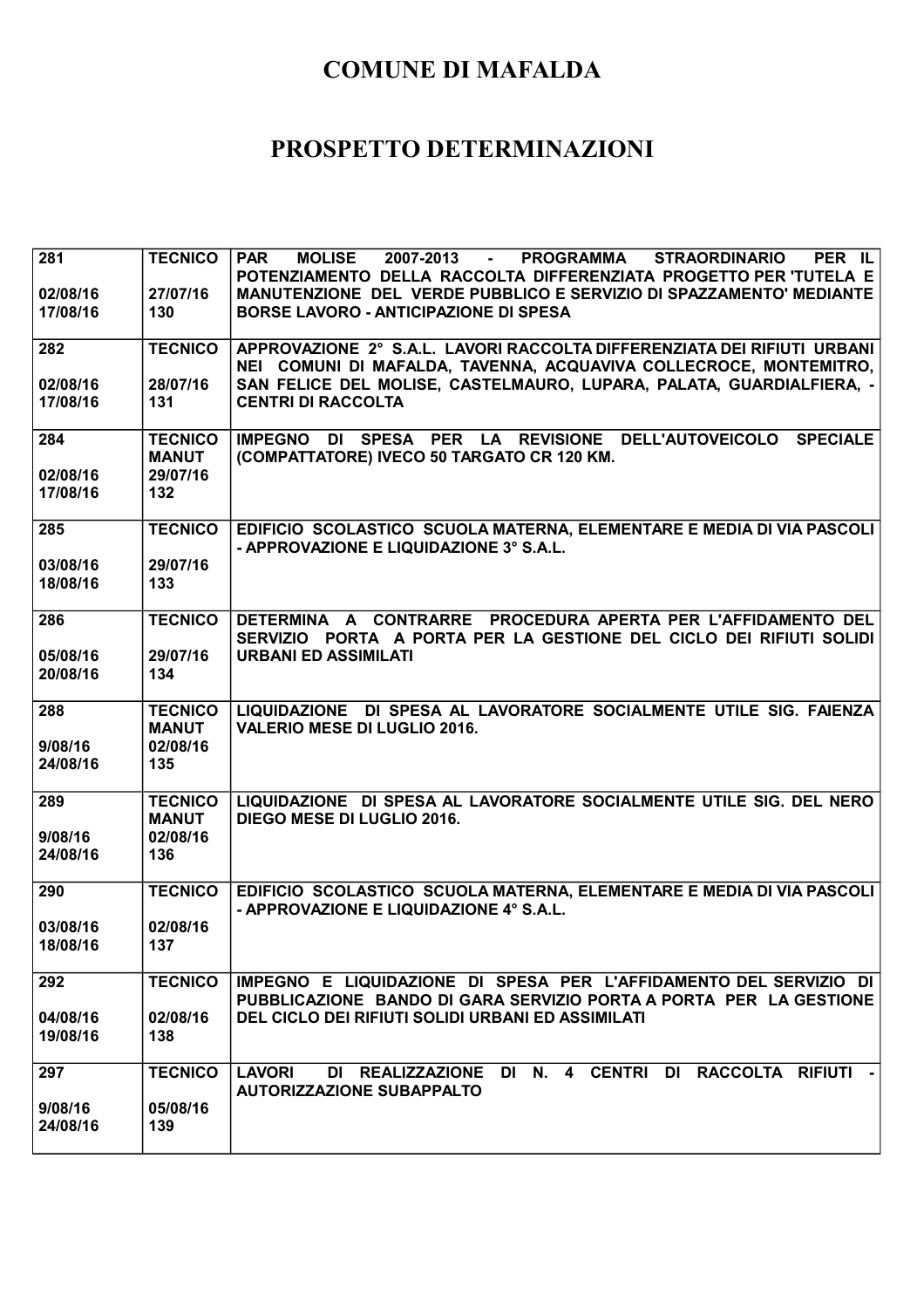| 298<br>9/08/16<br>24/08/16  | <b>TECNICO</b><br><b>MANUT</b><br>05/08/16<br>140 | <b>IMPEGNO DI SPESA PER ACQUISTO PIANTINE ORNAMENTALI.</b>                                                               |
|-----------------------------|---------------------------------------------------|--------------------------------------------------------------------------------------------------------------------------|
| 299<br>18/08/16<br>02/9/16  | <b>TECNICO</b><br><b>MANUT</b><br>05/08/16<br>141 | LIQUIDAZIONE DI SPESA RIGUARDANTE LA SOMMINISTRAZIONE DI ENERGIA<br>ELETTRICA DEPURATORE C.DA PIANETTE.                  |
| 303<br>29/08/16<br>13/9/16  | <b>TECNICO</b><br><b>MANUT</b><br>18/08/16<br>142 | LIQUIDAZIONE DI SPESA PER LA SOMMINISTRAZIONE DI ENERGIA ELETTRICA<br>UFFICI E SERVIZI - SOCIETA' ENERVENTI S.P.A.       |
| 305<br>31/08/16<br>15/9/16  | <b>TECNICO</b><br><b>MANUT</b><br>23/08/16<br>143 | <b>IMPEGNO DI SPESA PER LA REVISIONE DELLO SCUOLABUS.</b>                                                                |
| 310                         | <b>TECNICO</b><br><b>MANUT</b><br>29/08/16<br>144 | <b>NON UTILIZZATA</b>                                                                                                    |
| 312<br>05/9/16<br>20/9/16   | <b>TECNICO</b><br>30/08/16<br>145                 | LAVORI DI RIFACIMENTO IMPIANTO ELETTRICO MUNICIPIO APPROVAZIONE<br><b>CONTABILITA' FINALE E LIQUIDAZIONE SALDO</b>       |
| 313<br>02/05/17<br>17/05/17 | <b>TECNICO</b><br>30/08/16<br>146                 | EDIFICIO SCOLASTICO SCUOLE MATERNE, ELEMENTARI E MEDIE DI VIA PASCOLI<br><b>RETTIFICA E PRECISAZIONI ONORARI TECNICI</b> |
| 320<br>19/9/16<br>04/10/16  | <b>TECNICO</b><br><b>MANUT</b><br>07/9/16<br>147  | <b>IMPEGNO DI SPESA PER MANUTENZIONE AUTOMEZZI COMUNALI.</b>                                                             |
| 321<br>19/9/16<br>04/10/16  | <b>TECNICO</b><br><b>MANUT</b><br>08/9/16<br>148  | LIQUIDAZIONE DI SPESA AL LAVORATORE SOCIALMENTE UTILE SIG. FAIENZA<br><b>VALERIO MESE DI AGOSTO 2016.</b>                |
| 322<br>19/9/16<br>04/10/16  | <b>TECNICO</b><br><b>MANUT</b><br>08/9/16<br>149  | LIQUIDAZIONE DI SPESA AL LAVORATORE SOCIALMENTE UTILE SIG. DEL NERO<br>DIEGO MESE DI AGOSTO 2016.                        |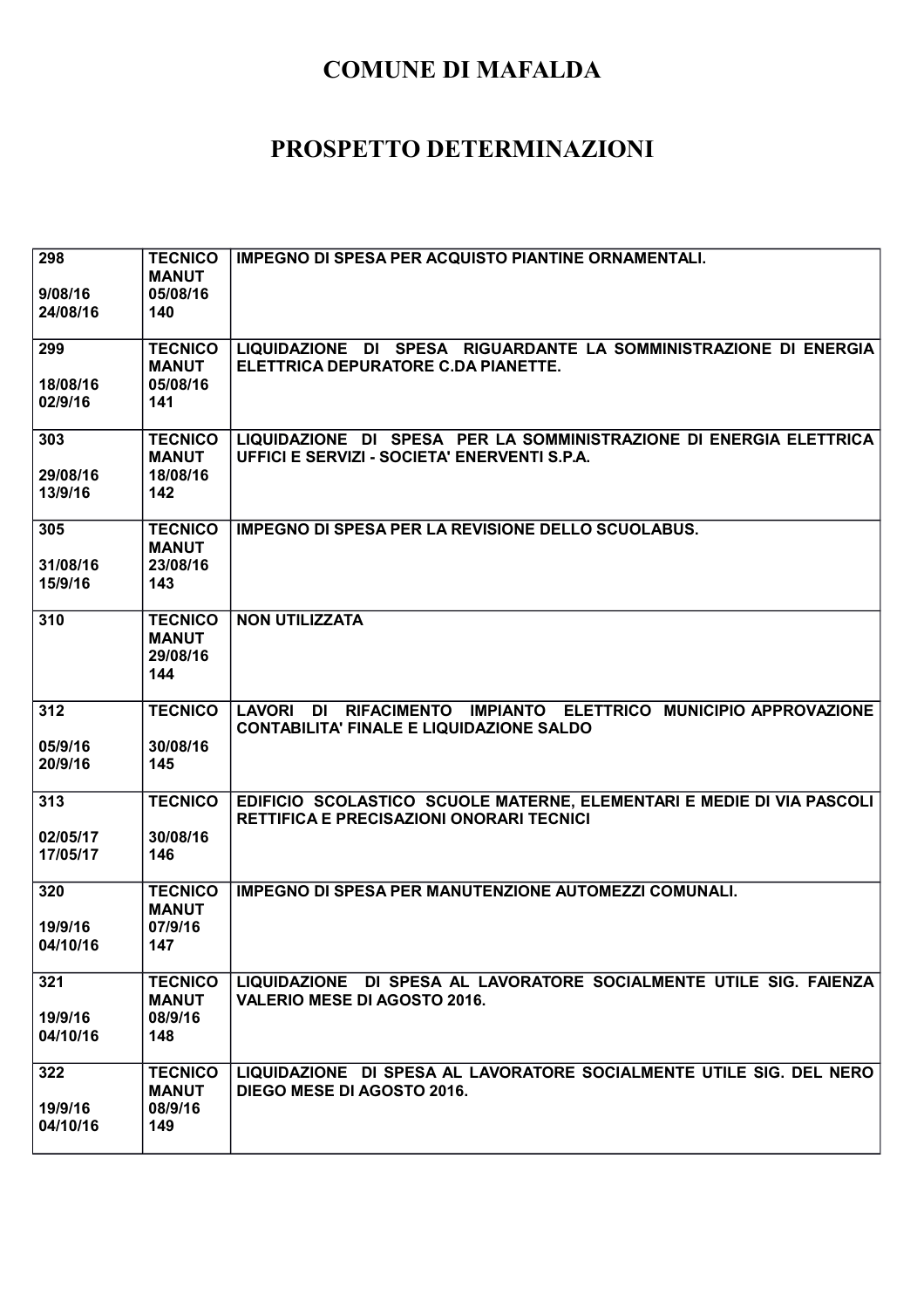| 323<br>15/9/16<br>30/9/16   | <b>TECNICO</b><br>08/9/16<br>150                 | DI SPESA PER L'ESECUZIONE DEI LAVORI DI MANUTENZIONE<br><b>IMPEGNO</b><br><b>ORDINARI</b><br>TELEFONICO E LA FORNITURA DEL CENTRALINO<br><b>ALL'IMPIANTO</b><br>TELEFONICO E DEI TELEFONI PER IL MUNICIPIO DI VIA DELLA FERMEZZA N. 5 |
|-----------------------------|--------------------------------------------------|---------------------------------------------------------------------------------------------------------------------------------------------------------------------------------------------------------------------------------------|
| 325<br>19/9/16<br>04/10/16  | <b>TECNICO</b><br><b>MANUT</b><br>14/9/16<br>151 | LIQUIDAZIONE DI SPESA PER IL SERVIZIO DI RACCOLTA DIFFERENZIATA,<br>TRASPORTO, SMALTIMENTO E RECUPERO DEI RIFIUTI.                                                                                                                    |
| 326<br>15/9/16<br>30/9/16   | <b>TECNICO</b><br>14/9/16<br>152                 | <b>'ACQUISTO</b><br>DI<br>ATTREZZATURE<br>FINALIZZATE AL<br>POTENZIAMENTO DELLA<br>RACCOLTA DIFFERENZIATA E ALLA VALORIZZAZIONE DELLA FRAZIONE UMIDA<br>DEI RIFIUTI SOLIDI URBANI LOTTO N. 1' - APPROVAZIONE PROGETTO ESECUTIVO       |
| 327<br>15/9/16<br>30/9/16   | <b>TECNICO</b><br>14/9/16<br>153                 | ACQUISTO DI ATTREZZATURE/MEZZI FINALIZZATI AL POTENZIAMENTO DELLA<br>RACCOLTA DIFFERENZIATA PER L'APPLICAZIONE DELLA TARIFFA PUNTUALE E<br>ALLA TRACCIABILITÀ DEL RIFIUTO LOTTO N. 2' - APPROVAZIONE PROGETTO<br><b>ESECUTIVO</b>     |
| 328<br>15/9/16<br>30/9/16   | <b>TECNICO</b><br>14/9/16<br>154                 | DI RIPRISTINO DEI DANNI SUBITI-DALL'ECCEZIONALE FENOMENO<br><b>LAVORI</b><br><b>ATMOSFERICO</b><br><b>DEL</b><br>24/10/2014 AL MUNICIPIO ED ALLA CASERMA<br><b>DEI</b><br>CARABINIERI, APPROVAZIONE E LIQUIDAZIONE 1° S.A.L.          |
| 330<br>20/9/16<br>05/10/16  | <b>TECNICO</b><br><b>MANUT</b><br>16/9/16<br>155 | IMPEGNO DI SPESA PER ACQUISTO CARBURANTI AUTOMEZZI COMUNALI.                                                                                                                                                                          |
| 331<br>07/11/16<br>22/11/16 | <b>TECNICO</b><br><b>MANUT</b><br>16/9/16<br>156 | LIQUIDAZIONE DI SPESA UTENZE COMUNALI FATTURE GAS - METANO.                                                                                                                                                                           |
| 332<br>01/12/16<br>16/12/16 | <b>TECNICO</b><br><b>MANUT</b><br>16/9/16<br>157 | LIQUIDAZIONE DI SPESA PER LA SOMMINISTRAZIONE DI ENERGIA ELETTRICA<br><b>UFFICI E SERVIZI COMUNALI.</b>                                                                                                                               |
| 334                         | <b>TECNICO</b><br><b>MANUT</b><br>21/9/16<br>158 | LIQUIDAZIONE DI SPESA RIGUARDANTE LA SOMMINISTRAZIONE DI ENERGIA<br>ELETTRICA DEPURATORE C.DA PIANETTE.                                                                                                                               |
| 335<br>30/9/16<br>15/10/16  | <b>TECNICO</b><br>23/9/16<br>159                 | LIQUIDAZIONE LAVORI DI RISTRUTTURAZIONE DEI PORTONI DI INGRESSO DEL<br><b>MUNICIPIO</b>                                                                                                                                               |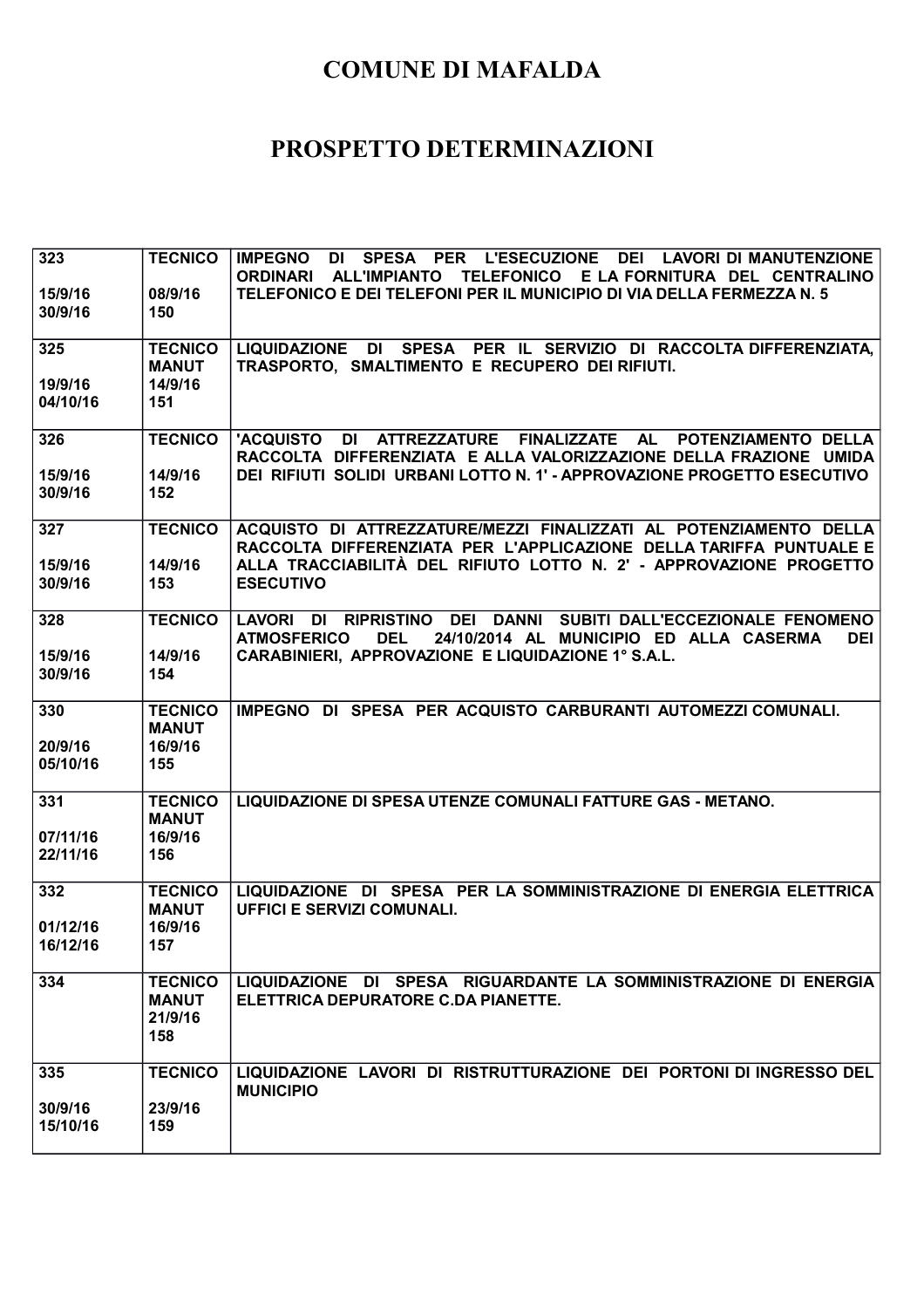| 341<br>26/9/16<br>11/10/16  | <b>TECNICO</b><br><b>MANUT</b><br>24/9/16<br>160  | <b>LIQUIDAZIONE</b><br>DI SPESA ALLA DITTA LAMELZA ENRICO PER LAVORI DI<br>MANUTENZIONE AL PATRIMONIO COMUNALE IMPIANTI SPORTIVI - CASERMA<br><b>CARABINIERI.</b>                                                                                                                                                     |
|-----------------------------|---------------------------------------------------|-----------------------------------------------------------------------------------------------------------------------------------------------------------------------------------------------------------------------------------------------------------------------------------------------------------------------|
| 342                         | <b>TECNICO</b>                                    | <b>LAVORI</b><br><b>URGENTI</b><br><b>DEL MANTO DI</b><br><b>AFFIDAMENTO</b><br>DI<br><b>RIFACIMENTO</b><br><b>IMPERMEABILIZZAZIONE DELLA PALESTRA COMUNALE</b>                                                                                                                                                       |
| 03/10/16<br>18/10/16        | 24/9/16<br>161                                    |                                                                                                                                                                                                                                                                                                                       |
| 344<br>29/9/16<br>14/10/16  | <b>TECNICO</b><br><b>MANUT</b><br>26/9/16<br>162  | LIQUIDAZIONE DI SPESA ALLA SOCIETA' CONSORTILE GUGLIONESI AMBIENTE<br><b>PER</b><br>IL CONFERIMENTO DEI RIFIUTI URBANI NON DIFFERENZIATI NELLA<br>DISCARICA DI GUGLIONESI (CB) - MESE DI GIUGNO 2016.                                                                                                                 |
| 345<br>29/9/16<br>14/10/16  | <b>TECNICO</b><br><b>MANUT</b><br>26/9/16<br>163  | LIQUIDAZIONE DI SPESA ALLA SOCIETA' CONSORTILE GUGLIONESI AMBIENTE<br><b>PER</b><br>IL CONFERIMENTO DEI RIFIUTI URBANI NON DIFFERENZIATI<br><b>NELLA</b><br>DISCARICA DI GUGLIONESI (CB) - MESE DI LUGLIO 2016.                                                                                                       |
| 346<br>29/9/16<br>14/10/16  | <b>TECNICO</b><br><b>MANUT</b><br>26/9/16<br>164  | LIQUIDAZIONE DI SPESA ALLA SOCIETA' CONSORTILE GUGLIONESI AMBIENTE<br>IL CONFERIMENTO DEI RIFIUTI URBANI NON DIFFERENZIATI NELLA<br><b>PER</b><br>DISCARICA DI GUGLIONESI (CB) - MESE DI AGOSTO 2016.                                                                                                                 |
| 349<br>30/9/16<br>15/10/16  | <b>TECNICO</b><br>28/9/16<br>165                  | PROGRAMMA PLURIENNALE D'INTERVENTI, ART. 15 DEL OPCM N. 3268/03 -<br>APQ '<br>DELIBERA CIPE N.17 DEL 09.05.2003 - D.G.R. N.404 DEL<br>30.03.2004.<br>AMBIENTE' - LAVORI DI REALIZZAZIONE NATURALISTICA RIPALTA VECCHIA -<br>RENDICONTAZIONE FINALE E CHIUSURA RAPPORTO DI CONCESSIONE.                                |
| 354<br>11/10/16<br>26/10/16 | <b>TECNICO</b><br>03/10/16<br>166                 | <b>MOLISE</b><br>2007-2013<br>PER IL<br><b>PAR</b><br>- PROGRAMMA<br><b>STRAORDINARIO</b><br>POTENZIAMENTO DELLA RACCOLTA DIFFERENZIATA PROGETTO PER TUTELA E<br>VERDE PUBBLICO E SERVIZIO DI SPAZZAMENTO'<br><b>MANUTENZIONE</b><br><b>DEL</b><br>BORSE LAVORO - ULTERIORE ANTICIPAZIONE DI SPESA<br><b>MEDIANTE</b> |
| 355<br>06/10/16<br>21/10/16 | <b>TECNICO</b><br><b>MANUT</b><br>04/10/16<br>167 | INCARICO PROFESSIONALE PER LA REDAZIONE DEL PROGETTO DI TAGLIO AD<br>USO CIVICO DELLA XIII^ SEZIONE DEL BOSCO 'CIOCIARE' - STAGIONE SILVANA<br>2016/2017.                                                                                                                                                             |
| 364<br>11/10/16<br>26/10/16 | <b>TECNICO</b><br><b>MANUT</b><br>07/10/16<br>168 | LIQUIDAZIONE DI SPESA RIGUURDANTE LA SOMMINISTRAZIONE DI ENERGIA<br>ELETTRICA DEPURATORE C.DA PIANETTE - MESE DI LUGLIO 2016.                                                                                                                                                                                         |
| 365<br>11/10/16<br>26/10/16 | <b>TECNICO</b><br><b>MANUT</b><br>07/10/16<br>169 | LIQUIDAZIONE DI SPESA RIGUARDANTE LA SOMMINISTRAZIONE DI ENERGIA<br>ELETTRICA DEPURATORE C.DA PIANETTE - MESE DI AGOSTO 2016.                                                                                                                                                                                         |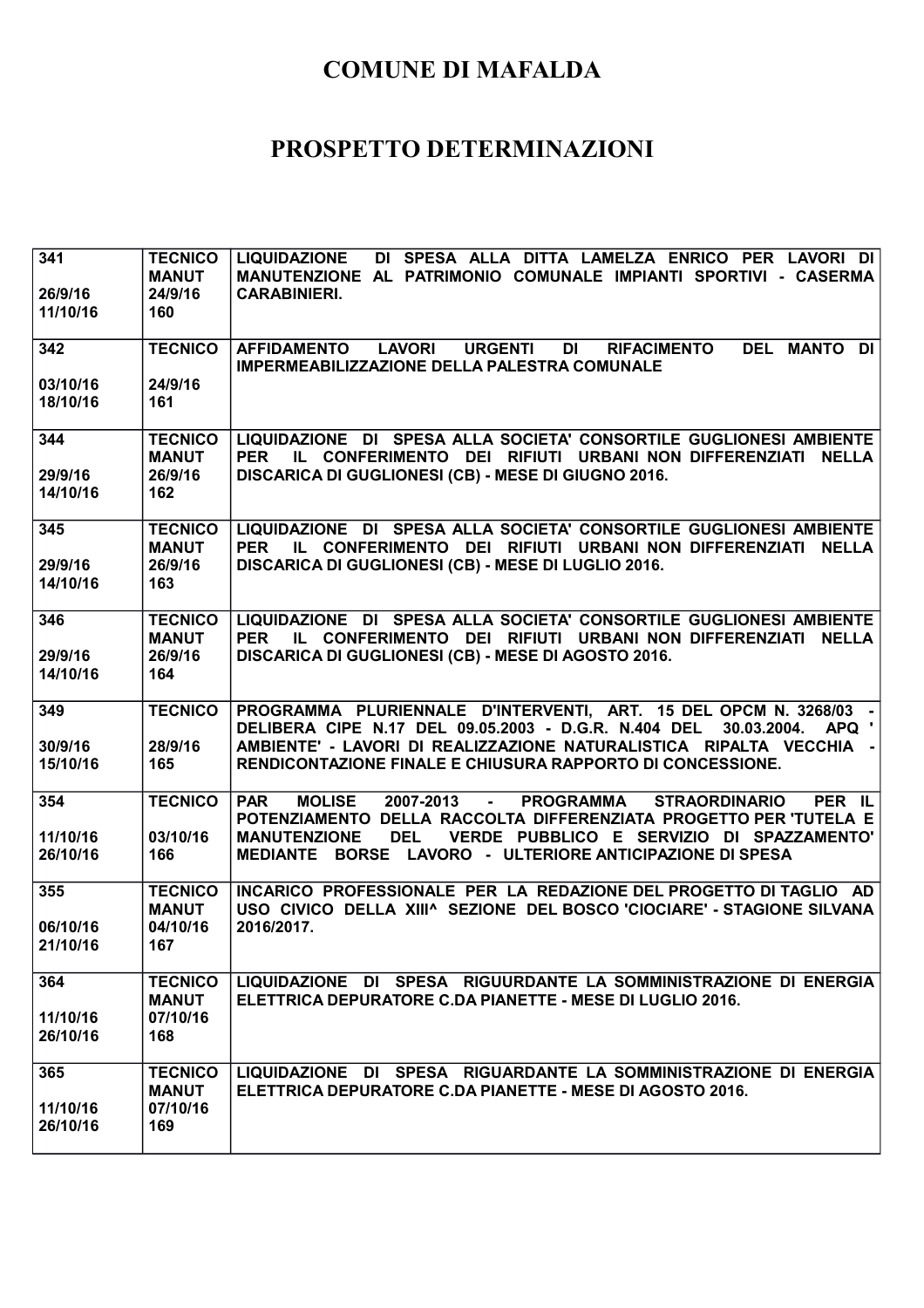| 366<br>18/10/16<br>02/11/16 | <b>TECNICO</b><br><b>MANUT</b><br>08/10/16<br>170 | LIQUIDAZIONE DI SPESA AL LAVORATORE SOCIALMENTE UTILE SIG. FAIENZA<br><b>VALERIO MESE DI SETTEMBRE 2016.</b>                                                                                  |
|-----------------------------|---------------------------------------------------|-----------------------------------------------------------------------------------------------------------------------------------------------------------------------------------------------|
| 367                         | <b>TECNICO</b><br><b>MANUT</b>                    | LIQUIDAZIONE DI SPESA AL LAVORATORE SOCIALMENTE UTILE SIG. DEL NERO<br>DIEGO MESE DI SETTEMBRE 2016.                                                                                          |
| 18/10/16<br>02/11/16        | 08/10/16<br>171                                   |                                                                                                                                                                                               |
| 370<br>14/10/16             | <b>TECNICO</b><br><b>MANUT</b><br>11/10/16        | <b>IMPEGNO</b><br>DI SPESA PER SMALTIMENTO PERCOLATO DISCARICA COMUNALE<br><b>UBICATA IN LOCALITA' 'COLLE MARIANO'.</b>                                                                       |
| 29/10/16                    | 172                                               |                                                                                                                                                                                               |
| 372                         | <b>TECNICO</b>                                    | DI<br><b>MITIGAZIONE</b><br>RISCHIO IDROGEOLOGICO CIPE N.8 DEL<br><b>INTERVENTI</b><br>20<br>2012<br><b>LOCALITA'</b><br><b>COSTARELLA</b><br>- LAMI - RIAPPROVAZIONE<br><b>GENNAIO</b><br>IN |
| 20/10/16<br>04/11/16        | 12/10/16<br>173                                   | CONTABILITA' FINALE - RETTIFICA DET. 93/2016.                                                                                                                                                 |
| 373                         | <b>TECNICO</b>                                    | LIQUIDAZIONE DI SPESA PER L'AFFIDAMENTO DEL SERVIZIO DI PUBBLICAZIONE<br>BANDO DI GARA SERVIZIO PORTA A PORTA PER LA GESTIONE DEL CICLO DEI                                                   |
| 19/10/16<br>03/11/16        | 11/10/16<br>174                                   | <b>RIFIUTI SOLIDI URBANI ED ASSIMILATI</b>                                                                                                                                                    |
| 374                         | <b>TECNICO</b>                                    | RIFIUTI URBANI NEI COMUNI DEL<br><b>RACCOLTA</b><br><b>DIFFERENZIATA</b><br><b>DEI</b><br>PAI<br>CASTELLELCE - LIQUIDAZIONE PARTE ATTREZZATURE NECESSARIE PER LA                              |
| 16/11/16<br>01/12/16        | 11/10/16<br>175                                   | RACCOLTA DIFFERENZIATA DEI RIFIUTI                                                                                                                                                            |
| 375                         | <b>TECNICO</b><br><b>MANUT</b>                    | IMPEGNO DI SPESA PER ACQUISTO CARBURANTI AUTOMEZZI COMUNALI.                                                                                                                                  |
| 18/10/16<br>02/11/16        | 12/10/16<br>176                                   |                                                                                                                                                                                               |
| 379                         | <b>TECNICO</b><br><b>MANUT</b>                    | <b>GARA</b><br>ED AGGIUDICAZIONE INCARICO<br><b>APPROVAZIONE</b><br><b>VERBALE</b><br><b>DI</b><br>PROFESSIONALE PER LA REDAZIONE DEL PROGETTO DI TAGLIO AD USO CIVICO                        |
| 25/10/16<br>9/11/16         | 18/10/16<br>177                                   | DELLA XIII^ SEZIONE DEL BOSCO 'CIOCIARE' - STAGIONE SILVANA 2016/2017.                                                                                                                        |
| 384<br>25/10/16<br>9/11/16  | <b>TECNICO</b><br><b>MANUT</b><br>19/10/16<br>178 | LIQUIDAZIONE CANONE ALLA DITTA ECOGREEN S.R.L. PER IL SERVIZIO DI<br><b>GESTIONE E MANUTENZIONE IMPIANTI DI DEPURAZIONE E SOLLEVAMENTO DELLE</b><br><b>ACQUE REFLUE URBANE.</b>               |
| 386                         | <b>TECNICO</b>                                    | LIQUIDAZIONE DI SPESA ALLA SOCIETA' CONSORTILE GUGLIONESI AMBIENTE                                                                                                                            |
| 25/10/16<br>9/11/16         | <b>MANUT</b><br>19/10/16<br>179                   | IL CONFERIMENTO DEI RIFIUTI URBANI NON DIFFERENZIATI NELLA<br><b>PER</b><br>DISCARICA DI GUGLIONESI (CB) - MESE DI SETTEMBRE 2016.                                                            |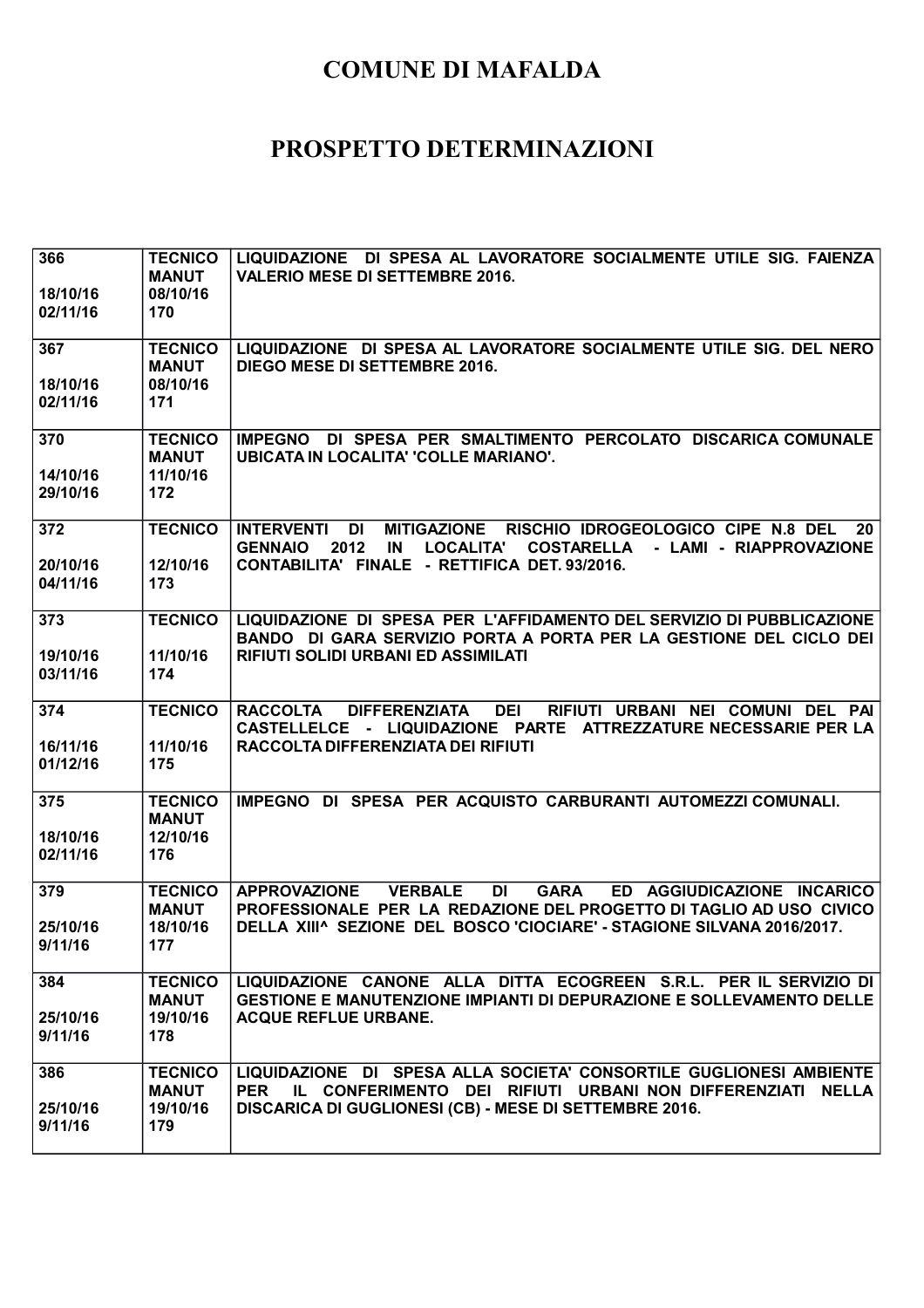| 393<br>01/12/16<br>16/12/16 | <b>TECNICO</b><br><b>MANUT</b><br>25/10/16<br>180 | LIQUIDAZIONE DI SPESA PER MANUTENZIONE AUTOMEZZI COMUNALI.                                                                                                                                                                                                                                                                                             |
|-----------------------------|---------------------------------------------------|--------------------------------------------------------------------------------------------------------------------------------------------------------------------------------------------------------------------------------------------------------------------------------------------------------------------------------------------------------|
| 395<br>31/10/16<br>15/11/16 | <b>TECNICO</b><br><b>MANUT</b><br>26/10/16<br>181 | LIQUIDAZIONE DI SPESA RIGUARDANTE LA SOMMINISTRAZIONE DI ENERGIA<br>ELETTRICA DEPURATORE C.DA PIANETTE - MESE DI SETTEMBRE 2016.                                                                                                                                                                                                                       |
| 399<br>9/11/16<br>24/11/16  | <b>TECNICO</b><br>27/10/16<br>182                 | LIQUIDAZIONE SI SPESA LAVORI URGENTI DI RIFACIMENTO DEL MANTO DI<br><b>IMPERMEABILIZZAZIONE DELLA PALESTRA COMUNALE</b>                                                                                                                                                                                                                                |
| 402<br>07/11/16<br>22/11/16 | <b>TECNICO</b><br><b>MANUT</b><br>03/11/16<br>183 | <b>LIQUIDAZIONE DI SPESA UTENZE COMUNALI FATTURE GAS METANO.</b>                                                                                                                                                                                                                                                                                       |
| 403<br>15/11/16<br>30/11/16 | <b>TECNICO</b><br>03/11/16<br>184                 | ASSISTENZA TECNICA ALLA PROGETTAZIONE TERRITORIALE PAI GOVERNANCE<br>ED ACCOGLIENZA DEL CASTELLELCE 01 - LIQUIDAZIONE ACCONTO                                                                                                                                                                                                                          |
| 410<br>20/03/17<br>04/04/17 | <b>TECNICO</b><br>07/11/16<br>185                 | MESSA IN SICUREZZA E RIPRISTINO FUNZIONALE DELLA STRADA PIANO DEL<br>MULINO E DELLA STRADA DI COLLEGAMENTO CENTRO ABITATO - RIPALTA<br>VECCHIA, ACCORDO DI PROGRAMMA QUADRO VIABILITA' - II ATTO INTEGRATIVO<br>PAR MOLISE - RISORSE FSC 2007/2013 - LINEA DI<br><b>INTERVENTO</b><br>$II.A -$<br>ACCESSIBILITA' MATERIALE - AGGIUDICAZIONE DEFINITIVA |
| 417<br>10/11/16<br>25/11/16 | <b>TECNICO</b><br>9/11/16<br>186                  | <b>CONTRARRE</b><br>PAR MOLISE 2007-2013 - ACQUISTO DI<br><b>DETERMINA</b><br>A<br>INNOVATIVI FINALIZZATI ALL'APPLICAZIONE DELLA<br><b>ATTREZZATURE/MEZZI</b><br>TARIFFA PUNTUALE E ALLA TRACCIABILITÀ DEL RIFIUTO - PROGETTI FINALIZZATI<br>ALLA VALORIZZAZIONE DELLA FRAZIONE UMIDA                                                                  |
| 419<br>12/11/16<br>28/11/16 | <b>TECNICO</b><br><b>MANUT</b><br>11/11/16<br>187 | INDAGINE DI MERCATO PER LA FORNITURA DI SALE INDUSTRIALE ANTIGELO.                                                                                                                                                                                                                                                                                     |
| 421<br>17/11/16<br>02/12/16 | <b>TECNICO</b><br><b>MANUT</b><br>12/11/16<br>188 | LIQUIDAZIONE DI SPESA AL LAVORATORE SOCIALMENTE UTILE SIG. FAIENZA<br><b>VALERIO MESE DI OTTOBRE 2016.</b>                                                                                                                                                                                                                                             |
| 422<br>17/11/16<br>02/12/16 | <b>TECNICO</b><br><b>MANUT</b><br>12/11/16<br>189 | LIQUIDAZIONE DI SPESA AL LAVORATORE SOCIALMENTE UTILE SIG. DEL NERO<br>DIEGO MESE DI OTTOBRE 2016.                                                                                                                                                                                                                                                     |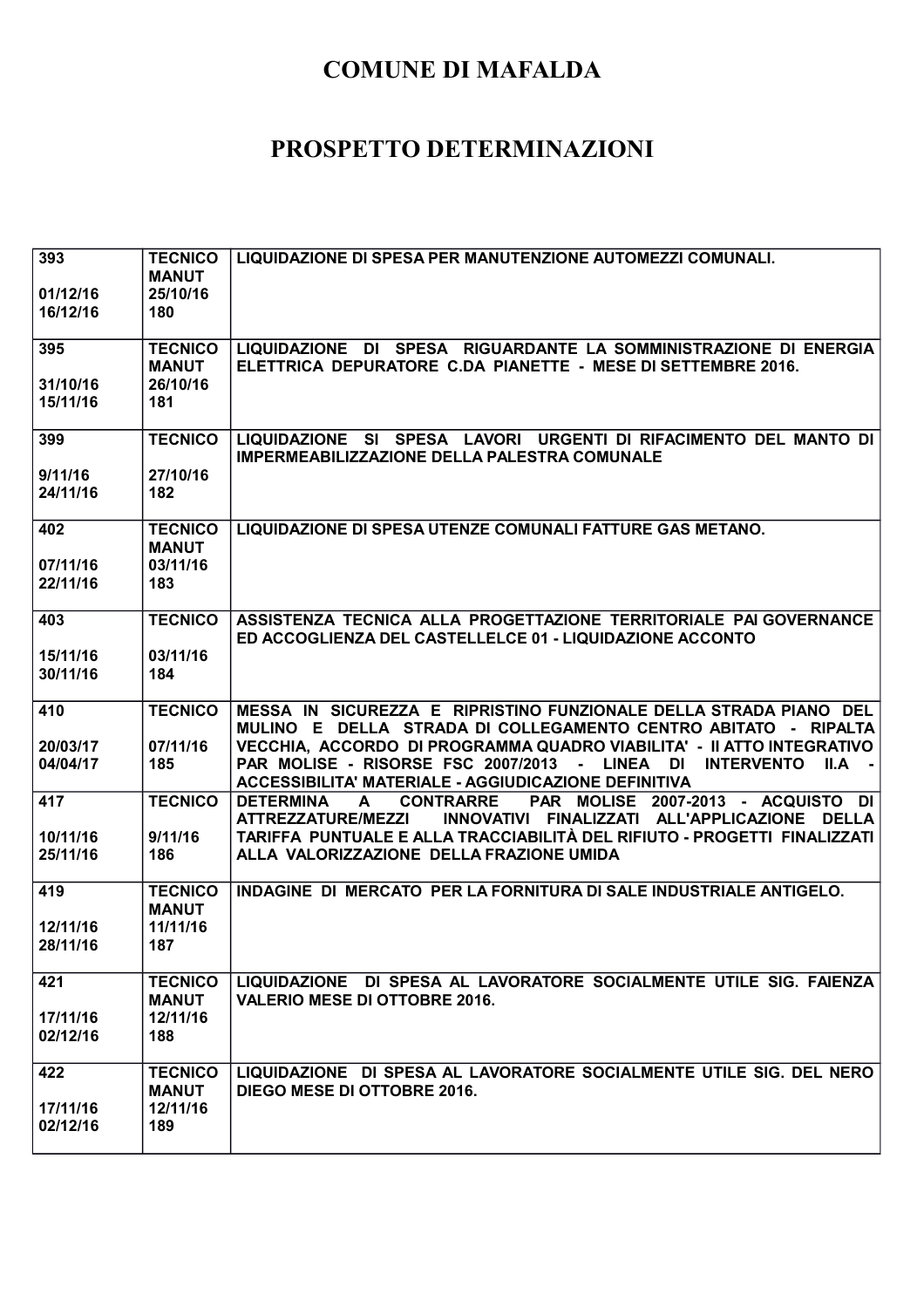| 423                  | <b>TECNICO</b><br><b>MANUT</b> | IMPEGNO DI SPESA PER ACQUISTO E SOSTITUZIONE PNEUMATICI PER LA<br><b>MACCHINA OPERATRICE 'TERNA CATERPILLAR 428 B'.</b>                        |
|----------------------|--------------------------------|------------------------------------------------------------------------------------------------------------------------------------------------|
| 17/11/16<br>02/12/16 | 14/11/16<br>190                |                                                                                                                                                |
| 434                  | <b>TECNICO</b><br><b>MANUT</b> | FORNITURA GAS METANO INTEGRAZIONE UTENZA BIBLIOTECA COMUNALE.                                                                                  |
| 22/12/16<br>07/01/17 | 16/11/16<br>191                |                                                                                                                                                |
| 436                  | <b>TECNICO</b><br><b>MANUT</b> | IMPEGNO DI SPESA PER FORNITURA E POSA IN OPERA DI TENDE AL MUNICIPIO.                                                                          |
| 21/11/16<br>06/12/16 | 19/11/16<br>192                |                                                                                                                                                |
| 437                  | <b>TECNICO</b>                 | LIQUIDAZIONE DI SPESA RIGUARDANTE LA SOMMINISTRAZIONE DI ENERGIA<br>ELETTRICA DEPURATORE IN C.DA PIANETTE - MESE DI OTTOBRE 2016.              |
| 26/11/16<br>12/12/16 | 19/11/16<br>193                |                                                                                                                                                |
| 446                  | <b>TECNICO</b>                 | APPROVAZIONE VERBALI ED AGGIUDICAZIONE PROVVISORIA SERVIZIO PORTA A<br>PORTA PER LA GESTIONE DEL CICLO DEI RIFIUTI SOLIDI URBANI ED ASSIMILATI |
| 25/11/16<br>10/12/16 | 23/11/16<br>194                |                                                                                                                                                |
| 447                  | <b>TECNICO</b>                 | IMPEGNO DI SPESA PER IL SERVIZIO DI RACCOLTA DIFFERENZIATA, TRASPORTO,<br><b>SMALTIMENTO E RECUPERO DEI RIFIUTI.</b>                           |
| 25/11/16<br>10/12/16 | 24/11/16<br>195                |                                                                                                                                                |
| 450                  | <b>TECNICO</b><br><b>MANUT</b> | LIQUIDAZIONE DI SPESA PER SOMMINISTRAZIONE DI ENERGIA ELETTRICA<br>PUBBLICA ILLUMINAZIONE.                                                     |
| 01/12/16<br>16/12/16 | 24/11/16<br>196                |                                                                                                                                                |
| 452                  | <b>TECNICO</b><br><b>MANUT</b> | LIQUIDAZIONE DI SPESA UTENZE COMUNALI FATTURE GAS-METANO.                                                                                      |
| 01/12/16<br>16/12/16 | 25/11/16<br>197                |                                                                                                                                                |
| 453                  | <b>TECNICO</b><br><b>MANUT</b> | SPESA RIGUARDANTE LA FORNITURA TEMPORANEA DI<br><b>LIQUIDAZIONE</b><br>DI<br><b>ENERGIA ELETTRICA.</b>                                         |
| 01/12/16<br>16/12/16 | 26/11/16<br>198                |                                                                                                                                                |
| 455                  | <b>TECNICO</b><br><b>MANUT</b> | <b>FORNITURA DI SALE INDUSTRIALE ANTIGELO.</b>                                                                                                 |
| 30/11/16<br>15/12/16 | 26/11/16<br>199                |                                                                                                                                                |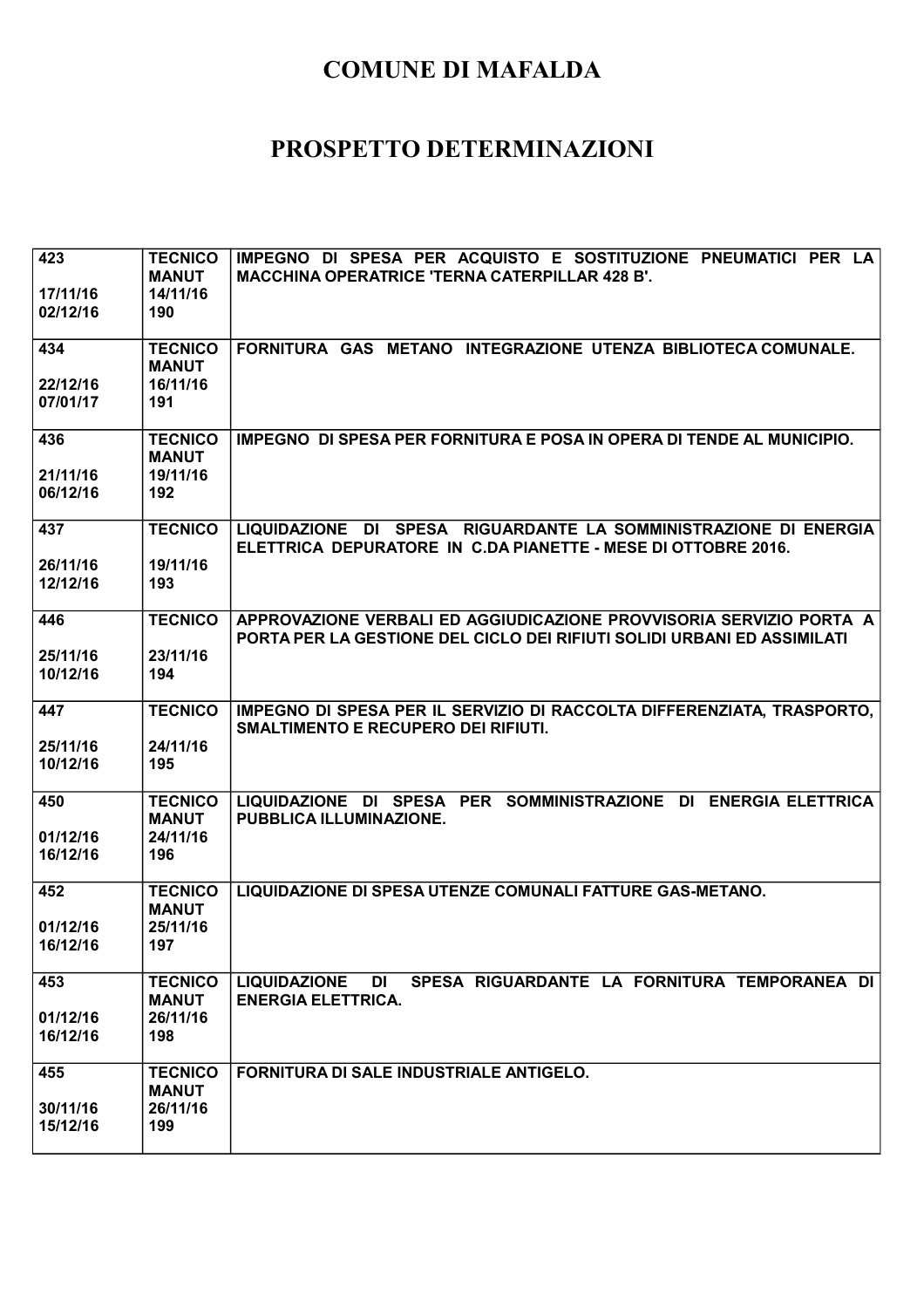| 456<br>03/12/16<br>19/12/16 | <b>TECNICO</b><br><b>MANUT</b><br>26/11/16<br>200 | IMPEGNO DI SPESA PER ACQUISTO CARBURANTI AUTOMEZZI COMUNALI.                                                                                                                                  |
|-----------------------------|---------------------------------------------------|-----------------------------------------------------------------------------------------------------------------------------------------------------------------------------------------------|
| 458                         | <b>TECNICO</b>                                    | AFFIDAMENTO LAVORI DI MESSA IN SICUREZZA DEL MURO IN VIA AMERICA E<br>RIFACIMENTO DELLA RETE FOGNANTE IN VIA DEI COLLI E VIA G. PEPE E RETE                                                   |
| 05/12/16<br>20/12/16        | 29/11/16<br>201                                   | <b>IDRICA IN VIA M. POLO, IN C.DA COLLE BIANCO E COLLE TIMPANO</b>                                                                                                                            |
| 460                         | <b>TECNICO</b>                                    | APPALTO INTEGRATO PER L'AFFIDAMENTO DELLA PROGETTAZIONE ESECUTIVA,<br><b>DELLA</b><br>PROGETTAZIONE DEFINITIVA IN SEDE DI<br><b>PREVIA</b><br><b>ACQUISIZIONE</b>                             |
| 07/12/16<br>22/12/16        | 30/11/16<br>202                                   | OFFERTA E DELL'ESECUZIONE DEI LAVORI DI REALIZZAZIONE DELL'EDIFICIO<br>SCOLASTICO SCOLASTICO-SCUOLA MATERNA, ELEMENTARE E MEDIA DI VIA<br>PASCOLI - LIQUIDAZIONE COMPENSO COMMISSIONE DI GARA |
| 461                         | <b>TECNICO</b>                                    | SERVIZIO NOLEGGIO ARREDI PER UFFICI COMUNALI PER LA DURATA DI ANNI<br>QUATTRO CON RISCATTO FINALE - LIQUIDAZIONE 1 RATA TRIMESTRALE                                                           |
| 05/12/16<br>20/12/16        | 02/12/16<br>203                                   | <b>POSTICIPATA</b>                                                                                                                                                                            |
| 462                         | <b>TECNICO</b><br><b>MANUT</b>                    | <b>IMPEGNO DI SPESA PER INSTALLAZIONE LUMINARIE NATALIZIE.</b>                                                                                                                                |
| 9/12/16<br>24/12/16         | 03/12/16<br>204                                   |                                                                                                                                                                                               |
| 464                         | <b>TECNICO</b><br><b>MANUT</b>                    | <b>SERVIZIO</b><br><b>SGOMBERO</b><br><b>NEVE</b><br><b>STAGIONE</b><br><b>INVERNALE</b><br>2016/2017 -<br>DETERMINAZIONE A CONTRATTARE E RELATIVA PROCEDURA.                                 |
| 07/12/16<br>22/12/16        | 05/12/16<br>205                                   |                                                                                                                                                                                               |
| 466                         | <b>TECNICO</b>                                    | IMPEGNO DI SPESA FORNITURA MATERIALE PER LA MANUTENZIONE ED IL<br><b>MANTENIMENTO DELLE STRUTTURE ED INFRASTRUTTURE COMUNALI</b>                                                              |
| 12/12/16<br>27/12/16        | 05/12/16<br>206                                   |                                                                                                                                                                                               |
| 469                         | <b>TECNICO</b>                                    | <b>PAR</b><br><b>MOLISE</b><br>2007-2013<br><b>PROGRAMMA</b><br><b>STRAORDINARIO</b><br>PER IL<br>$\Delta \sim 100$<br>POTENZIAMENTO DELLA RACCOLTA DIFFERENZIATA PROGETTO PER TUTELA E       |
| 12/12/16<br>27/12/16        | 06/12/16<br>207.                                  | <b>DEL</b><br>VERDE PUBBLICO E SERVIZIO DI SPAZZAMENTO'<br><b>MANUTENZIONE</b><br>MEDIANTE BORSE LAVORO - ULTERIORE ANTICIPAZIONE DI SPESA                                                    |
| 472                         | <b>TECNICO</b><br><b>MANUT</b>                    | LIQUIDAZIONE DI SPESA AL LAVORATORE SOCIALMENTE UTILE SIG. FAIENZA<br><b>VALERIO MESE DI NOVEMBRE 2016.</b>                                                                                   |
| 15/12/16<br>30/12/16        | 9/12/16<br>208                                    |                                                                                                                                                                                               |
| 473                         | <b>TECNICO</b><br><b>MANUT</b>                    | LIQUIDAZIONE DI SPESA AL LAVORATORE SOCIALMENTE UTILE SIG. DEL NERO<br>DIEGO MESE DI NOVEMBRE 2016.                                                                                           |
| 15/12/16<br>30/12/16        | 9/12/16<br>209                                    |                                                                                                                                                                                               |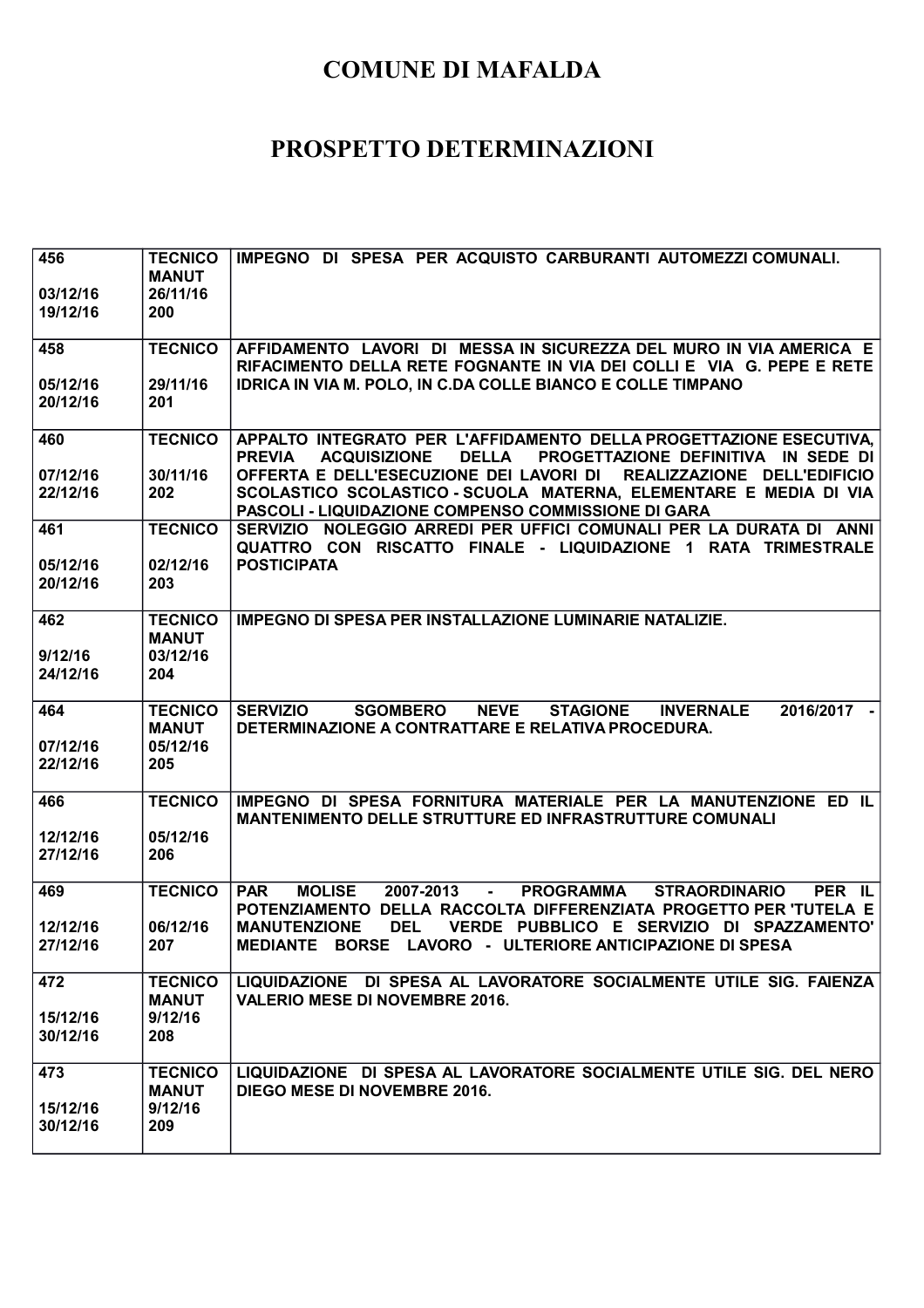| 475<br>13/12/16<br>28/12/16 | <b>TECNICO</b><br><b>MANUT</b><br>9/12/16<br>210  | LIQUIDAZIONE DI SPESA ALLA SOCIETA' CONSORTILE GUGLIONESI AMBIENTE<br>IL CONFERIMENTO DEI RIFIUTI URBANI NON DIFFERENZIATI NELLA<br><b>PER</b><br>DISCARICA DI GUGLIONESI (CB) - MESE DI OTTOBRE 2016.          |
|-----------------------------|---------------------------------------------------|-----------------------------------------------------------------------------------------------------------------------------------------------------------------------------------------------------------------|
| 476<br>13/12/16             | <b>TECNICO</b><br><b>MANUT</b><br>9/12/16         | LIQUIDAZIONE DI SPESA PER CONTROLLO PERIODICO SEMESTRALE E<br><b>FORNITURA DI ESTINTORI</b>                                                                                                                     |
| 28/12/16                    | 211                                               |                                                                                                                                                                                                                 |
| 477<br>15/12/16<br>30/12/16 | <b>TECNICO</b><br><b>MANUT</b><br>10/12/16<br>212 | <b>LIQUIDAZIONE DI SPESA UTENZE COMUNALI FATTURE GAS METANO.</b>                                                                                                                                                |
| 479<br>15/12/16<br>30/12/16 | <b>TECNICO</b><br><b>MANUT</b><br>10/12/16<br>213 | LIQUIDAZIONE DI SPESA RIGUARDANTE LA SOMMINISTRAZIONEDI ENERGIA<br>ELETTRICA PUBBLICA ILLUMINAZIONE.                                                                                                            |
| 480<br>15/12/16             | <b>TECNICO</b><br>10/12/16                        | LAVORI DI REALIZZAZIONE DI UNA PALAZZINA RESIDENZIALE PUBBLICA A<br>CANONE SOCIALE - PIANO NAZIONALE DI EDILIZIA ABITATIVA - LIQUIDAZIONE<br><b>INCENTIVO R.U.P. ART. 92 D.L.VO 163/06.</b>                     |
| 30/12/16                    | 214                                               |                                                                                                                                                                                                                 |
| 484<br>19/12/16<br>03/01/17 | <b>TECNICO</b><br><b>MANUT</b><br>13/12/16<br>215 | SERVIZIO DI SGOMBERO NEVE STAGIONE INVERNALE 2016/2017 - AFFIDAMENTO<br><b>ALL'IMPRESA INERTI MOLISE S.R.L</b>                                                                                                  |
| 485                         | <b>TECNICO</b><br>13/12/16                        | IMPEGNO E LIQUIDAZIONE DI SPESA ULTERIORE ACCONTO ACQUISIZIONE<br>IMMOBILI NECESSARI PER LAVORI DI MESSA IN SICUREZZA VIABILITA'<br><b>DI</b><br><b>COLLEGAMENTO STRADALE DA VIA COSTARELLA A LARGO NEVIERA</b> |
| 15/12/16<br>30/12/16        | 216                                               |                                                                                                                                                                                                                 |
| 488                         | <b>TECNICO</b>                                    | RACCOLTA DIFFERENZIATA DEI RIFIUTI URBANI NEI COMUNI DI MAFALDA,<br>TAVENNA, ACQUAVIVA COLLECROCE, MONTEMITRO, SAN FELICE<br><b>DEL</b>                                                                         |
| 15/12/16<br>30/12/16        | 14/12/16<br>217                                   | MOLISE, CASTELMAURO, LUPARA, PALATA, GUARDIALFIERA - INTERVENTO 2 -<br><b>CENTRI DI RACCOLTA</b>                                                                                                                |
| 490                         | <b>TECNICO</b>                                    | DI SPESA FORNITURA MATERIALE PER LA MANUTENZIONE<br><b>LIQUIDAZIONE</b><br>ED IL MANTENIMENTO DELLE STRUTTURE ED INFRASTRUTTURE COMUNALI                                                                        |
| 19/12/16<br>03/01/17        | 14/12/16<br>218                                   |                                                                                                                                                                                                                 |
| 491                         | <b>TECNICO</b>                                    | <b>AFFIDAMENTO</b><br><b>LAVORI</b><br><b>COMPLETAMENTO</b><br><b>MANUTENZIONE</b><br>DI<br>STRAORDINARIA ALLA CAPPELLA CIMITERIALE                                                                             |
| 19/12/16<br>03/01/17        | 15/12/16<br>219                                   |                                                                                                                                                                                                                 |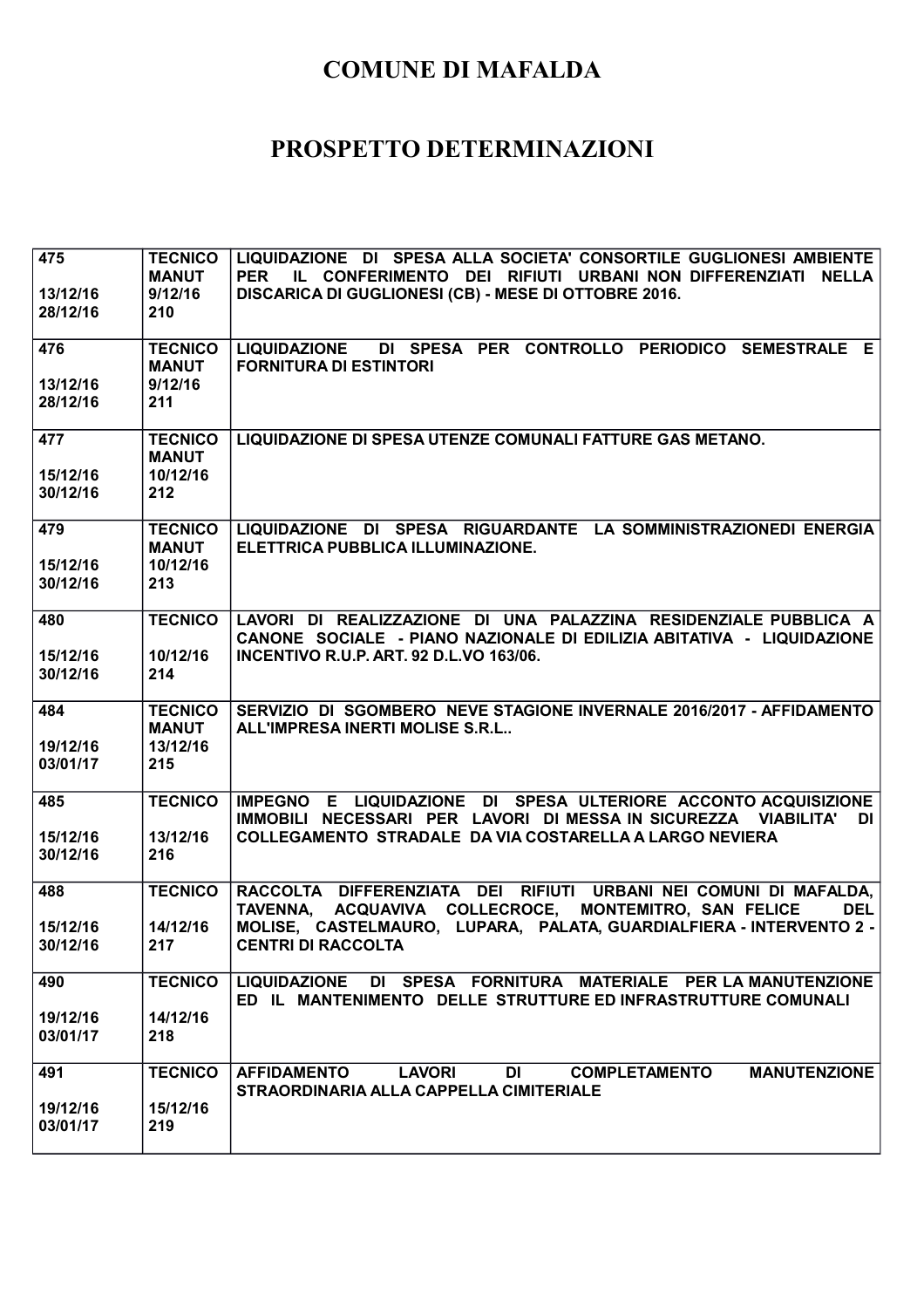| 493                  | <b>TECNICO</b>  | LIQUIDAZIONE DI SPESA RIGUARDANTE LA SOMMINISTRAZIONE DI ENERGIA                                                                                                   |
|----------------------|-----------------|--------------------------------------------------------------------------------------------------------------------------------------------------------------------|
|                      | <b>MANUT</b>    | ELETTRICA UFFICI E SERVIZI COMUNALI.                                                                                                                               |
| 21/12/16             | 15/12/16        |                                                                                                                                                                    |
| 05/01/17             | 220             |                                                                                                                                                                    |
| 496                  | <b>TECNICO</b>  | LIQUIDAZIONE DI SPESA ALLA SOCIETA' CONSORTILE GUGLIONESI AMBIENTE                                                                                                 |
|                      | <b>MANUT</b>    | IL CONFERIMENTO DEI RIFIUTI URBANI NON DIFFERENZIATI NELLA<br><b>PER</b>                                                                                           |
| 21/12/16<br>05/01/17 | 15/12/16<br>221 | DISCARICA DI GUGLIONESI (CB) - MESE DI NOVEMBRE 2016.                                                                                                              |
|                      |                 |                                                                                                                                                                    |
| 497                  | <b>TECNICO</b>  | INDIZIONE PROCEDURA APERTA PER LA NOMINA DEL RESPONDABILE DEL                                                                                                      |
|                      | <b>MANUT</b>    | TAGLIO XIII^ SEZIONE AD USO CIVICO DEL BOSCO 'CIOCIARE'.                                                                                                           |
| 16/12/16             | 16/12/16        |                                                                                                                                                                    |
| 31/12/16             | 222             |                                                                                                                                                                    |
| 499                  | <b>TECNICO</b>  | LIQUIDAZIONE DI SPESA PER L'ESECUZIONE DEI LAVORI DI MANUTENZIONE                                                                                                  |
| 19/12/16             | 16/12/16        | ORDINARI ALL'IMPIANTO TELEFONICO E LA FORNITURA DEL CENTRALINO<br>TELEFONICO E DEI TELEFONI PER IL MUNICIPIO DI VIA DELLA FERMEZZA N. 5                            |
| 03/01/17             | 223             |                                                                                                                                                                    |
|                      |                 |                                                                                                                                                                    |
| 500                  | <b>TECNICO</b>  | LIQUIDAZIONE LAVORI DI MESSA IN SICUREZZA DEL MURO IN VIA AMERICA E                                                                                                |
|                      |                 | RIFACIMENTO DELLA RETE FOGNANTE IN VIA DEI COLLI E VIA G. PEPE E RETE                                                                                              |
| 19/12/16             | 16/12/16        | IDRICA IN VIA M. POLO, IN C.DA COLLE BIANCO E COLLE TIMPANO                                                                                                        |
| 03/01/17             | 224             |                                                                                                                                                                    |
| 501                  | <b>TECNICO</b>  | SERVIZIO PORTA A PORTA PER LA GESTIONE DEL CICLO DEI RIFIUTI SOLIDI                                                                                                |
|                      |                 | URBANI ED ASSIMILATI - AGGIUDICAZIONE DEFINITIVA                                                                                                                   |
| 17/12/16             | 17/12/16        |                                                                                                                                                                    |
| 02/01/17             | 225             |                                                                                                                                                                    |
| 504                  | <b>TECNICO</b>  | EDIFICIO SCOLASTICO SCUOLA MATERNA, ELEMENTARE E MEDIA DI VIA PASCOLI                                                                                              |
|                      |                 | - APPROVAZIONE E LIQUIDAZIONE 5° S.A.L.                                                                                                                            |
| 20/12/16<br>04/01/17 | 19/12/16<br>226 |                                                                                                                                                                    |
|                      |                 |                                                                                                                                                                    |
| 505                  | <b>TECNICO</b>  | APPALTO INTEGRATO PER L'AFFIDAMENTO DELLA PROGETTAZIONE ESECUTIVA,                                                                                                 |
|                      | 19/12/16        | PROGETTAZIONE DEFINITIVA IN SEDE DI<br><b>PREVIA</b><br><b>ACQUISIZIONE</b><br><b>DELLA</b><br>OFFERTA E DELL'ESECUZIONE DEI LAVORI DI REALIZZAZIONE DELL'EDIFICIO |
| 19/12/16<br>03/01/17 | 227             | SCOLASTICO SCOLASTICO-SCUOLA MATERNA, ELEMENTARE E MEDIA DI VIA                                                                                                    |
|                      |                 | PASCOLI - RETTIFICA NOMINATIVO COMMISSARIO DI GARA                                                                                                                 |
| 506                  | <b>TECNICO</b>  | NOMINA RESPONSABILE DEL TAGLIO DELLA XIII^ SEZIONE AD USO CIVICO DEL                                                                                               |
|                      | <b>MANUT</b>    | <b>BOSCO 'CIOCIARE'.</b>                                                                                                                                           |
| 27/12/16             | 20/12/16        |                                                                                                                                                                    |
| 11/01/17             | 228             |                                                                                                                                                                    |
| 515                  | <b>TECNICO</b>  | <b>IMPEGNO DI SPESA PER MANUTENZIONE AUTOMEZZI COMUNALI.</b>                                                                                                       |
|                      | <b>MANUT</b>    |                                                                                                                                                                    |
| 29/12/16             |                 |                                                                                                                                                                    |
|                      | 23/12/16        |                                                                                                                                                                    |
| 13/01/17             | 229             |                                                                                                                                                                    |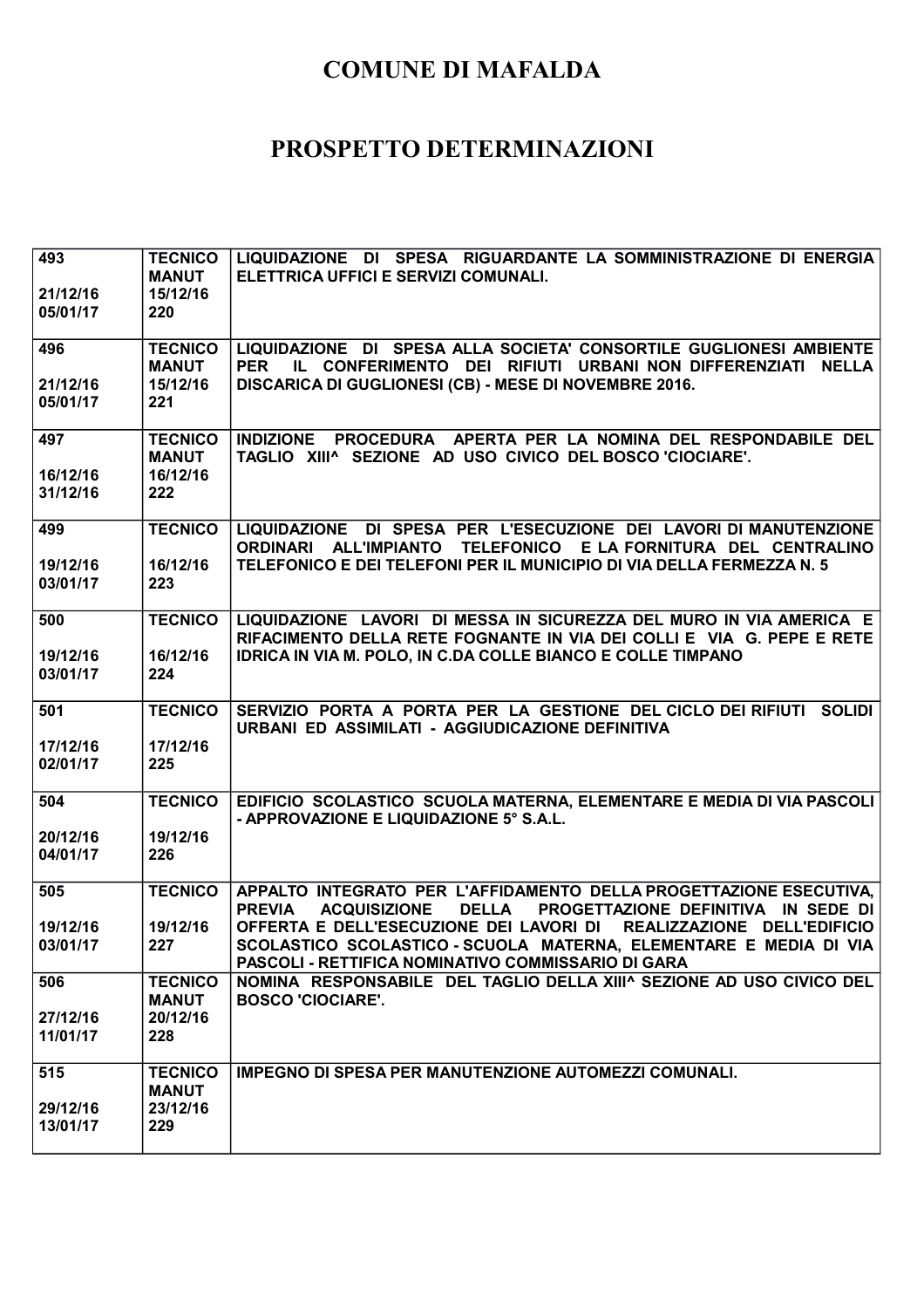| 516                  | <b>TECNICO</b>                 | IMPEGNO E LIQUIDAZIONE DI SPESA PER PAGAMENTO TASSA DI POSSESSO                                              |
|----------------------|--------------------------------|--------------------------------------------------------------------------------------------------------------|
| 27/12/16             | <b>MANUT</b><br>23/12/16       | <b>DELLO SCUOLABUS.</b>                                                                                      |
| 11/01/17             | 230                            |                                                                                                              |
| 517                  | <b>TECNICO</b>                 | <b>PAR</b><br><b>MOLISE</b><br>ACQUISTO DI ATTREZZATURE/MEZZI INNOVATIVI<br>2007-2013                        |
|                      |                                | <b>FINALIZZATI</b><br><b>ALL'APPLICAZIONE</b><br><b>DELLA</b><br><b>ALLA</b><br><b>TARIFFA PUNTUALE</b><br>Е |
| 27/12/16             | 27/12/16                       | TRACCIABILITÀ DEL RIFIUTO - PROGETTI FINALIZZATI ALLA VALORIZZAZIONE                                         |
| 11/01/17             | 231                            | DELLA FRAZIONE UMIDA - AGGIUDICAZIONE PROVVISORIA                                                            |
| 518                  | <b>TECNICO</b>                 | IMPEGNO E LIQUIDAZIONE DI SPESA PER LA STIPULA DELLA POLIZZA                                                 |
|                      | <b>MANUT</b>                   | ASSICURATIVA DELLO SCUOLABUS TARGATO FEZ71TN.                                                                |
| 03/01/17<br>18/01/17 | 27/12/16<br>232                |                                                                                                              |
|                      |                                |                                                                                                              |
| 519                  | <b>TECNICO</b><br><b>MANUT</b> | IMPEGNO DI SPESA PER ACQUISTO CARBURANTE AUTOMEZZI COMUNALI.                                                 |
| 04/01/17             | 27/12/16                       |                                                                                                              |
| 19/01/17             | 233                            |                                                                                                              |
| 523                  | <b>TECNICO</b>                 | LIQUIDAZIONE DI SPESA RIGUARDANTE LA SOMMINISTRAZIONE DI ENERGIA                                             |
|                      | <b>MANUT</b>                   | ELETTRICA DEPURATORE ZONA INDUSTRIALE.                                                                       |
| 03/01/17<br>18/01/17 | 29/12/16<br>234                |                                                                                                              |
|                      |                                |                                                                                                              |
| 525                  | <b>TECNICO</b>                 | <b>DEPURATORE</b>                                                                                            |
|                      | <b>MANUT</b><br>29/12/16       |                                                                                                              |
|                      | 235                            |                                                                                                              |
|                      |                                |                                                                                                              |
| 526                  | <b>TECNICO</b><br><b>MANUT</b> | <b>LIQUIDAZIONE DI SPESA</b>                                                                                 |
|                      | 29/12/16                       |                                                                                                              |
|                      | 236                            |                                                                                                              |
| 534                  | <b>TECNICO</b>                 | LIQUIDAZIONE DI SPESA RIGUARDANTE LA SOMMINISTRAZIONE DI ENERGIA                                             |
| 17/01/17             | <b>MANUT</b><br>31/12/16       | ELETTRICA PUBBLICA ILLUMINAZIONE.                                                                            |
| 01/02/17             | 237                            |                                                                                                              |
|                      |                                |                                                                                                              |
| 535                  | <b>TECNICO</b>                 | LIQUIDAZIONE DI SPESA RIGUARDANTE LA SOMMINISTRAZIONE DI ENERGIA<br>ELETTRICA UFFICI E SERVIZI COMUNALI.     |
| 17/01/17             | <b>MANUT</b><br>31/12/16       |                                                                                                              |
| 01/02/17             | 238                            |                                                                                                              |
| 536                  | <b>TECNICO</b>                 | IMPEGNO E LIQUIDAZIONE DI SPESA COMMISSIONE GARA SERVIZIO PORTA A                                            |
|                      |                                | <b>PORTA</b>                                                                                                 |
| 20/02/17             | 31/12/16                       |                                                                                                              |
| 07/03/17             | 239                            |                                                                                                              |